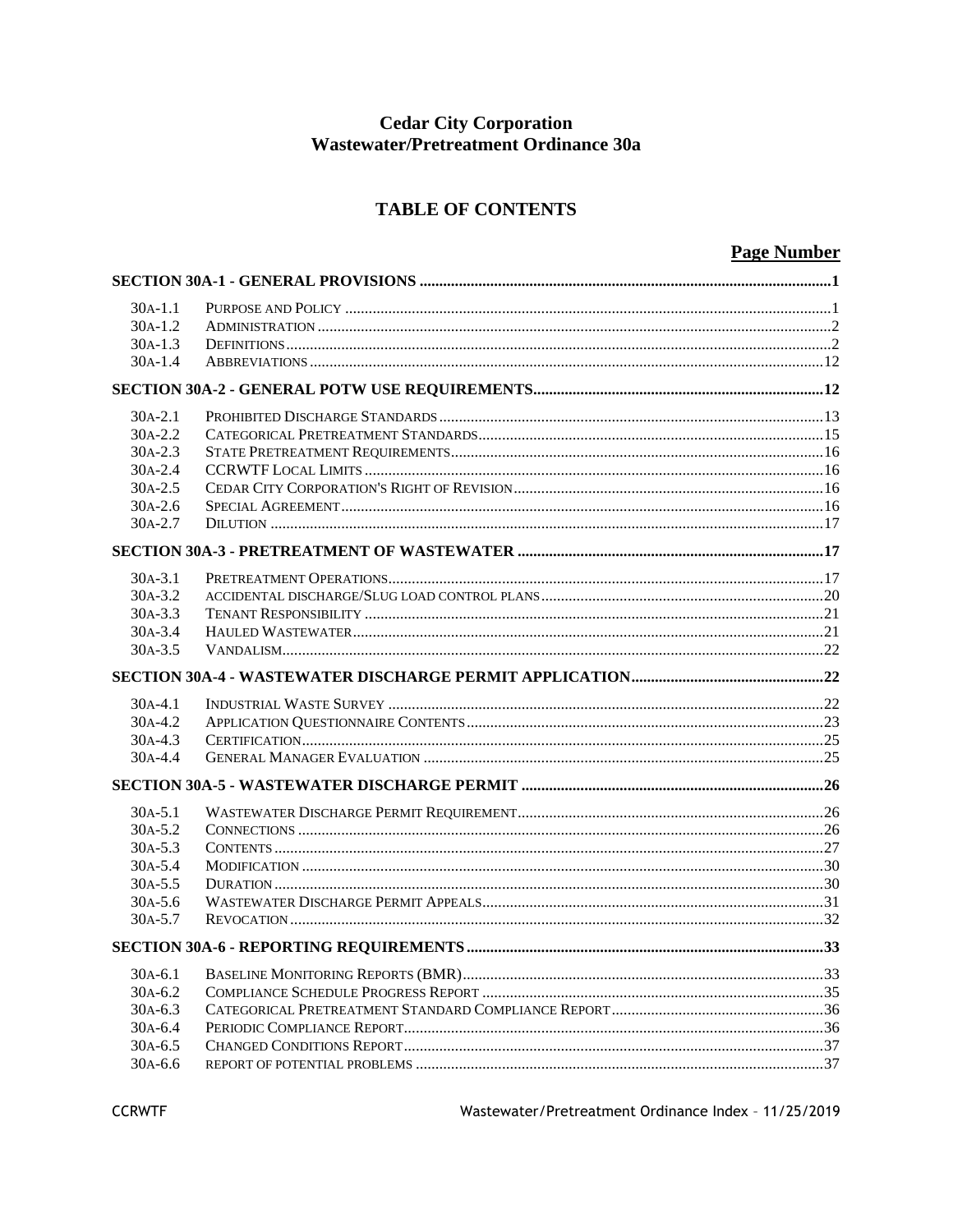| $30A-6.7$   |  |  |  |  |  |
|-------------|--|--|--|--|--|
| $30A-6.8$   |  |  |  |  |  |
| $30A-6.9$   |  |  |  |  |  |
| $30A-6.10$  |  |  |  |  |  |
| 30A-6.11    |  |  |  |  |  |
|             |  |  |  |  |  |
| $30A - 7.1$ |  |  |  |  |  |
| $30A - 7.2$ |  |  |  |  |  |
| $30A - 7.3$ |  |  |  |  |  |
|             |  |  |  |  |  |
|             |  |  |  |  |  |
| $30A-9.1$   |  |  |  |  |  |
| 30A-9.2     |  |  |  |  |  |
|             |  |  |  |  |  |
| $30A-10.1$  |  |  |  |  |  |
| $30A-10.2$  |  |  |  |  |  |
| 30A-10.3    |  |  |  |  |  |
| $30A-10.4$  |  |  |  |  |  |
| 30A-10.5    |  |  |  |  |  |
| $30A-10.6$  |  |  |  |  |  |
| $30A-10.7$  |  |  |  |  |  |
| $30A-10.8$  |  |  |  |  |  |
|             |  |  |  |  |  |
| $30A-11.1$  |  |  |  |  |  |
| 30A-11.2    |  |  |  |  |  |
| 30A-11.3    |  |  |  |  |  |
| 30A-11.4    |  |  |  |  |  |
|             |  |  |  |  |  |
| $30A-12.1$  |  |  |  |  |  |
| 30A-12.2    |  |  |  |  |  |
| $30A-12.3$  |  |  |  |  |  |
| $30A-12.4$  |  |  |  |  |  |
|             |  |  |  |  |  |
| $30A-13.1$  |  |  |  |  |  |
| $30A-13.2$  |  |  |  |  |  |
| $30A-13.3$  |  |  |  |  |  |
|             |  |  |  |  |  |
|             |  |  |  |  |  |
| $30A-15.1$  |  |  |  |  |  |
| $30A-15.2$  |  |  |  |  |  |
| 30A-15.3    |  |  |  |  |  |
|             |  |  |  |  |  |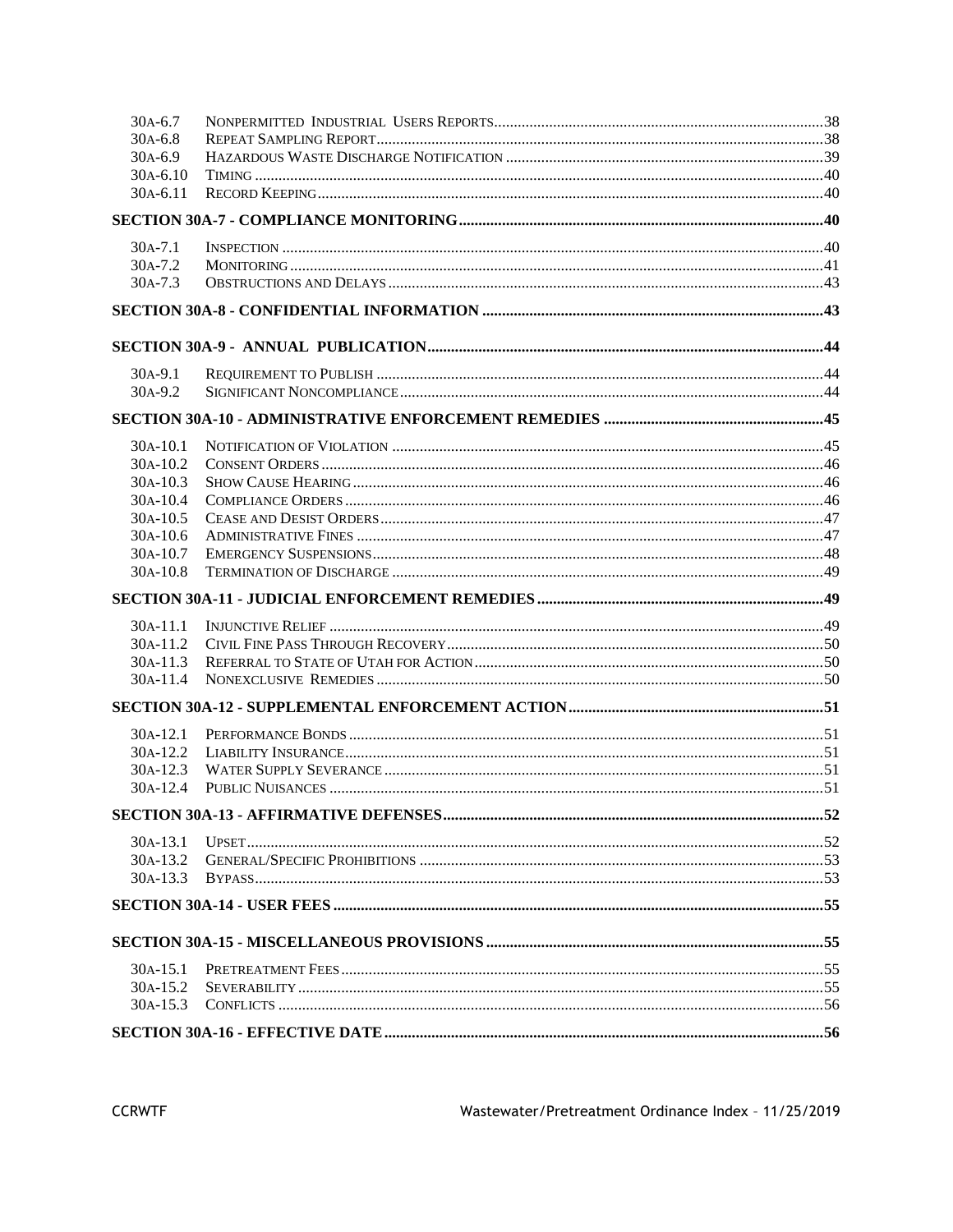# **SECTION 30a-1 - GENERAL PROVISIONS**

# **30a-1.1 Purpose and Policy**

This Ordinance sets forth uniform requirements for users of the Publicly Owned Treatment Works, (POTW) for the Cedar City Regional Wastewater Treatment Facility, (CCRWTF) of Cedar City Utah, and enables the CCRWTF to comply with all applicable State and Federal laws including the Clean Water Act, (33 U.S.C. 1251 et seq.), the General Pretreatment Regulations found in the U.S. Code of Federal Regulations, (CFR) 40 CFR Part 403, and the Utah Administrative Code R317-8-8. The objectives of this Ordinance are:

- A. To prevent the introduction of pollutants into the POTW that will interfere with the operation of the POTW;
- B. To prevent the introduction of pollutants into the POTW which will pass through the POTW, inadequately treated, into receiving waters or the atmosphere or otherwise be incompatible with the POTW;
- C. To ensure that the quality of the wastewater treatment plant sludge is maintained at a level which allows its use and disposal in compliance with applicable statutes and regulations found in 40 CFR Part 503;
- D. To protect POTW personnel who may be affected by wastewater and sludge in the course of their employment and to protect the general public;
- E. To improve the opportunity to recycle and reclaim wastewater and sludge from the POTW;
- F. To provide for fees for the equitable distribution of the cost of operation, maintenance and improvement of the POTW; and
- G. To enable the CCRWTF to comply with its Utah Pollution Discharge Elimination System Permit, (UPDES) conditions, sludge use and disposal permit conditions and any other Federal or State laws to which the POTW is subject.

#### 1

This Ordinance shall apply to all Users of the POTW. This Ordinance authorizes issuance of wastewater discharge permits; authorizes monitoring, compliance and enforcement activities; establishes administrative review procedures; requires Industrial User reporting;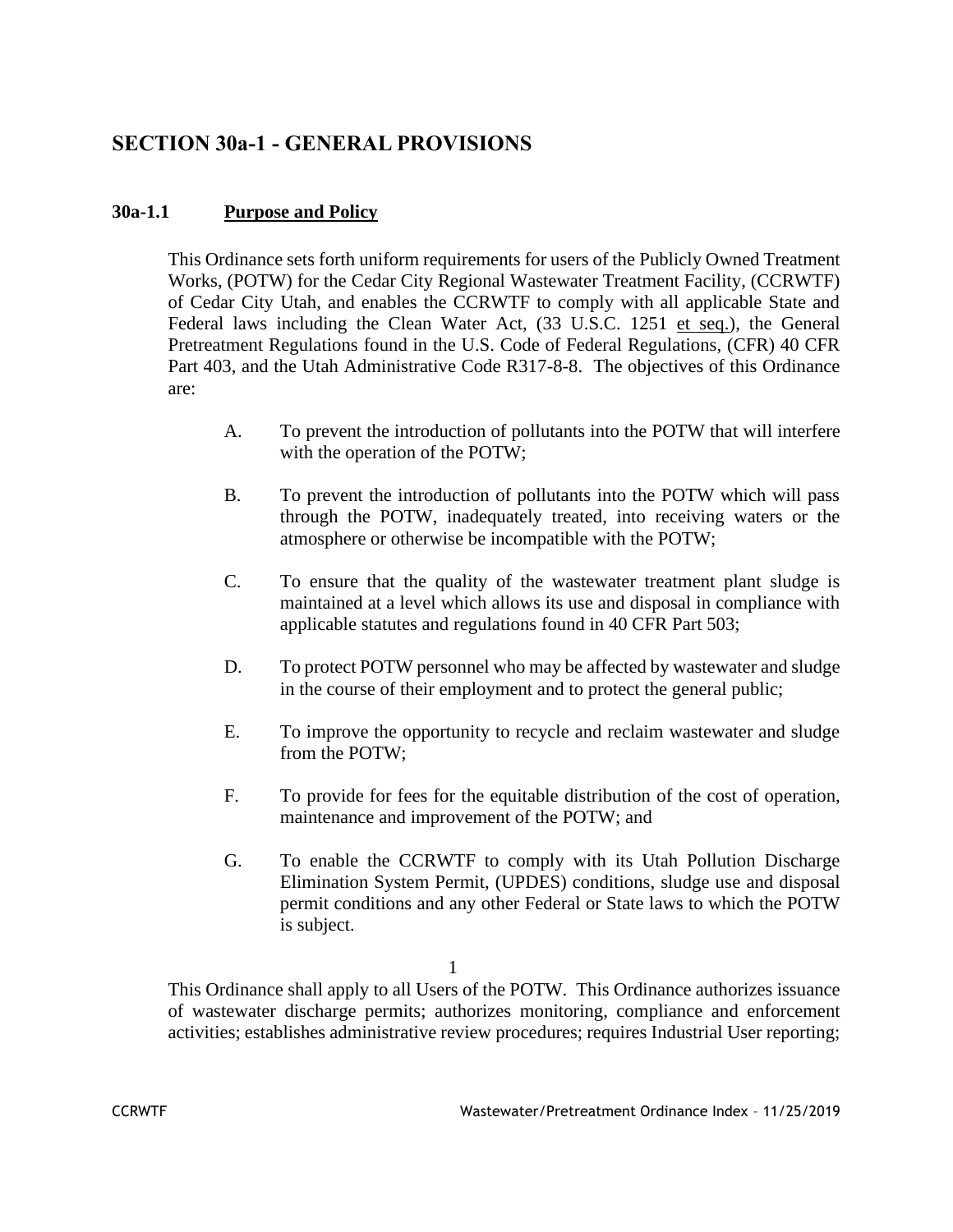and provides for the setting of fees for the equitable distribution of costs resulting from the Program established herein.

## **30a-1.2 Administration**

Except as otherwise provided herein, the General Manager of the Cedar City Regional Wastewater Treatment Facility, (CCRWTF) shall administer, implement, and enforce the provisions of this Ordinance. Any powers granted to or duties imposed upon the General Manager may be delegated by the General Manager to other CCRWTF personnel.

# **30a-1.3 Definitions**

Unless a provision explicitly states otherwise, the following terms and phrases, as used in this Ordinance, shall have the meanings hereinafter designated.

- A. Act. The Federal Water Pollution Control Act, also known as the Clean Water Act, as amended, (33 U.S.C. 1251 et seq.), and any subsequent amendment thereto.
- B. Approval Authority means the director of the State of Utah, Department of Environmental Quality, Division of Water Quality, (DWQ) or its successor agency**.**
- C. Authorized Representative of the Industrial User or Authorized Representative.
	- 1. If the Industrial User is a corporation, Authorized Representative shall mean
		- a. the president, secretary, treasurer, or a vice-president of the corporation in charge of a principal business function, or any other person who performs similar policy or decisionmaking functions for the corporation; or
		- b. the manager of one or more manufacturing, production, or operation facilities, provided the manager is authorized to make management decisions that govern the operation of the regulated facility including having the explicit or implicit duty of making major capital investment recommendations, and initiate and direct other comprehensive measures to assure long-term environmental compliance with environmental laws and regulations; can ensure that the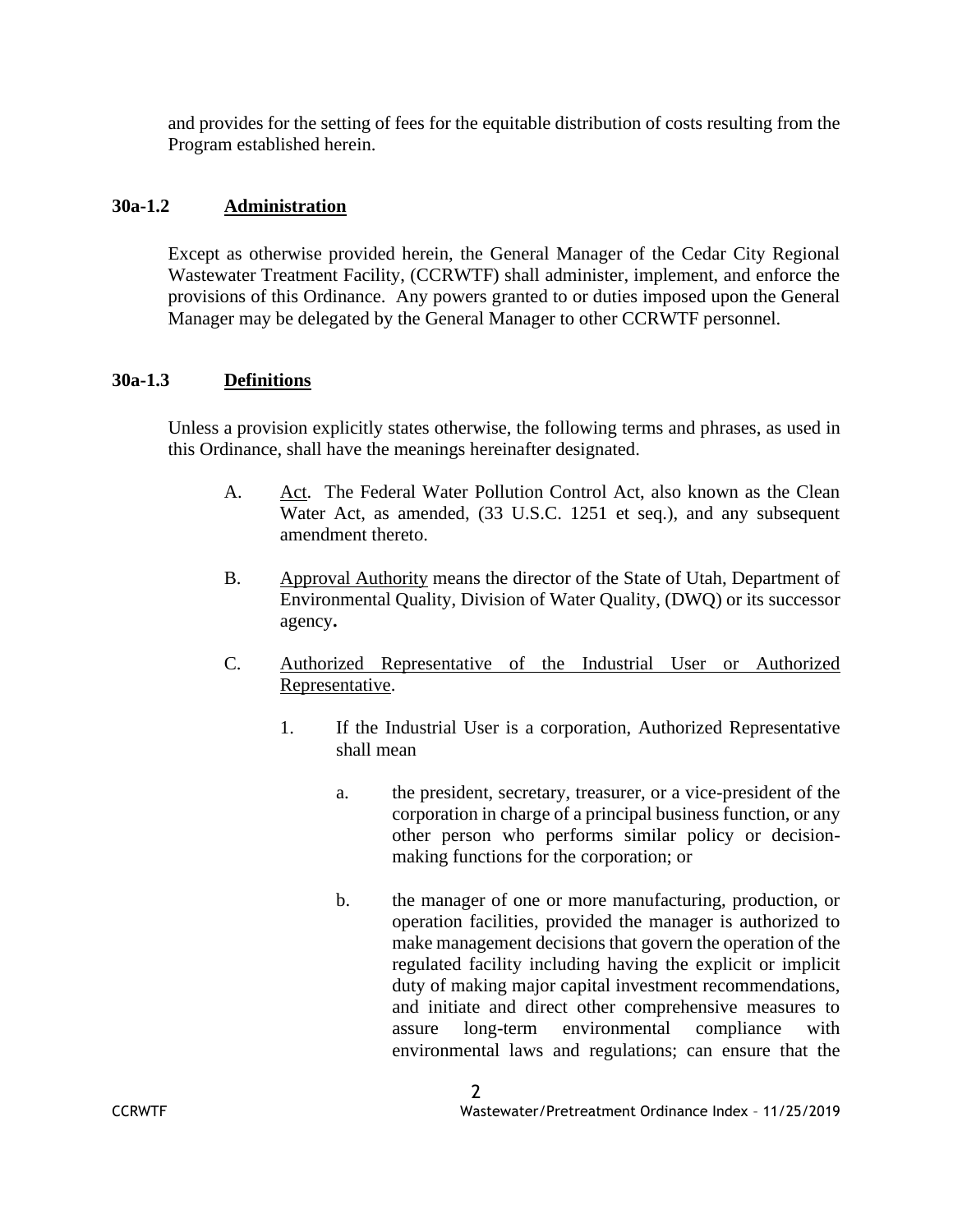necessary systems are established or actions taken to gather complete and accurate information for individual wastewater discharge permit requirements; and where authority to sign documents has been assigned or delegated to the manager in accordance with corporate procedures;

- 2. If the Industrial User is a partnership, or sole proprietorship, an Authorized Representative shall mean a general partner or proprietor, respectively;
- 3. If the Industrial User is a Federal, State or local governmental facility, an Authorized Representative shall mean a director or highest official appointed or designated to oversee the operation and performance of the activities of the government facility, or his/her designee;
- 4. The individuals described in paragraphs 1-3 above may designate another Authorized Representative if the authorization is in writing, the authorization specifies the individual or position responsible for the overall operation of the facility from which the discharge originates or having overall responsibility for environmental matters for the company, and the written authorization is submitted to the CCRWTF.
- D. Best Management Practices or BMPs. Means schedules of activities, prohibitions of practices, maintenance procedures, and other management practices to implement the prohibitions listed in Section 2.1 A and B of this Ordinance. BMPs may also, but are not limited to, treatment requirements, operating procedures, and practices to control plant site runoff, spillage or leaks, sludge or waste disposal, or drainage from raw materials storage. BMPs may be developed by the Pretreatment Program as Local Limit to control discharges from SIU as needed. BMPs shall be considered Local Limits and Pretreatment Standards for the purposes of this Ordinance and Section 307(d) of the Act, 40 CFR 403.5(c)(4) and R317-8-8.8. Additional and/or modifications to existing BMP's reflected within this Ordinance may be developed.
- E. Biochemical Oxygen Demand (BOD). The quantity of oxygen utilized in the biochemical oxidation of organic matter under standard laboratory procedure, five,  $(5)$  days at  $20^{\circ}$  centigrade expressed in terms of mass and concentration [milligrams per liter (mg/l)]. This test must be performed in accordance with approved procedures found in 40 CFR Part 136.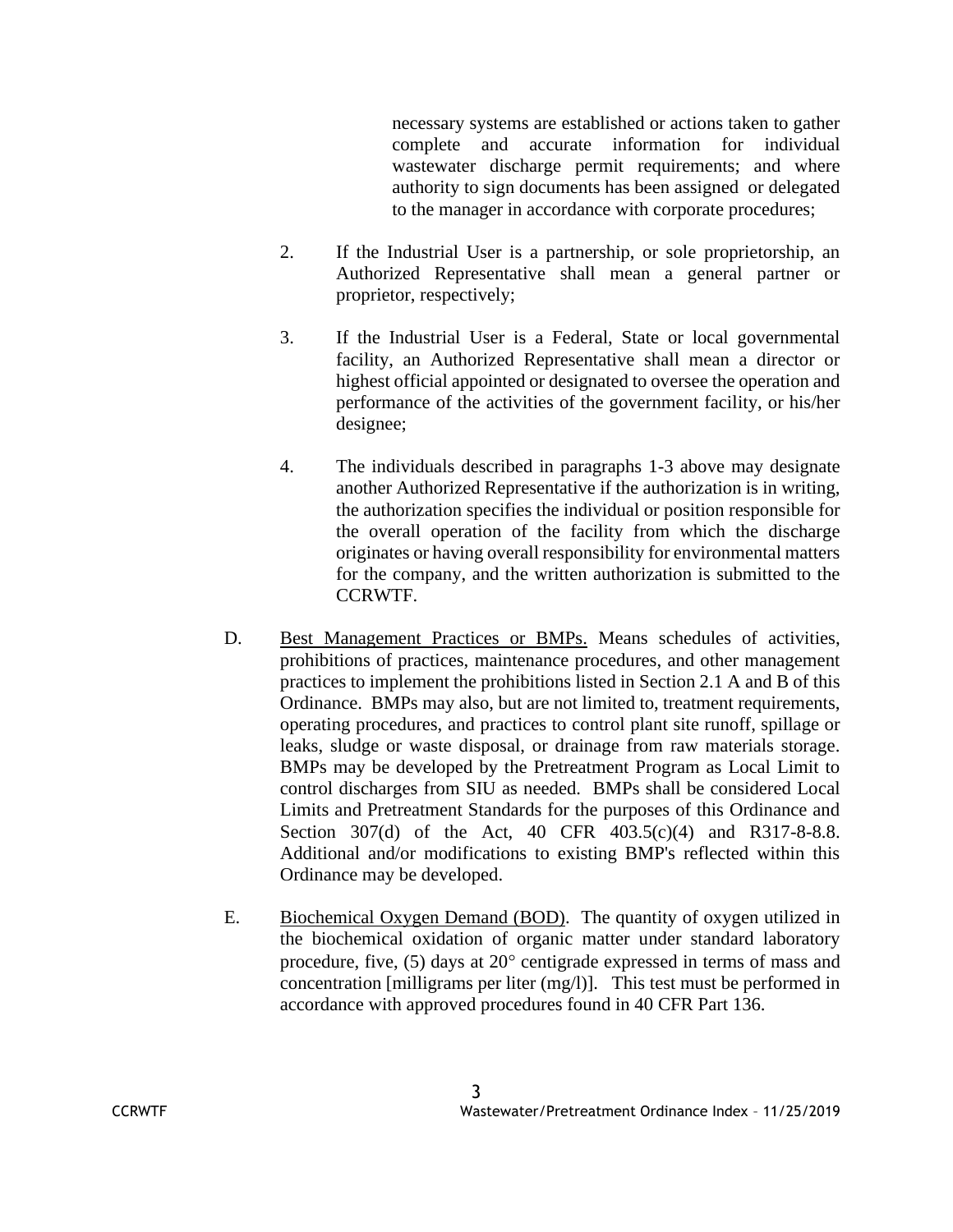- F. Categorical Industrial User. An Industrial User subject to a Categorical Pretreatment Standard or Categorical Standard.
- G. Categorical Pretreatment Standard or Categorical Standard. Any regulation containing pollutant discharge limits promulgated by the U.S. EPA in accordance with Sections 307(b) and (c) of the Act (33 U.S.C. 1317) which apply to a specific category of Industrial Users and which appear in 40 CFR Chapter I, Subchapter N, Parts 405-471.
- H. Color. The optical density at the visual wave length of maximum absorption, relative to distilled water. One hundred percent (100%) transmittance is equivalent to zero, (0.0) optical density.
- I. Composite Sample. The sample resulting from the combination of individual wastewater samples taken at selected intervals based on an increment of either flow or time, to minimize the effect or the variability of the individual samples. This sampling should be in accordance with 40 CFR Part 403 Appendix E Sub-part I - Composite Method.
- J. Control Authority. Cedar City Corporation.
- K. Daily Maximum. The arithmetic average of all effluent samples for a pollutant collected during a calendar day.
- L. Daily Maximum Limit. The maximum allowable discharge limit of a pollutant during a calendar day. Where Daily Maximum Limits are expressed in units of mass, the daily discharge is the total mass discharged over the course of the day. Where Daily Maximum Limits are expressed in terms of a concentration, the daily discharge is the arithmetic average measurement of the pollutant concentration derived from all measurements taken that day.
- M. Environmental Protection Agency or EPA. The U.S. Environmental Protection Agency or, where appropriate, the term may also be used as a designation for the Regional Water Management Division Director or other duly authorized official of said agency.
- N. Existing Source. Any source of discharge that is not a "New Source."
- O. Food Establishment. Shall mean any location where a person or persons is/are primarily engaged in the activities of cooking, preparing, serving or otherwise making available for human consumption any form of food, and which uses one or more of the following cooking or preparation methods in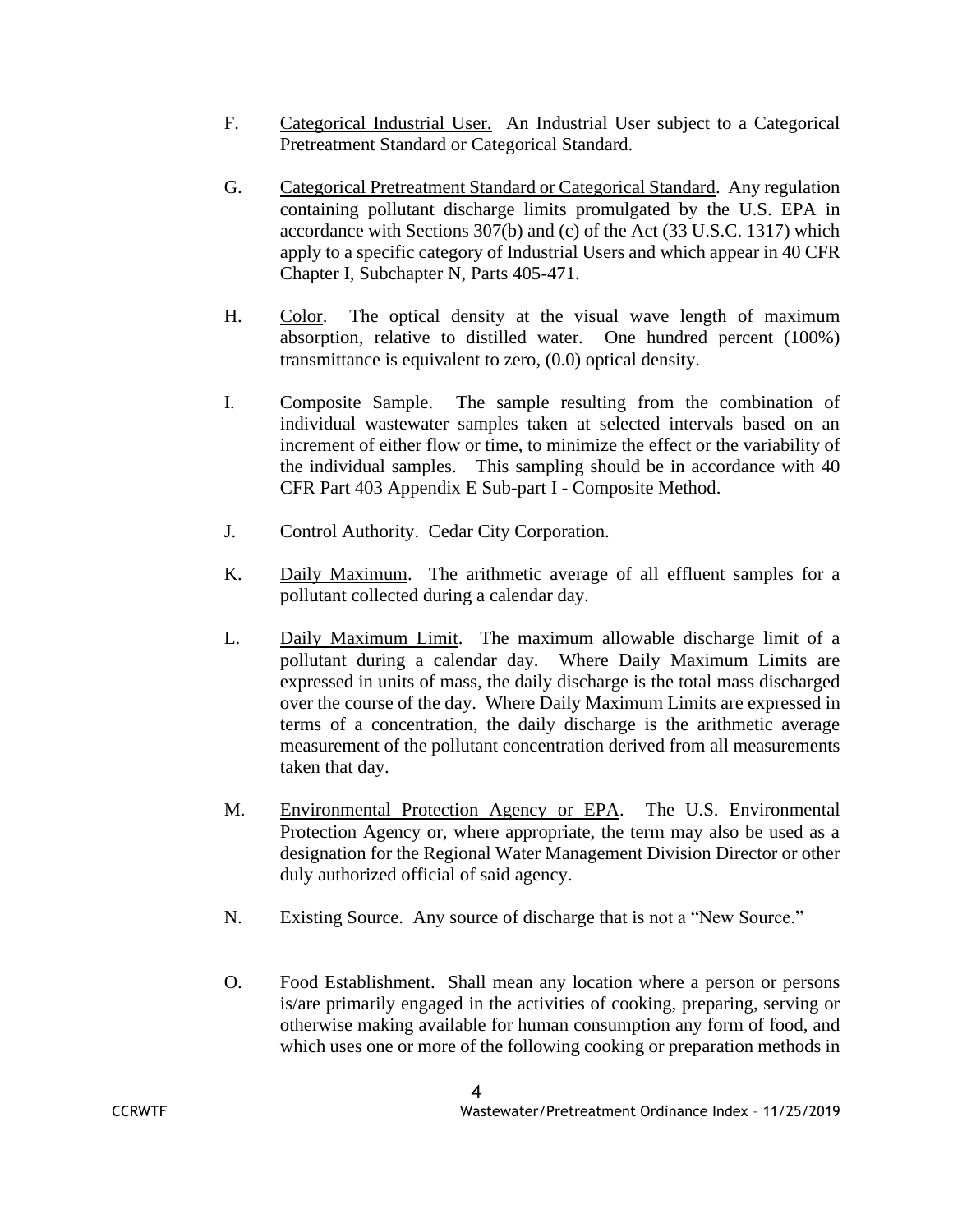connection with such activities: cooking or preparation by frying (all methods), baking (all methods), grilling, sautéing, rotisserie cooking, broiling (all methods), boiling, blanching, roasting, toasting, poaching, or any type of cooking or preparation that produces a hot non-potable product in or on a receptacle that requires washing, rinsing or other form of cleaning. Such establishments include, but are not limited to, restaurants, cafeterias, extended care facilities, juvenile, adult detention, and prisons, school cafeterias (public and private), and daycare facilities, (excluding private residential homes) where meals for more than twelve, (12) children are prepared, served or otherwise made available for human consumption on a daily basis.

- P. General Manager. The person designated by the CCRWTF to supervise the operation of the POTW, and who is charged with certain duties and responsibilities by this ordinance or his duly authorized representative.
- Q. Governing Authority (CCRWTF Board). The Cedar City Regional Wastewater Treatment Facility, (CCRWTF) Board is comprised of seven members, one which shall be the Cedar City Engineer, one which shall be the regional wastewater treatment plant Director, five of which shall be representatives from each of the Communities as follows: one, (1) elected official from Cedar City, two, (2) (one shall be an elected official) from Enoch, two, (2) from the County (one shall be an elected official).
- R. Grab Sample: A sample that is taken from a waste stream without regard to the flow in the waste stream and over a period of time not to exceed fifteen, (15) minutes.
- S. Grease, Oil, and/or Sand Interceptor. "Grease Interceptor" shall mean a device for separating and retaining waterborne fats, oil, and greases before the wastewater, which contains such grease, exits the Grease Interceptor into the city's wastewater collection system or POTW. The Grease Interceptor also collects settable solids generated by or incidental to commercial, industrial and food preparation activities. The Grease Interceptor shall at a minimum be equipped with a two-cell construction and be constructed of impervious materials capable of withstanding abrupt and extreme changes in temperature. The Grease Interceptor shall be of substantial construction, water tight and equipped with easily removable covers which, when bolted in place, shall be gas and water tight.
- T. Grease Trap. Shall mean a device for separating and retaining waterborne fats, oil, and greases, it shall be installed under a sink as an accessory to an operating certified Grease Interceptor. The installation of Grease Traps on all New Source commercial or industrial establishments,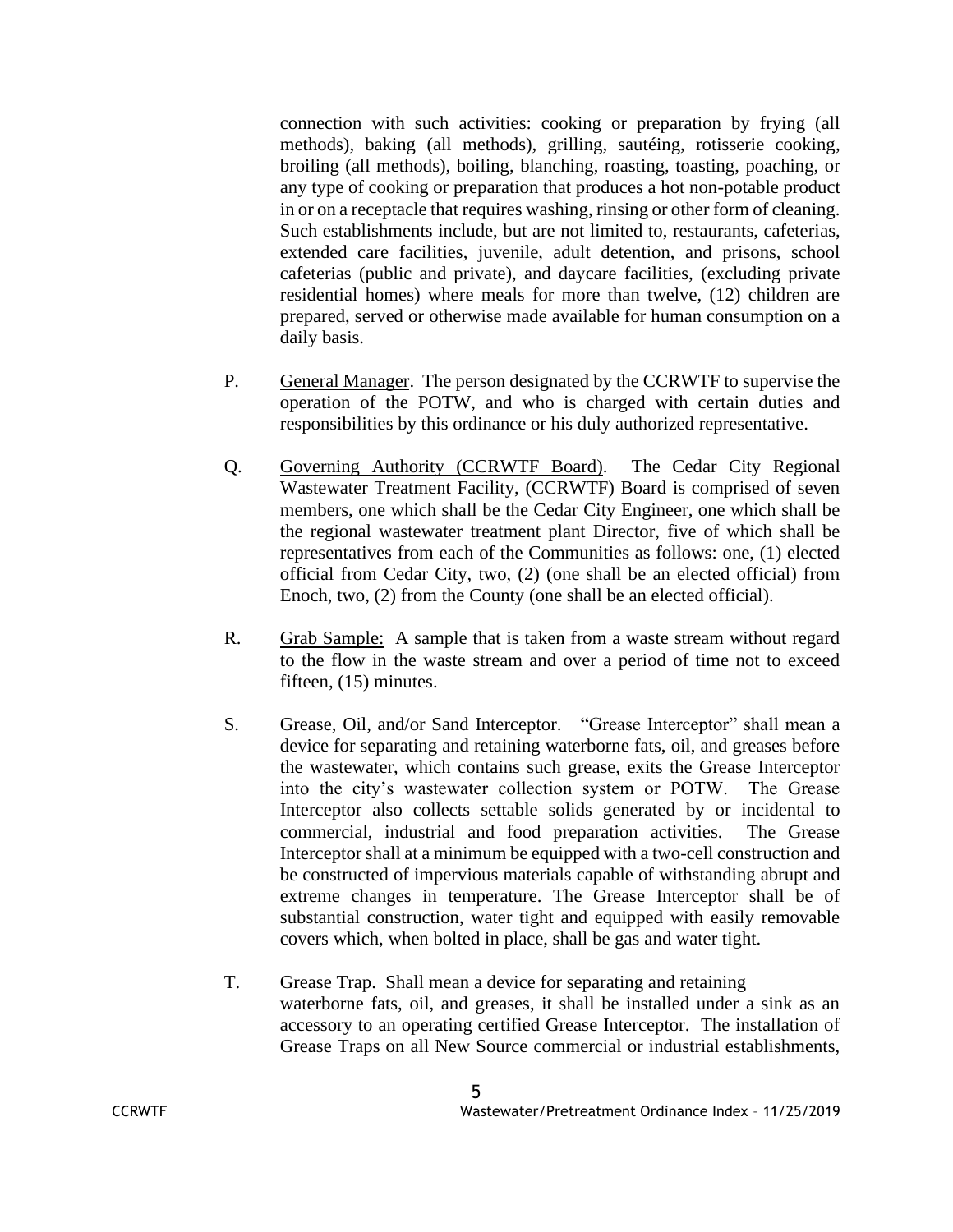in lieu of the installation of a certified Grease Interceptor, will be strictly prohibited under any circumstances.

- U. Hazardous Waste as defined in 40 CFR 261.3 and this reference is incorporated herein and made a part hereof
- V. Indirect Discharge or Discharge: Means the introduction of pollutants into a POTW from any non-domestic source regulated under Section 307(b), (c) or (d) of the Act.
- W. Industrial User (User). A source of Indirect Discharge.
- X. Instantaneous Allowable Discharge Limit. The maximum or minimum concentration, (or loading) of a pollutant allowed to be discharged at any time, determined from the analysis of any grab or composite sample collected, independent of the industrial flow rate and the duration of the sampling event.
- Y. Interference. A Discharge which, alone or in conjunction with a Discharge or Discharges from other sources both:

1) inhibits or disrupts the POTW, treatment processes or operations, or its sludge processes, use or disposal and

2) causes a violation of any of the CCRWTF's permit conditions, (issued by the approval authority) or prevents sewage sludge use or disposal in compliance with any of the following statutory/state or local regulations: Section 405 of the Clean Water Act; the Solid Waste Disposal Act (SWDA), including Title II commonly referred to as the Resource Conservation and Recovery Act (RCRA); 40 CFR Part 503 governing the use and disposal of sewage sludge; the Clean Air Act; the Toxic Substances Control Act; and the Marine Protection, Research and Sanctuaries Act.

- Z. Local Limit. Specific discharge limits developed and enforced by Cedar City Corporation upon industrial or commercial facilities to implement the General and Specific Discharge Prohibitions listed in Section 2.1 A and B of this Ordinance in accordance with 40 CFR 403.5. The development documents are kept on file at the City office and can be reviewed if requested..
- AA. Medical wastes, Isolation wastes, infectious agents, human blood and blood byproducts, pathological wastes, body parts, fomites, etiologic agents, contaminated bedding, surgical wastes, potentially contaminated laboratory wastes and dialysis wastes.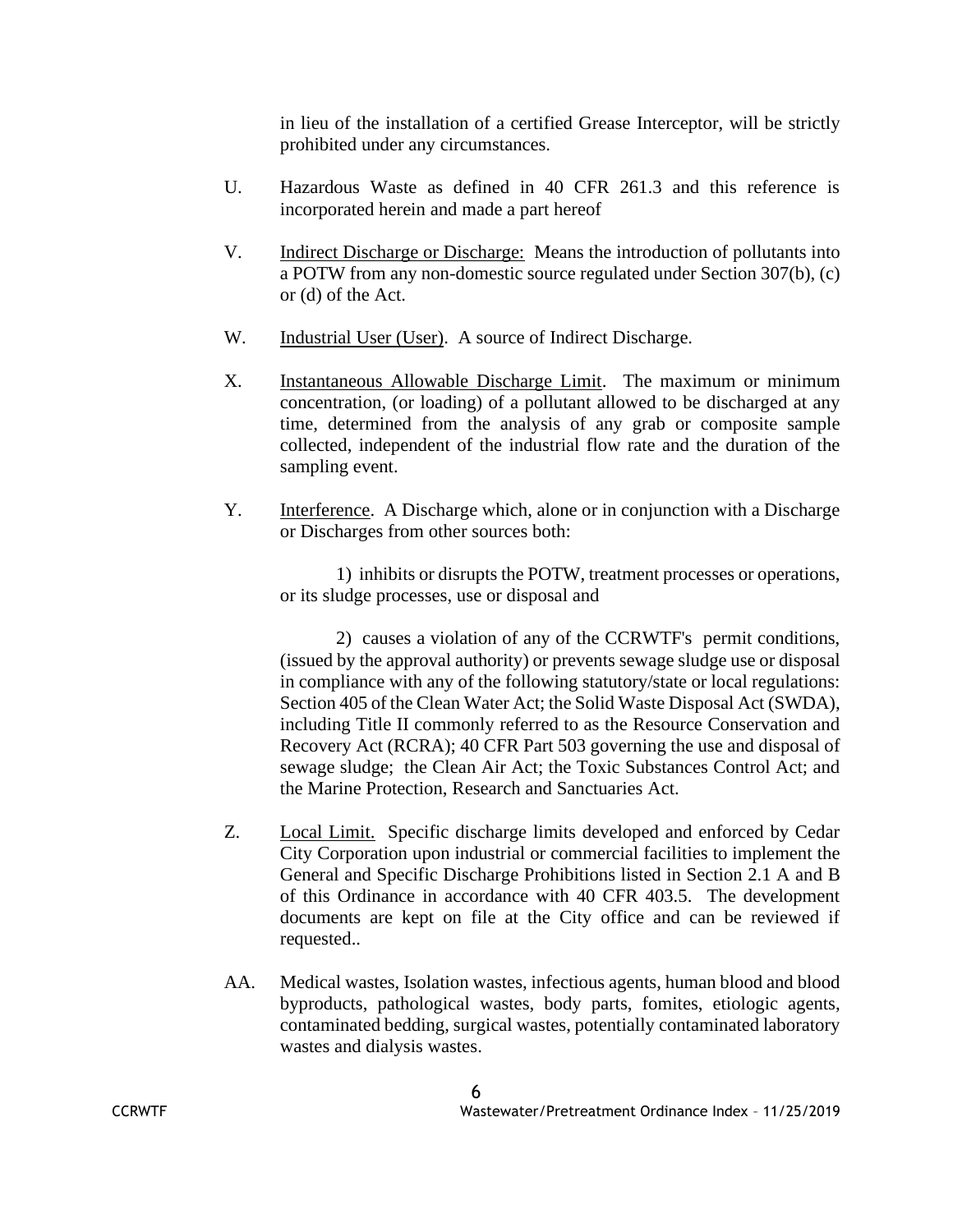- BB. Monthly Average. The sum of all "daily discharges" measured during a calendar month divided by the number of "daily discharges" measured during that month.
- CC. Monthly Average Limit. The highest allowable average of "daily discharges" over a calendar month, calculated as the sum of all "daily discharges" measured during a calendar month divided by the number of "daily discharges" measured during that month.
- DD. National Pretreatment Standards or Standards. National Pretreatment Standards shall mean any regulation containing pollutant discharge limits promulgated by the EPA in accordance with section 307 (b) and (c) of the Act, which applies to Industrial Users, which includes but is not limited to Prohibited Discharge Standards, Categorical Pretreatment Standards, and Local Limits.

#### EE. New Source.

- 1. Any building, structure, facility or installation from which there is or may be a discharge of pollutants, the construction of which commenced after the publication of proposed Pretreatment Standards under Section 307(c) of the Act which will be applicable to such source if such standards are thereafter promulgated in accordance with that section, provided that:
	- a. The building, structure, facility or installation is constructed at a site at which no other source is located; or
	- b. The building, structure, facility or installation totally replaces the process or production equipment that causes the discharge of pollutants at an Existing Source; or
	- c. The production or wastewater generating processes of the building, structure, facility or installation are substantially independent of an Existing Source at the same site. In determining whether these are substantially independent, factors such as the extent to which the new facility is integrated with the existing plant, and the extent to which the new facility is engaged in the same general type of activity as the Existing Source, should be considered.
	- 2. Construction on a site at which an Existing Source is located results in a modification rather than a New Source if the construction does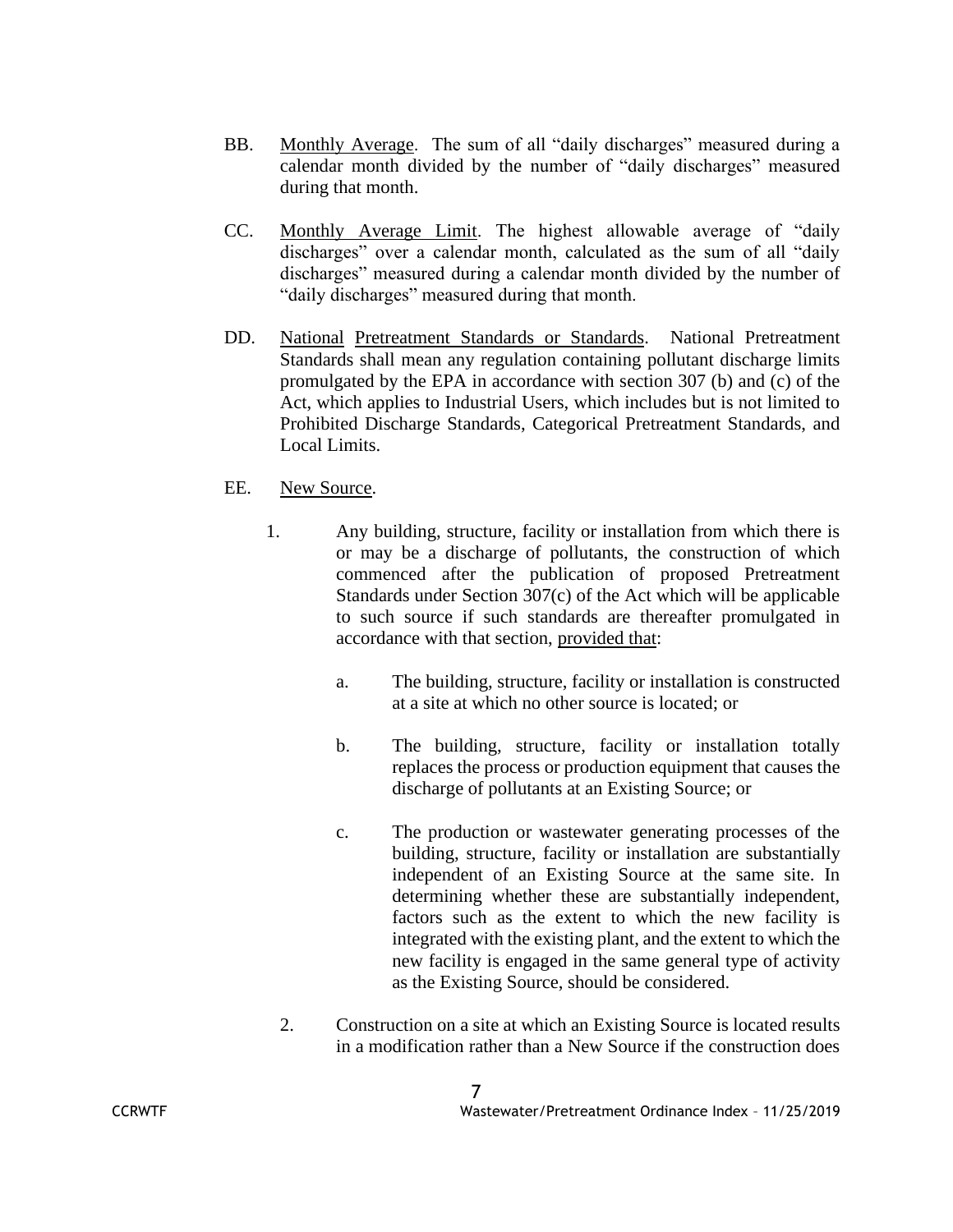not create a new building, structure, facility or installation meeting the criteria of Section  $(1)(b)$  or  $(c)$  above but otherwise alters, replaces, or adds to existing process or production equipment.

- 3. Construction of a New Source as defined under this section has commenced if the owner or operator has:
	- a. begun, or caused to begin as part of a continuous on-site construction program.
		- i. Any placement, assembly, or installation of facilities or equipment; or
		- ii. Significant site preparation work including clearing, excavation, or removal of existing buildings, structures, or facilities which is necessary for the placement, assembly, or installation of New Source facilities or equipment; or
	- b. Entered into a binding contractual obligation for the purchase of facilities or equipment which are intended to be used in its operation within a reasonable time. Options to purchase or contracts which can be terminated or modified without substantial loss, and contracts for feasibility, engineering, and design studies do not constitute a contractual obligation under this paragraph.
- FF. Non-contact Cooling Water. Water used for cooling which does not come into direct contact with any raw material, intermediate product, waste product, or finished product.
- GG. Non-Domestic Wastewater. Any wastewater that is not produced as sanitary wastewater from restroom facilities, showers, or kitchens.
- HH. Oil /Water Separator. Shall mean an approved and industry standard system that is specifically designed for the removal of free oils (hydrocarbons and other petroleum products), and settleable oily coated solids from oil/water discharges associated with many types of industrial facilities. The source of the influent to the Oil/Water Separator shall be gravity flow from storm water runoff, hydrocarbon spills, and/or cleaning/maintenance operations. The system shall allow the oil to be collected and removed on a regular basis as to prevent it from being discharged into the wastewater collection system. Only Oil/Water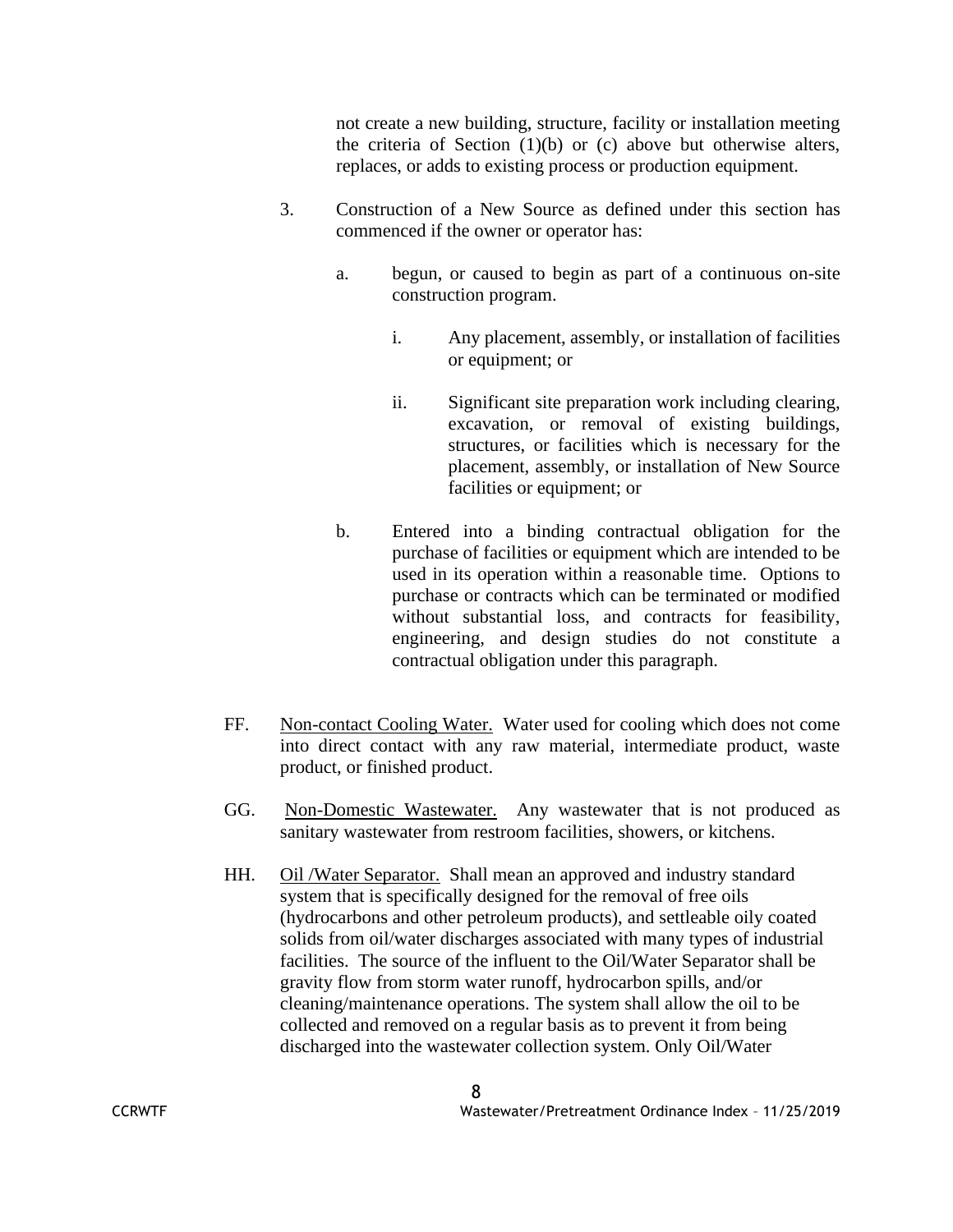Separators manufactured for that specific operation will be approved. Adequate support literature from the manufacturer will be required so as to allow a proper review by the CCRWTF.

- II. Pass Through. A discharge which exits the POTW into waters of the State in quantities or concentrations which, alone or in conjunction with a discharge or discharges from other sources, is a cause of a violation of any requirement of the CCRWTF's permit (including an increase in the magnitude or duration of a violation).
- JJ. Person. Any individual, partnership, co-partnership, firm, company, corporation, association, joint stock company, trust, estate, governmental entity or any other legal entity, or their legal representatives, agents or assigns. This definition includes all Federal, State or local governmental entities.
- KK. pH. A measure of the acidity or basicity of a substance, expressed in standard units.
- LL. Pollutant. Any dredged spoil, solid waste, filter backwash, incinerator residue, sewage, garbage, sewage sludge, munitions, medical wastes, chemical wastes, industrial wastes, biological materials, radioactive materials, heat, wrecked or discharged equipment, rock, sand, cellar dirt, agricultural and industrial wastes, and the characteristics of the wastewater [i.e., pH, temperature, TSS, turbidity, color, BOD, Chemical Oxygen Demand, toxicity, odor].
- MM. Pretreatment. The reduction of the amount of Pollutants, the elimination of Pollutants, or the alteration of the nature of Pollutant properties in wastewater prior to or in lieu of introducing such Pollutants into the POTW. This reduction or alteration can be obtained by physical, chemical or biological processes; by process changes; or by other means, except by diluting the concentration of the pollutants unless allowed by an applicable Pretreatment Standard. Appropriate Pretreatment technology includes control equipment, such as equalization tanks or facilities, for protection against surges or slug loadings that might interfere with or otherwise be incompatible with the POTW. However, where wastewater from a regulated process is mixed in an equalization facility with unregulated process, the effluent from the equalization facility must meet an adjusted Pretreatment Standard calculated in accordance with 403.6 (e).
- NN. Pretreatment Requirements: Any substantive or procedural requirement related to Pretreatment imposed on an Industrial User, other than a National Pretreatment Standard.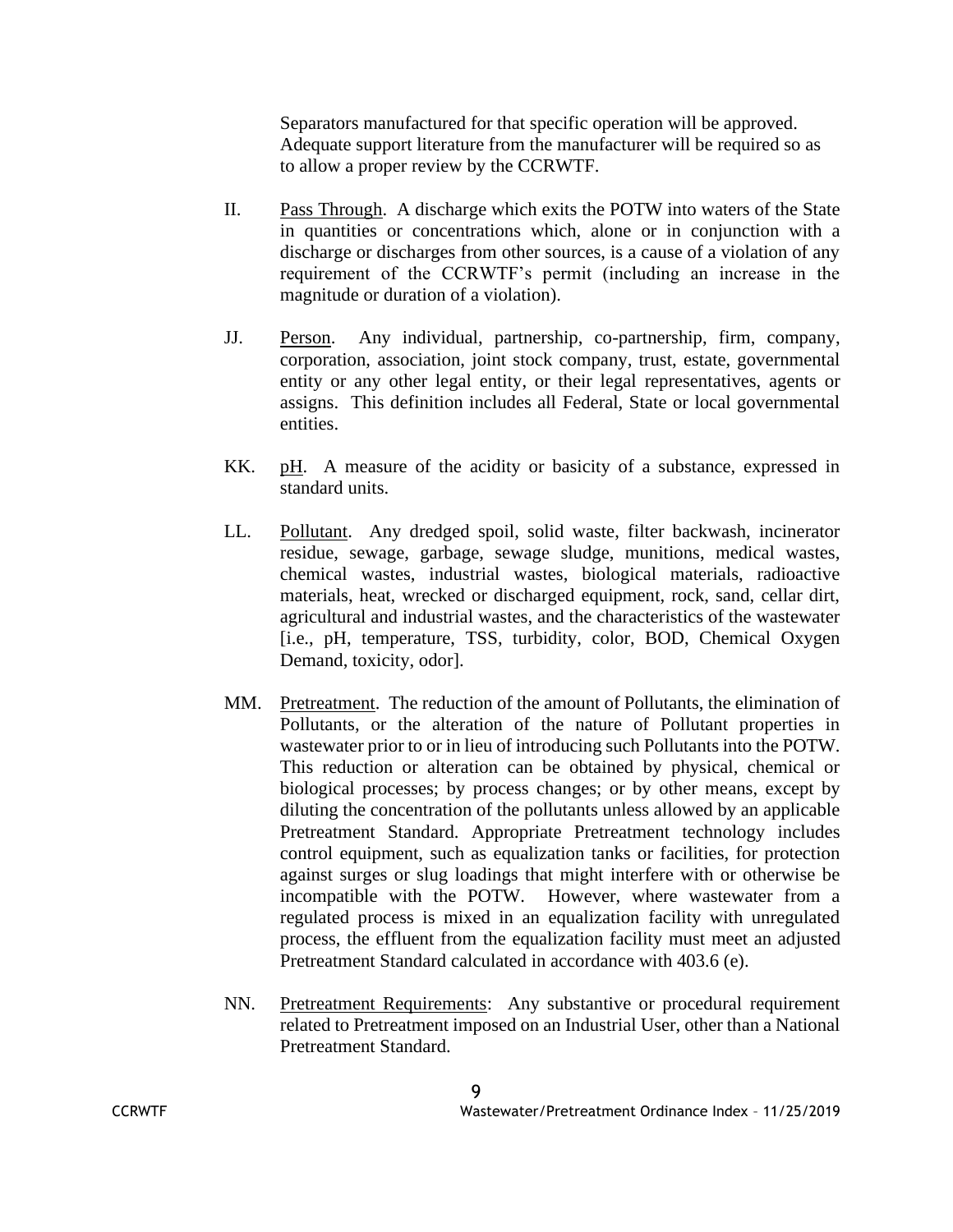- OO. Prohibited Discharge Standards or Prohibited Discharges. Absolute prohibitions against the discharge of certain substances or wastewater characteristics; these prohibitions appear in Section 30a-2.1 of this ordinance.
- PP. Publicly Owned Treatment Works (POTW). A treatment works as defined by section 212 of the Act (33 U.S.C. section 1292) which is owned by the City here being Cedar City Corporation. This definition includes any devices or systems used in the collection, storage, treatment, recycling and reclamation of municipal/domestic sewage or industrial wastes of a liquid nature and any conveyances, such as pipelines, conduits or channels which convey wastewater to a treatment plant. The term also means the municipality as defined in section 502(4) of the Act, which has jurisdiction over the Indirect Discharges to and the discharges from such a treatment works.
- QQ. Septic Tank Waste. Any sewage from holding tanks such as vessels, chemical toilets, campers, trailers, and Septic Tanks.
- RR. Sewage. Human excrement and gray water (household showers, dish washing operations, etc.).
- SS. Significant Industrial User. Shall apply to:
	- a) Industrial Users subject to Categorical Pretreatment Standards; or
	- b) an Industrial User that,
		- i) discharges an average of 25,000 god or more of process wastewater excludes sanitary, Non-contact cooling and boiler blow-down wastewater,
		- ii) contributes a process waste stream which makes up 5 percent or more of the average dry weather hydraulic or organic capacity of the treatment Plant or,
		- iii) is designated as significant by the CCRWTF on the basis that the Industrial User has a reasonable potential for adversely affecting the POTW's operation or for violating any Pretreatment Standard or Requirement.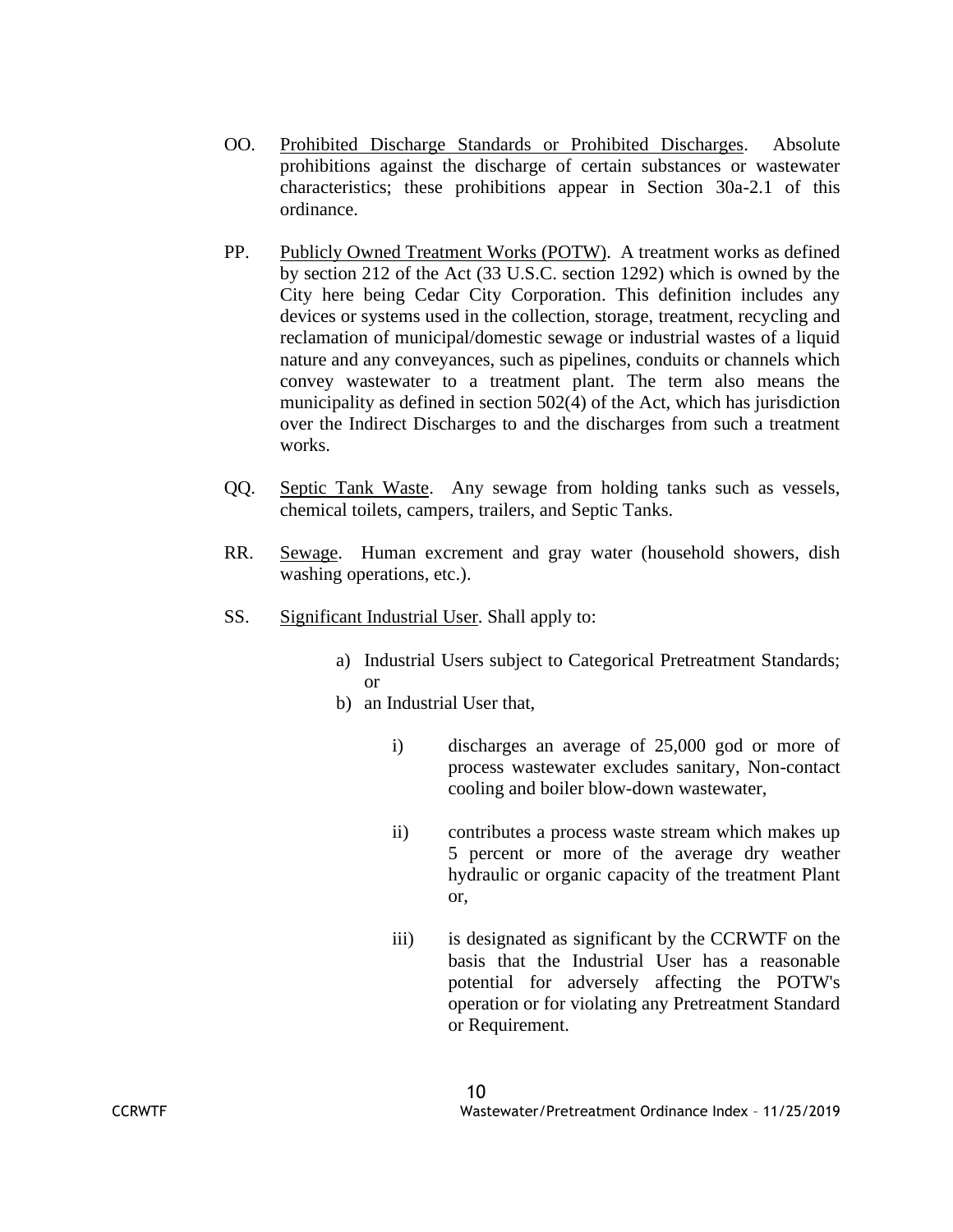- TT. Slug Load/Discharge. Any discharge at a flow rate or concentration which could cause a violation of the Prohibited Discharge Standards in Section 2.1 of this Ordinance. A Slug Discharge is any discharge of a non-routine, episodic nature, including but not limited to, an accidental spill or a noncustomary batch discharge, which has a reasonable potential to cause Interference or Pass Through, or in any other way violate the POTW's regulations, Local Limits or permit conditions.
- UU. Standard Industrial Classification (SIC) Code. A classification pursuant to the *Standard Industrial Classification Manual* issued by the U.S. Office of Management and Budget.
- VV. Storm Water. Any flow which occurs during, or following any form of natural precipitation, and results from such an event, including snow melt.
- WW. Total Suspended Solids (TSS). The total suspended matter that floats on the surface of, or is suspended in, water, wastewater, or other liquid, and which is removable by laboratory filtering.
- XX. Toxic Pollutant. One of 126 pollutants, or combination of those pollutants, listed as toxic in regulations promulgated by the EPA under the provision of Section 307 (33 U.S.C. 1317) of the Act.
- YY. Treatment plant effluent. Any discharge from the POTW into waters of the State of Utah or the environment.
- ZZ. Water of the State. Means all streams, lakes, ponds, marshes, watercourses, waterways, wells, springs, irrigation systems, drainage systems, and all other bodies or accumulations of water, surface and underground, natural or artificial, public or private, which are contained within, flow through, or border upon this state or any portion thereof, except that bodies of water confined to and retained within the limits of private property, and which do not develop into or constitute a nuisance, or a public health hazard, or a menace to fish and wildlife, shall not be considered to be "Waters of the State" under this definition.
- AAA. Wastewater. Liquid and water-carried industrial wastes, and sewage from residential dwellings, commercial buildings, industrial and manufacturing facilities, and institutions, whether treated or untreated, which are contributed to the POTW.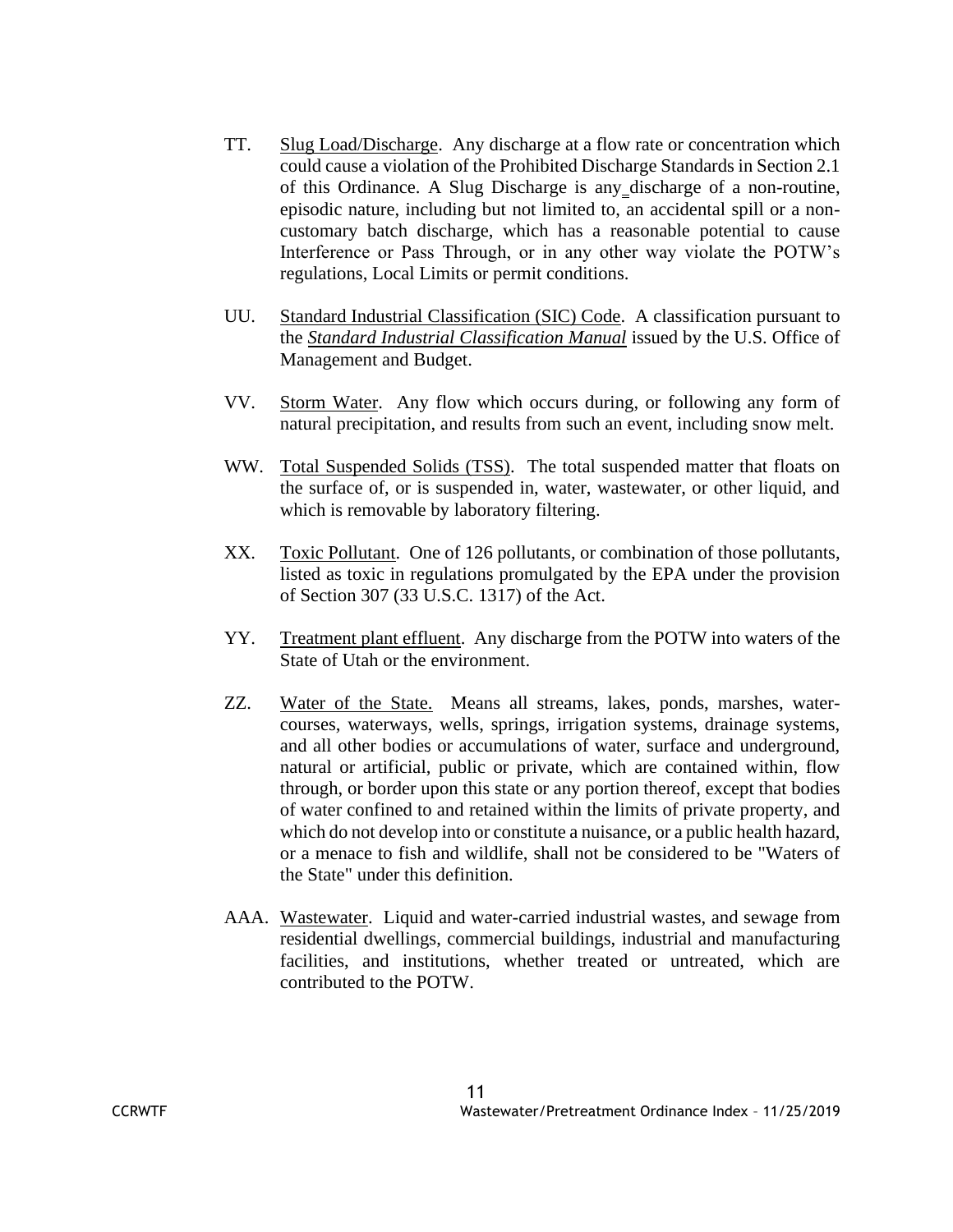BBB. Wastewater Treatment Plant or Treatment Plant. That portion of the POTW which is designed to provide treatment of municipal sewage and compatible industrial waste.

Shall is mandatory; may is permissive or discretionary. The use of the singular shall be construed to include the plural and the plural shall include the singular as indicated by the context of its use.

# **30a-1.4 Abbreviations**

The following abbreviations shall have the designated meanings. Some of the abbreviations are included in the definition section but are repeated here for the sake of clarity.

| $\bullet$ | <b>BMP</b>   |                          | <b>Best Management Practices</b>                            |
|-----------|--------------|--------------------------|-------------------------------------------------------------|
| $\bullet$ | <b>BMR</b>   | $\overline{\phantom{0}}$ | <b>Baseline Monitoring Report</b>                           |
| $\bullet$ | <b>BOD</b>   | $\overline{\phantom{0}}$ | <b>Biochemical Oxygen Demand</b>                            |
| ٠         | <b>CIU</b>   | $\overline{\phantom{0}}$ | Categorical Industrial User                                 |
| ٠         | <b>CFR</b>   | -                        | Code of Federal Regulations                                 |
| $\bullet$ | <b>COD</b>   | -                        | Chemical Oxygen Demand                                      |
| $\bullet$ | <b>CWA</b>   | $\overline{\phantom{0}}$ | Clean Water Act (P.L. 95-217 as amended)                    |
| $\bullet$ | <b>EPA</b>   | $\overline{\phantom{0}}$ | U.S. Environmental Protection Agency                        |
| $\bullet$ | <b>GPD</b>   | $\overline{\phantom{0}}$ | Gallons Per Day                                             |
| $\bullet$ | IU           |                          | <b>Industrial User</b>                                      |
| $\bullet$ | $\mathbf{L}$ |                          | Liter                                                       |
| $\bullet$ | <b>MGD</b>   | $\overline{\phantom{a}}$ | Million Gallons per day                                     |
| $\bullet$ | mg           | $\overline{\phantom{a}}$ | Milligrams                                                  |
| $\bullet$ | mg/1         | $\omega_{\rm{max}}$      | Milligrams Per Liter                                        |
| $\bullet$ | <b>NPDES</b> | $\overline{a}$           | National Pollutant Discharge Elimination System or the Utah |
|           |              |                          | Pollutant Discharge Elimination System                      |
| $\bullet$ | O&M          | -                        | <b>Operation and Maintenance</b>                            |
| ٠         | <b>OSHA</b>  | $\overline{\phantom{0}}$ | Occupational Safety and Health Administration               |
| $\bullet$ | <b>POTW</b>  | $\equiv$                 | <b>Publicly Owned Treatment Works</b>                       |
| $\bullet$ | <b>RCRA</b>  | $\overline{\phantom{0}}$ | <b>Resource Conservation and Recovery Act</b>               |
| $\bullet$ | <b>SIC</b>   |                          | <b>Standard Industrial Classification</b>                   |
| $\bullet$ | SWDA         | $\overline{\phantom{a}}$ | Solid Waste Disposal Act (42 U.S.C. 6901, et seq.)          |
| $\bullet$ | <b>TSS</b>   | $\overline{\phantom{0}}$ | <b>Total Suspended Solids</b>                               |
| $\bullet$ | <b>UPC</b>   | $\overline{\phantom{0}}$ | <b>Unified Plumbing Code</b>                                |
| $\bullet$ | <b>USC</b>   | $\overline{a}$           | <b>United States Code</b>                                   |

# **SECTION 30a-2 - GENERAL POTW USE REQUIREMENTS**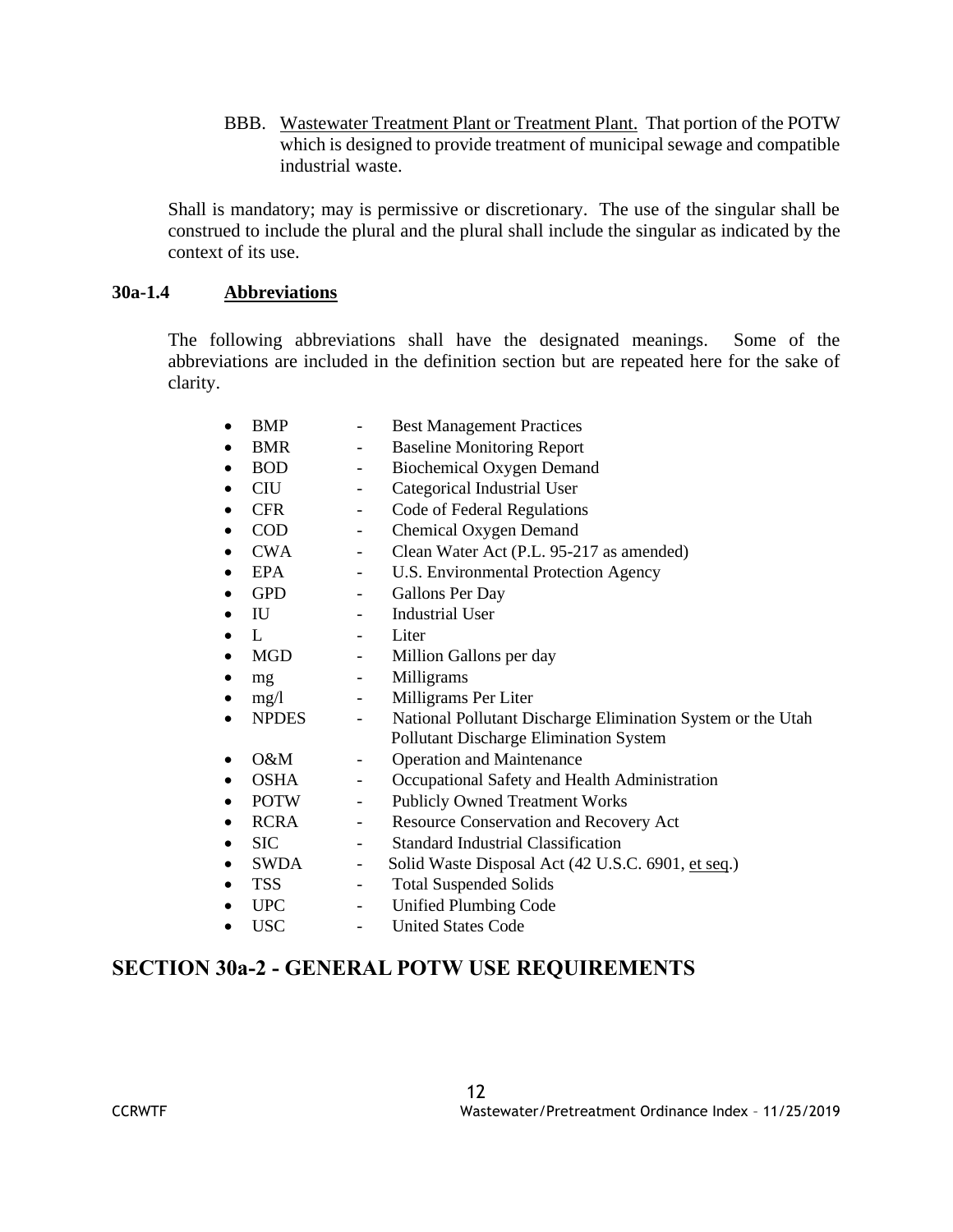## **30a-2.1 Prohibited Discharge Standards**

- A General Prohibitions. No Industrial User shall introduce or cause to be introduced into the POTW any pollutant(s) or wastewater which cause pass through or interference, or in any other way violate the POTW's regulations, Local Limits or Permit conditions. These General Prohibitions apply to all users of the POTW whether or not the source is subject to categorical Pretreatment Standards or any other National, State or local Pretreatment Standards or Requirement.
- B. Specific Prohibitions. No User shall introduce or cause to be introduced into the POTW the following pollutants, substances, or wastewater:
	- 1. Pollutants which create a fire or explosive hazard in the POTW system, including, but not limited to waste streams with a closedcup flash-point of less than  $140^{\circ}$ F, (60 $^{\circ}$ C) using the test methods specified in 40 CFR 261.21. At no time shall two readings on an explosion hazard meter at the point of discharge into the POTW, or at any point in the POTW, be more than 16% nor any single reading over 16% of the lower explosive limit, (LEL) of the meter.
	- 2. Any pollutants which will cause, but in no case discharges with a pH of less than 5.0 or more than 12.5, corrosive structural damage to the POTW or equipment, or endangering CCRWTF personnel.
	- 3. Solid or viscous substances which will or may cause obstruction to the flow in a sewer or other interference with the operation of the wastewater treatment facilities such as, but not limited to: grease, garbage with particles greater than one-quarter inch  $(1/4)$  in any dimension, animal guts or tissues, paunch manure, bones, hair, hides, fleshings, entrails, whole blood, feathers, ashes, cinders, sand, spent lime, stone or marble dust, metal, straw, shavings, grass clippings, rags, spent grains, spent hops waste, paper, wood, plastic, gas, tar, asphalt residues, residues from refining or processing of fuel or lubricating oil, mud, glass grinding, or polishing wastes.
	- 4. Any pollutants, including oxygen demanding pollutants (BOD, etc.) released in a single extraordinary discharge episode of such volume and/or strength as to cause interference to the POTW.
	- 5. Any wastewater having a temperature greater than  $140^{\circ}$ F,  $(60^{\circ}$ C), or which will inhibit biological activity in the treatment plant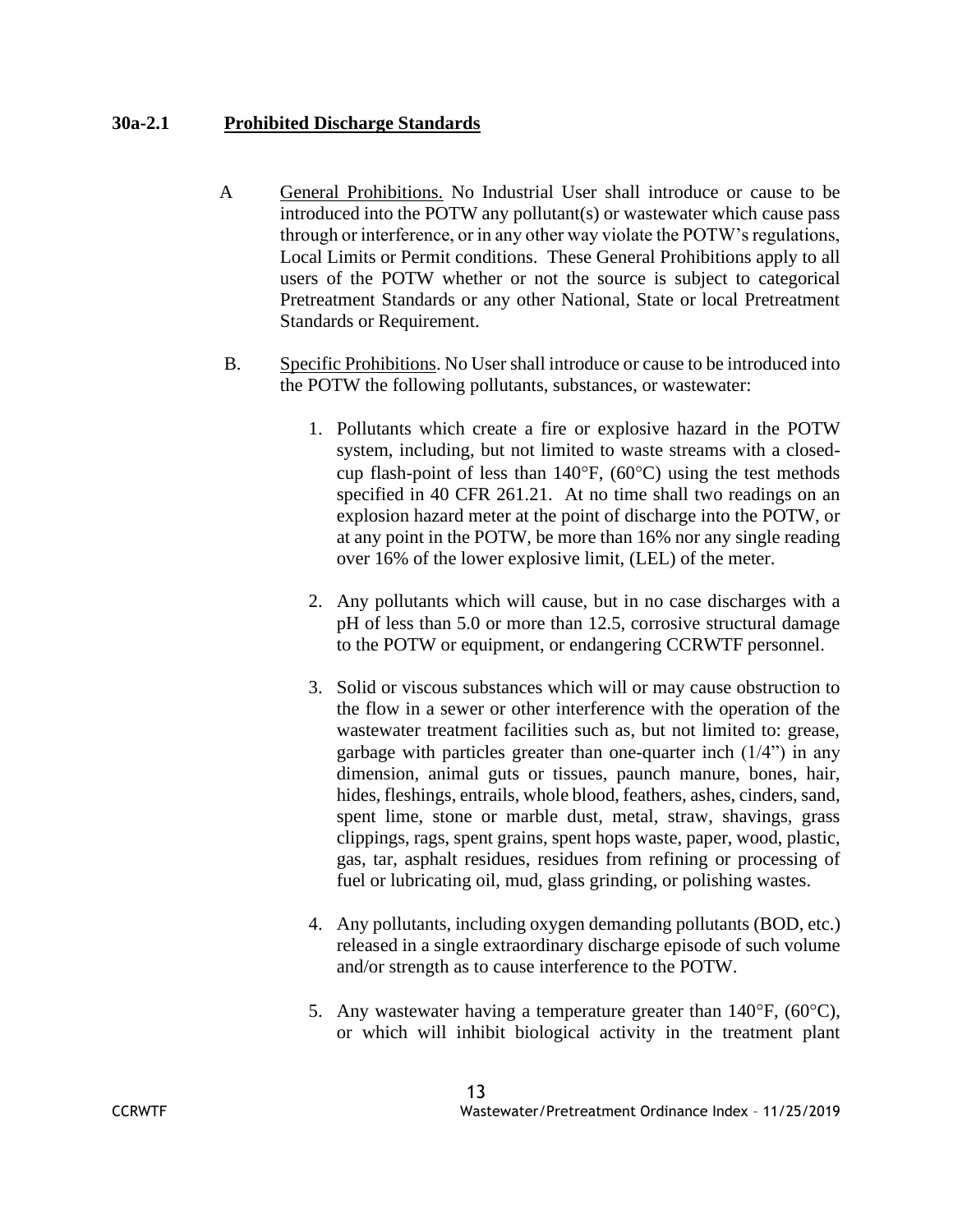resulting in interference, but in no case wastewater which causes the temperature at the introduction into the treatment plant to exceed  $104^{\circ}$ F,  $(40^{\circ}$ C).

- 6. Any petroleum oil, non-biodegradable cutting oil or products of mineral oil origin in amounts which causes interference or passthrough.
- 7. Any wastewater which causes a hazard to human life or creates a public nuisance in the opinion of the POTW. This includes any pollutants which result in the presence of toxic gases, vapors or fumes within the POTW in a quantity that may cause acute or chronic worker health or safety problems.
- 8. Any trucked or hauled pollutants, except at discharge points designated by the CCRWTF in accordance with Section 3.4 of this Ordinance.
- 9. Any noxious or malodorous liquids, gases, solids, or other wastewater which, either singly or by interaction with other wastes, are capable of creating a public nuisance or a hazard to life or are sufficient to prevent entry into the sewers for their maintenance and repair.
- 10. Any wastewater which imparts color which cannot be removed by the treatment process, such as, but not limited to, dye wastes and vegetable tanning solutions, which consequently imparts color to the treatment plant's effluent thereby violating the CCRWTF's UPDES permit. Color (in combination with turbidity) shall not cause the treatment plant effluent to reduce the depth of the compensation point for photosynthetic activity by more than ten, (10) percent from the seasonably established norm for aquatic life.
- 11. Any wastewater containing any radioactive wastes or isotopes except as specifically approved by the General Manager in compliance with applicable State or Federal Regulations.
- 12. Storm water, surface water, ground water, artisan well water, roof runoff, subsurface drainage, swimming pool drainage, condensate, deionized water, non-contact cooling water, and unpolluted industrial wastewater, unless specifically authorized by General Manager.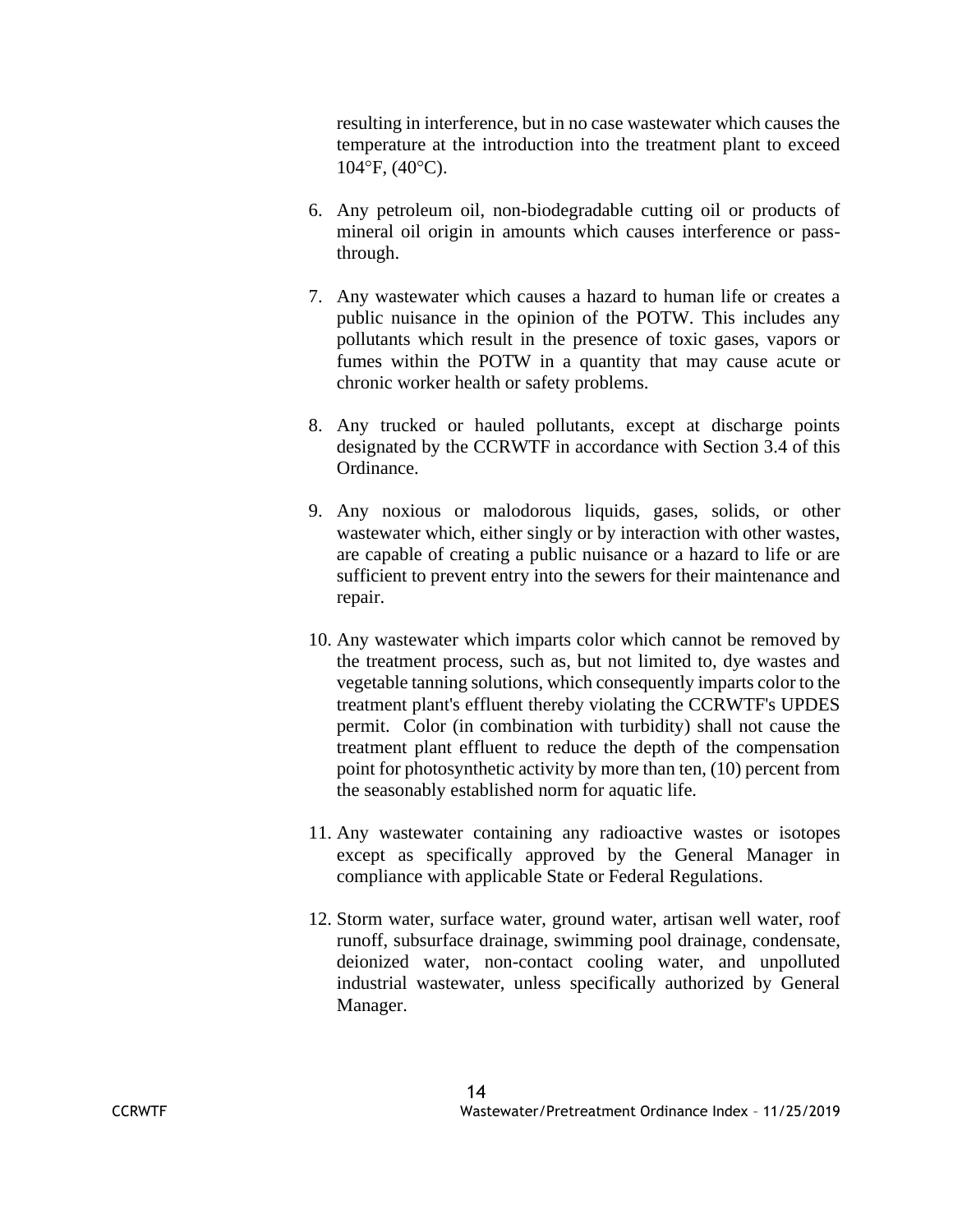- 13. Any sludges, screening, or other residues from the Pretreatment of industrial wastes.
- 14. All medical waste not limited to bulk, expired, outdated or concentrated prescription or non-prescription drugs is prohibited that causes or contributes to a violation of a Pretreatment Standard.
- 15. Any wastewater causing the treatment plant effluent to fail a toxicity test.
- 16. Any wastes containing detergents, surface active agents, or other substances which may cause excessive foaming in the POTW.
- 17. Any wastes containing emulsifiers, enzymes, or bacteria for the specific purpose of eliminating solids and sludges from Grease, Oil and/or Sand Interceptors and/or Oil/Water Separators.
- 18. Any discharge of fats, oils, or greases of animal or vegetable origin is limited to 100 mg/l.

Pollutants prohibited by this section shall not be processed or stored in such a manner that they could be discharged to the POTW. All floor drains located in process or materials storage areas must discharge to the Industrial User's Pretreatment facility before connecting with the POTW. If the Industrial User storing the specified pollutant does not have a Pretreatment facility, the floor drain shall be either plugged with concrete or valved. The valve shall be locked closed at all times and opened only with permission from the CCRWTF.

# **30a-2.2 Categorical Pretreatment Standards**

- A. National Categorical Pretreatment Standards specifying quantities or concentrations of pollutants or pollutant properties which may be discharged to a POTW by existing or new industrial users in specific industrial subcategories have been established by EPA in 40 CFR Chapter I, Subchapter N, Parts 405-471 and are hereby incorporated.
- B. Users must comply with the categorical Pretreatment Standards found at 40 CFR Chapter I, Subchapter N, Parts 405–471.
- C. When wastewater subject to a categorical Pretreatment Standard is mixed with wastewater not regulated by the same Standard, the General Manager shall impose an alternate limit in accordance with 40 CFR 403.6(e).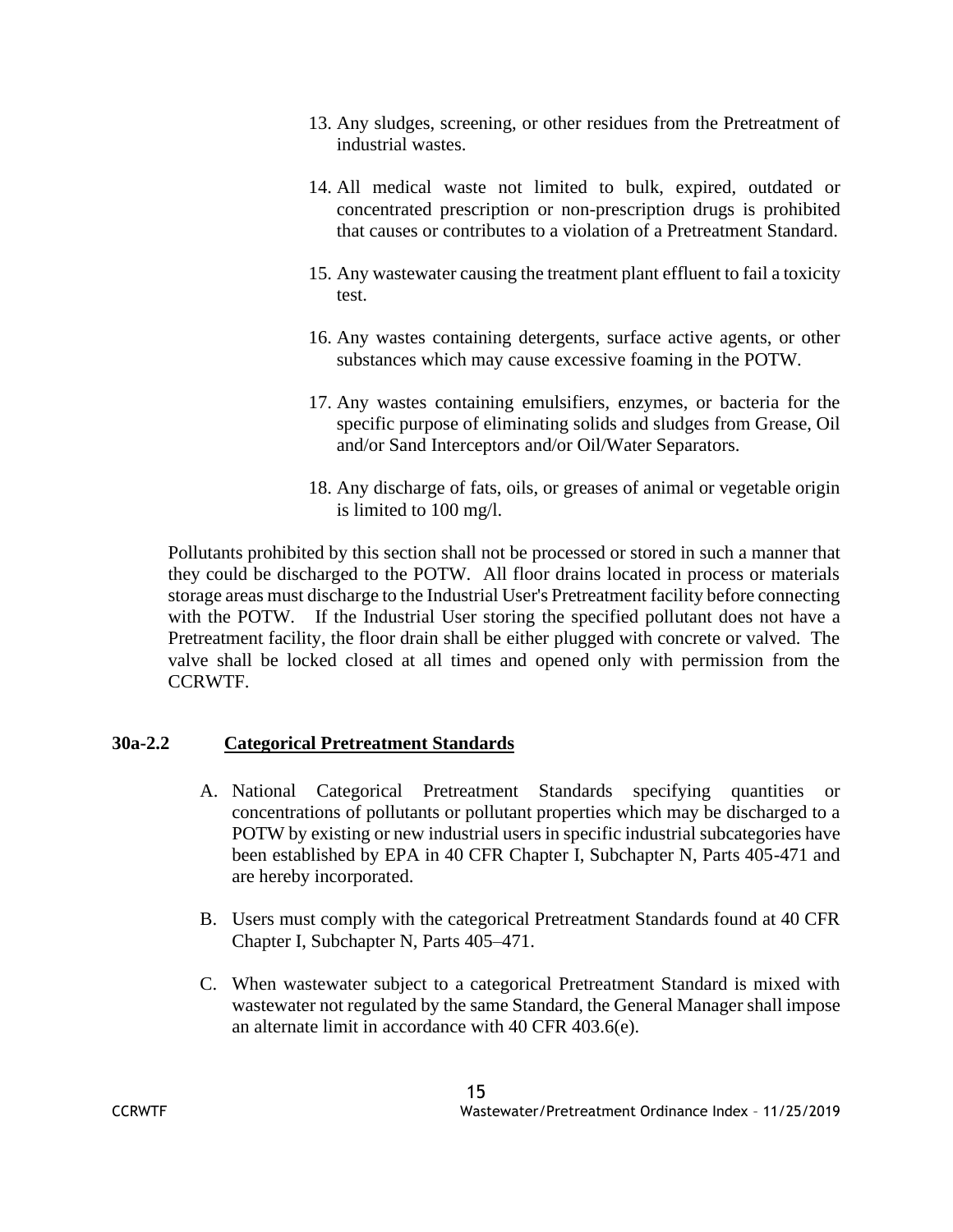#### **30a-2.3 State Pretreatment Requirements**

State of Utah Pretreatment Standards contained in the Utah Administrative Code R317-8- 8 are hereby incorporated.

#### **30a-2.4 CCRWTF Local Limits**

- A. The Superintendent, and/or General Manager is authorized to establish Local Limits pursuant to 40 CFR 403.5(c). The pollutant limits are established to protect against pass through and interference. No person shall discharge wastewater containing in excess of the limits as established and amended from time to time and set forth in Section 4 of the Pretreatment Program. The Local Limits are developed and implemented per the requirements of 40 CFR 403.
- B. Local limits apply at the point where the indirect discharge is introduced to the POTW before mixing with other wastewaters. All limits for metallic substances are for "total" metal unless indicated otherwise. In addition to, or in place of, concentration-based limitations, the General Manager may impose mass limitations.
- C. The General Manager may develop Best Management Practices (BMPs), by ordinance or in individual wastewater discharge permits, to implement Local Limits and the requirements of Section 2.1 of this Ordinance.

# **30a-2.5 Cedar City Corporation's Right of Revision**

Cedar City Corporation reserves the right to establish, by ordinance or in wastewater discharge permits, more stringent Standards or Requirements on discharges to the POTW consistent with the purpose of this Ordinance. In addition, the CCRWTF General Manager shall be authorized to temporarily or permanently revoke or suspend issuance of any type of permit at any time to protect the POTW from Pass Through and/or Interference in order to maintain compliance with any UPDES permit requirement or Pretreatment Program Requirement. The CCRWTF General Manager shall also have the right to deny new or increased contributions or to set additional conditions on such contributions to protect the POTW, including limits that may be more stringent than the approved Local Limits.

#### **30a-2.6 Special Agreement**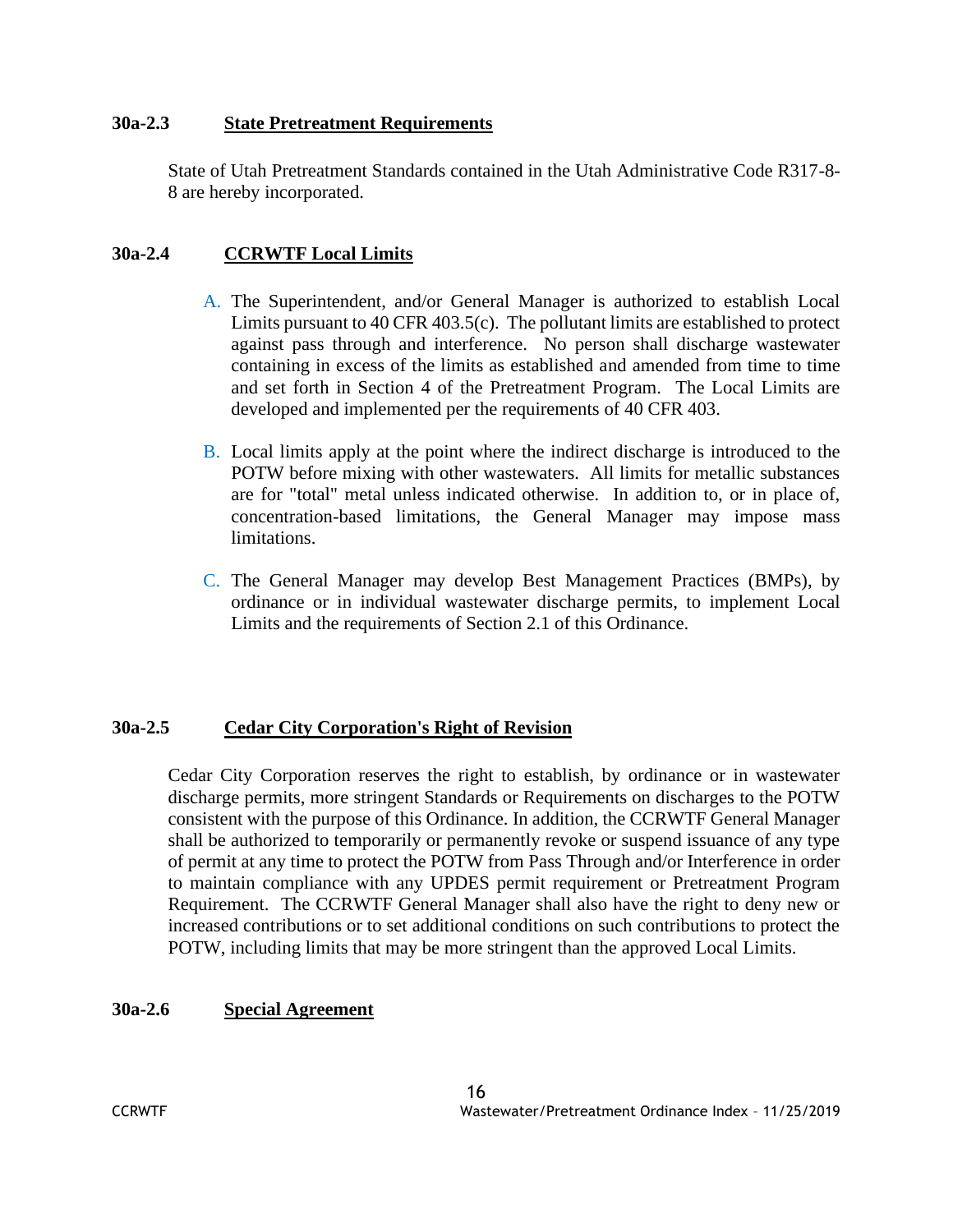The CCRWTF reserves the right to enter into Special Agreements with Industrial Users setting out special terms under which they may discharge to the POTW. In no case will a Special Agreement waive compliance with a Pretreatment Standard or Requirement.

# **30a-2.7 Dilution**

No Industrial User shall increase the use of process water, or in any way attempt to dilute a discharge, as a partial or complete substitute for adequate treatment to achieve compliance with a discharge limitation unless expressly authorized by an applicable Pretreatment Standard or Requirement. The General Manager may impose mass limitations on Industrial Users which are using dilution to meet applicable Pretreatment Standards or Requirements, or in other cases when the imposition of mass limitations is appropriate.

# **SECTION 30a-3 - PRETREATMENT OF WASTEWATER**

# **30a-3.1 Pretreatment Operations**

- A. Industrial Users shall provide wastewater treatment as needed to comply with this Ordinance, and shall achieve compliance with all Pretreatment Standards stated in Section 2 within this Ordinance and within the time limitations specified by the EPA, the State, or according to compliance schedules as specified by the General Manager -- whichever is more stringent. Any facilities necessary for compliance shall be provided, operated, and maintained at the Industrial User's expense. Detailed plans showing the Pretreatment facilities and operating procedures shall be submitted to the CCRWTF for review and shall be acceptable to the CCRWTF before construction of the facility. The review of such plans and operating procedures shall in no way relieve the Industrial User from the responsibility of modifying the facility as necessary to produce an acceptable discharge to the CCRWTF under the provisions of this Ordinance.
- B. The General Manager may require Industrial Users to restrict their discharge during peak flow periods, designate certain wastewater be discharged only into specific sewers, relocate and/or consolidate points of discharge, separate municipal waste streams from industrial waste streams, and such other conditions as may be necessary to protect the POTW and secure the Industrial User's compliance with the Requirements of this Ordinance.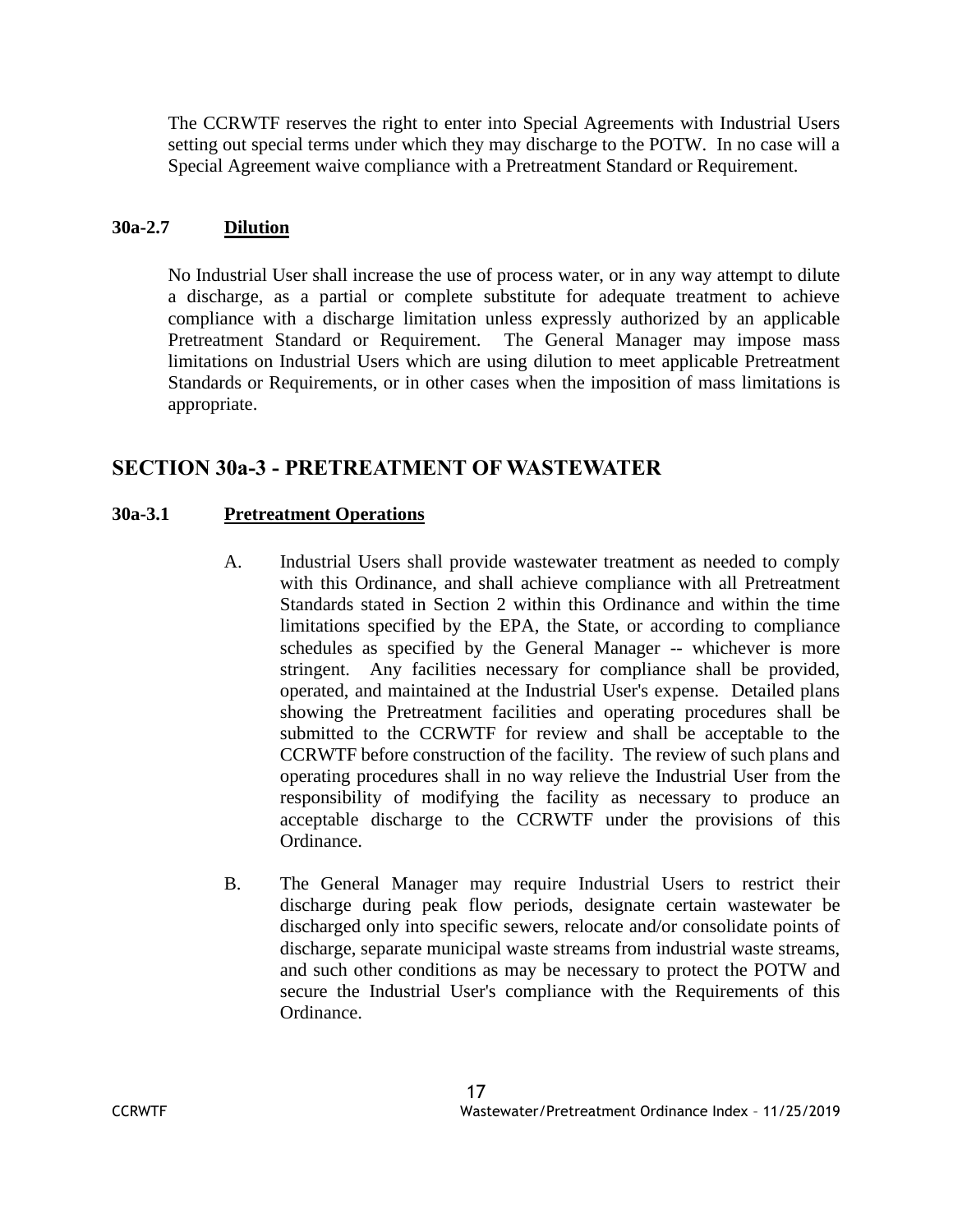- C. Grease, Oil and/or Sand Interceptors, and/or Oil/Water Separators such as described by the International Plumbing Code, shall be provided when, in the opinion of the General Manager, they are necessary for the proper handling of wastewater containing liquid waste, floatable grease and oil, sand, or any flammable wastes; except that such Interceptors and/or Separators shall not be required for, private living quarters, or dwelling units. All Grease, Oil and/or Sand Interceptors, and/or Oil/Water Separator units shall be of design, type as detailed within Cedar City Corporation Engineering Standards. All Grease, Oil and/or Sand Interceptors, and/or Oil/Water Separator units shall be sized to at a design capacity of which when properly maintained shall not cause or contribute to a violation of a Pretreatment Standard. All Grease, Oil and/or Sand Interceptors, and/or Oil/Water Separator units shall be located as to be readily accessible for cleaning and inspection. In maintaining the Grease, Oil and/or Sand Interceptors, and/or Oil/Water Separator units the owner or any other person as a tenant under any rental or lease agreement set forth by the owner, shall be responsible for the proper removal and disposal by appropriate means of the captured material and shall maintain records of the dates and means of disposal, which are subject to review by the General Manager. Either or both parties may be held responsible for compliance with the provisions of this Ordinance. A currently licensed waste disposal firm must perform any removal and hauling of the collected material. Such Interceptors and/or Separators shall be inspected and cleaned regularly at the owner's expense.
- D. All Grease, Oil and/or Sand Interceptors, and/or Oil/Water Separators shall be constructed of impervious materials capable of withstanding abrupt and extreme changes in temperature. They shall be of substantial construction, water tight and equipped with easily removable covers which, when bolted in place, shall be gas and water tight.
- E. The installation of Grease Traps on all New Source commercial or industrial establishments, in lieu of the installation of a certified Grease, Oil and/or Sand Interceptor, will be strictly prohibited under any circumstances.
- F. All New Source commercial structures, strip malls, multi-tenant plannedoccupied, or planned-un-occupied buildings will be required to install independent 6-inch wastewater discharge lines stubbed out within each designated future food establishment unit.

If a New Source commercial structure, strip mall, or multi-tenant building has planned occupancy by one or more businesses approved through the General Manager to not need a Grease, Oil and/or Sand Interseptor and the owner of such commercial structure, strip mall, or multi-tenant structure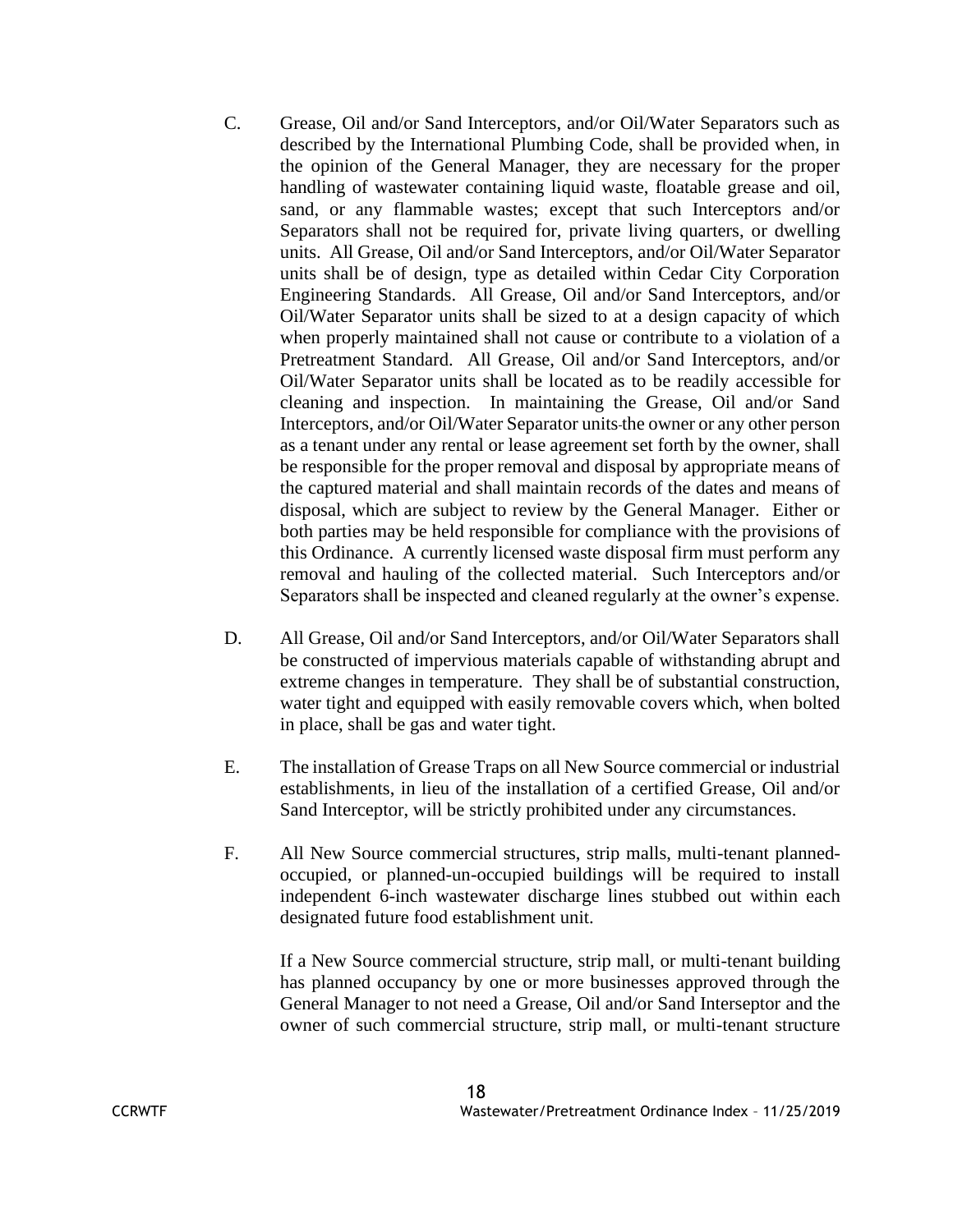does not facilitate the installation of independent 6-inch wastewater discharge lines then no future food establishments shall be permitted.

Independent unit discharge lines will have designation to future Grease, Oil and/or Sand Interceptor location of which will be sized, and/or verified by the General Manager. The Grease, Oil and/or Sand Interceptor shall be sized depending on future tenant occupancy of the commercial structure, strip mall, and/or multi-tenant occupied building. Sizing of Grease, Oil and/or Sand Interceptor will be based on type of business, food establishment, etc.

- G. Regardless of the sizing method used, design shall comply with the effluent temperature range. The calculations for future Grease, Oil and/or Sand Interceptor capacity will be based on available tenant space, and/or flow through retention time. All related outsourced Grease, Oil and/or Sand Interceptor calculations are subject to review and approval by the General Manager, who will have the final decision on pumping frequency for all existing, and New Source Grease, Oil and/or Sand Interceptors. All 6-inch lines will be placed according to the engineering calculations, which will be sized and/or verified by the General Manager.
- H. Where a New Source commercial structure, strip mall, multi-tenant building is planned-un-occupied, and the owner of such commercial structure, strip mall, or multi-tenant building does not facilitate the installation of independent 6 inch wastewater lines to be designated for future food establishments, then no future food establishments shall be permitted.
- I. For existing commercial kitchens without Grease Traps or Grease, Oil and/or Sand Interceptors, the General Manager may require the installation of a new Grease, Oil, and/or Sand Interceptor that fully complies with this Ordinance, or to modify, replace, or repair any noncompliant plumbing or existing Grease Trap or Grease, Oil and/or Sand Interceptor upon notice to the food establishment, and (or) commercial kitchen facility that one, (1) or more of the following conditions exist:
	- (1) The facility is found to be contributing fats, oils or grease in quantities sufficient to cause sewer line stoppages or to necessitate increased maintenance on the wastewater collection system; or
	- (2) Changes are made to the menu or kitchen equipment that, in the opinion of the General Manager, threatens to contribute fats, oils, or grease in quantities sufficient to cause line stoppages or necessitate increased maintenance on the wastewater collection system.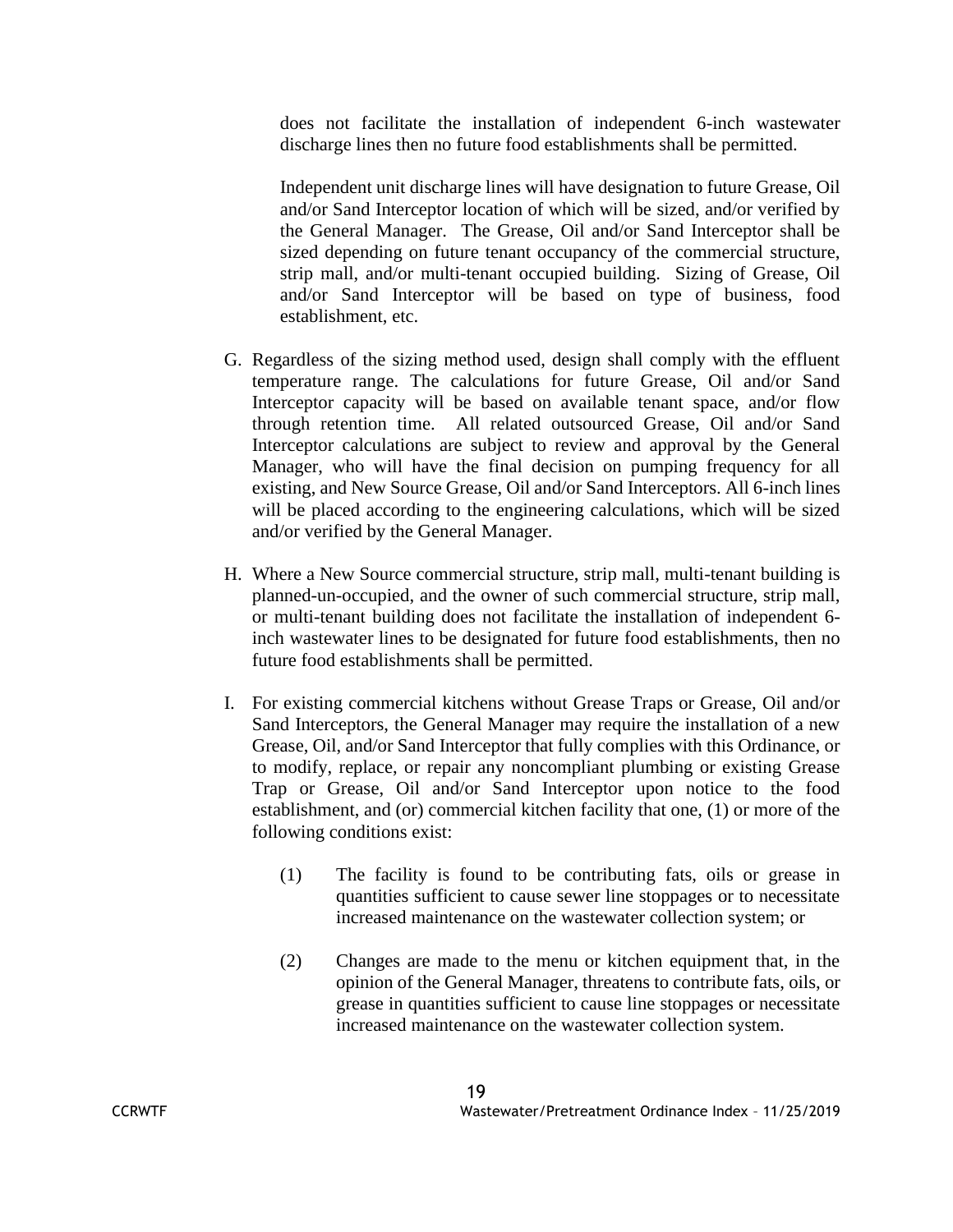- J. Grease, Oil and/or Sand Interceptors and/or Oil/Water Separators shall be required of all New Source commercial or Industrial User establishments upon construction, where in the opinion of the General Manager installation of subject Grease, Oil and/or Sand Interceptor(s) and/or Oil/Water Separator(s) have been deemed necessary. Any Existing Source commercial or Industrial User establishment will be reviewed to determine if existing mechanical, building, plumbing and electrical systems will require upgrading. Any new kitchen, which shall meet the definition of a "food establishment", shall meet all the mechanical, building, plumbing and electrical requirements for a commercial kitchen.
- K. All existing commercial or Industrial User establishments shall have one year upon notification from the CCRWTF to install a Grease, Oil and/or Sand Interceptor and/or Oil/Water Separator where required.
- L. Industrial Users with the potential to discharge flammable substances may be required to install and maintain an approved combustible gas detection meter.
- M. At no time shall two readings on an explosion hazard meter at the point of discharge into the POTW, or at any point in the POTW, be more than 16% nor any single reading over 16% of the lower explosive limit (LEL) of the meter.

# **30a-3.2 Accidental Discharge/Slug Load Control Plans**

The General Manager may require any Industrial User to develop, submit for approval, and implement such a plan or take other action that may be necessary to control Slug Discharges. At least once, (1) every two, (2) years the General Manager shall evaluate whether each Significant Industrial User needs such a plan. Any Industrial User required to develop and implement a Slug Load Control Plan shall submit a plan which addresses, at a minimum, the following:

- A. Description of discharge practices, including non-routine batch discharges.
- B. Type and quantity of stored chemicals.
- C. Procedures for immediately notifying the POTW of any accidental or slug discharge. Such notification must also be given for any discharge which could violate any of the Prohibited Discharge Standards in Section 30a-2 and Report of Potential Problem in Section 30a-6.6 of this Ordinance and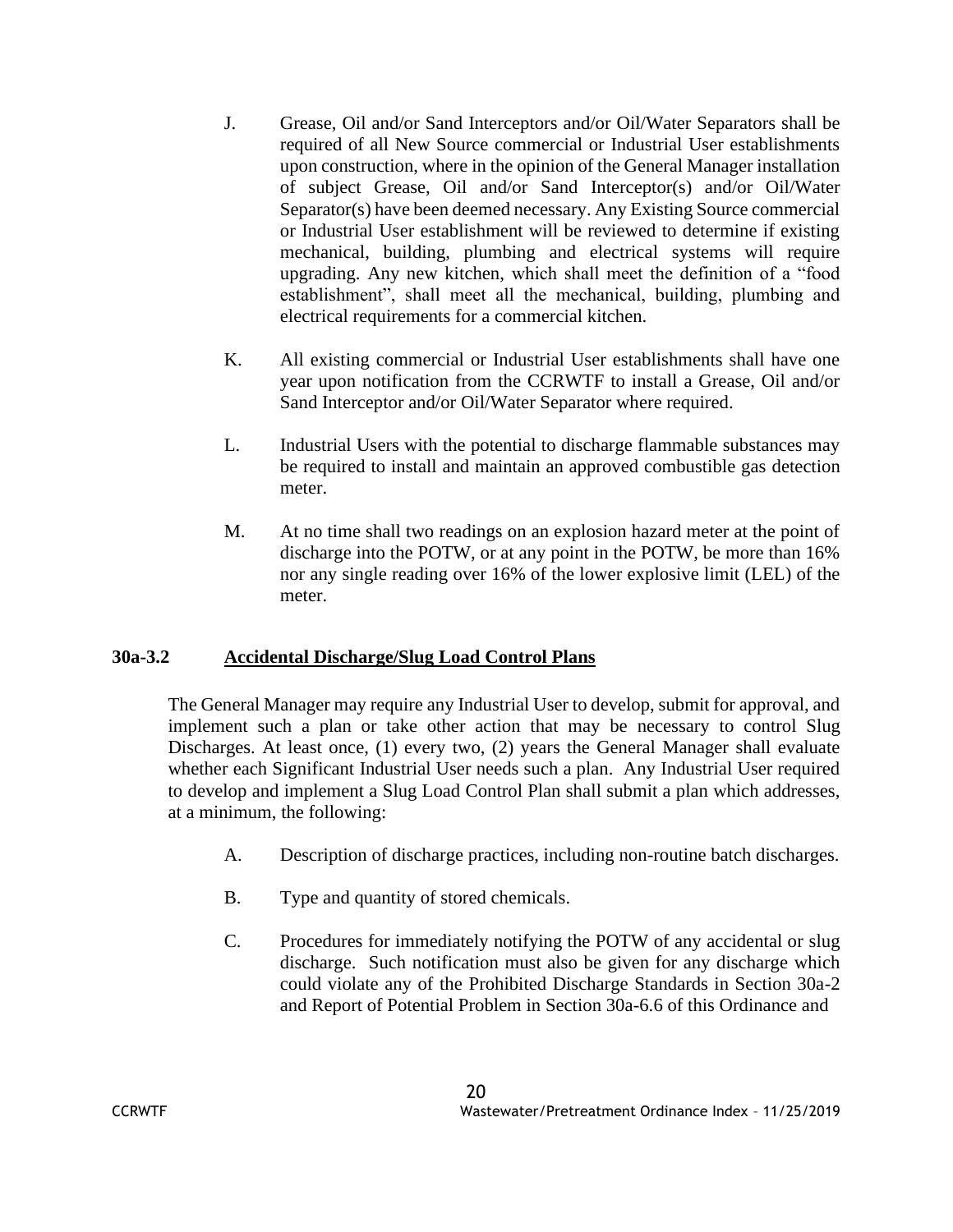- D. Procedures to prevent adverse impact from any accidental or slug discharge. Such procedures include, but are not limited to,
	- Inspection and maintenance of storage areas,
	- Handling and transfer of materials, loading and unloading operations,
	- Control of plant site run-off,
	- Worker training,
	- Building of containment structures or equipment,
	- Measures for containing toxic organic pollutants (including solvents), and/or
	- Measures and equipment for emergency response.

#### **30a-3.3 Tenant Responsibility**

Where an owner of property leases premises to any other person as a tenant under any rental or lease agreement, if either the owner or the tenant is an industrial, and /or commercial user as determined by the General Manager, either or both may be held responsible for compliance with the provisions of this Ordinance. It shall be the duty of every property owner, and/or person as a tenant under any rental or lease agreement whom contracts, and/or performs work for the installation or repair of building, structure, mechanical or plumbing systems, for which this Ordinance is applicable, to comply with this Ordinance and to ensure all subcontracts under them also comply with this Ordinance to include obtaining the required permits and ensuring the required inspections are completed.

#### **30a-3.4 Hauled Wastewater**

- A. Septic tank waste may be accepted into the POTW at a designated receiving structure within the treatment plant area, and at such times as are established by the General Manager, provided such wastes do not violate Section 30a-2 of this Ordinance or any other requirements established or adopted by the CCRWTF. Wastewater discharge permits for individual vehicles to use such facilities shall be issued by the General Manager.
- B. The discharge of hauled industrial wastes as "industrial septage" requires prior approval and a hauler wastewater discharge permit from the CCRWTF. The General Manager shall have authority to prohibit the disposal of such wastes, if in the opinion of the General Manager, such disposal would interfere with the treatment plant operation or violate Section 30a-2 of this Ordinance. Waste haulers are subject to all other Sections of this Ordinance.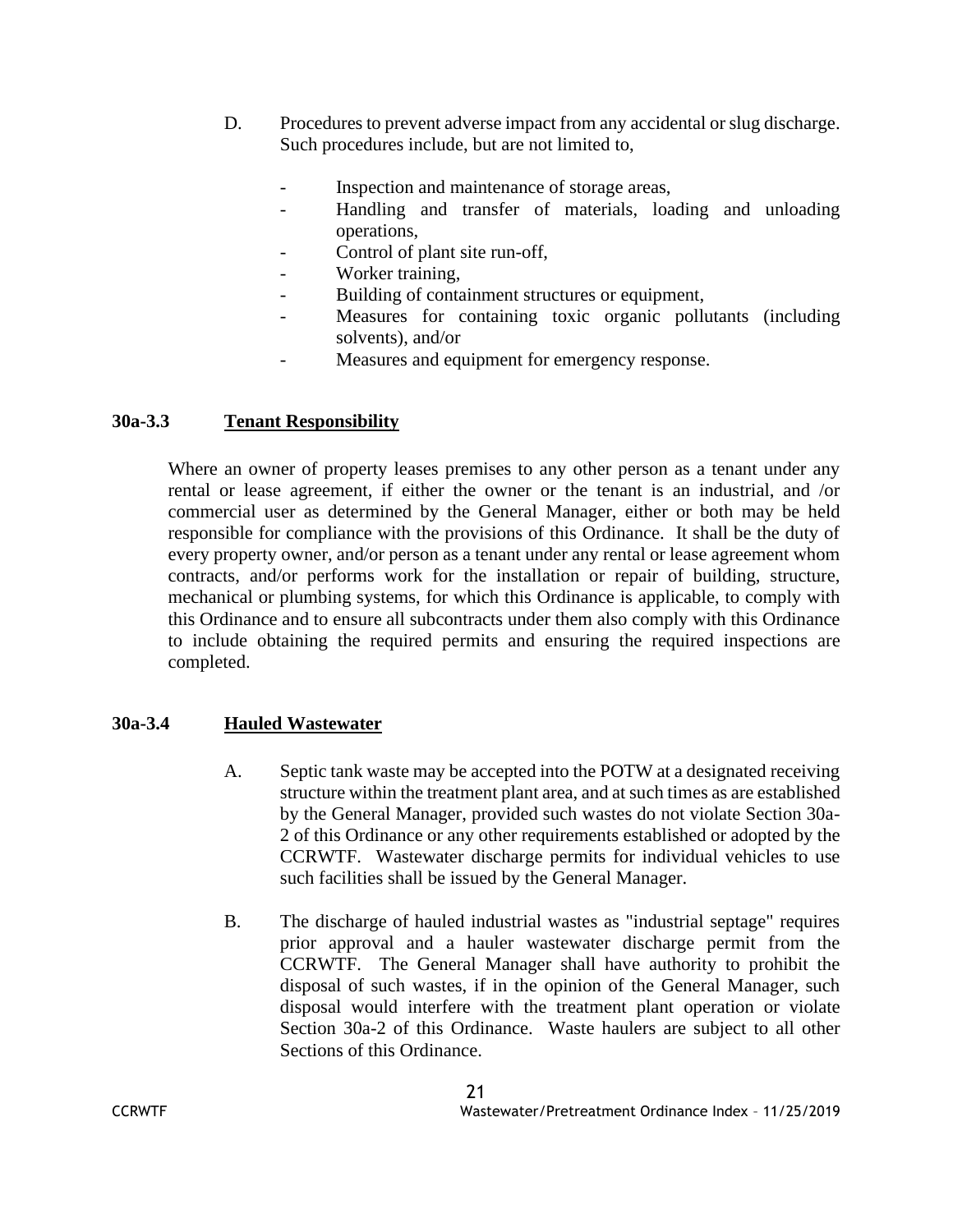- C. Fees for dumping septage will be established as part of the Industrial User fee system as authorized in Section 30a-15 of this Ordinance.
- D. Waste haulers must provide a waste tracking form for every load. This form shall include, at a minimum, the name and address of the industrial waste hauler, permit number, truck identification, names and addresses of sources of waste, and volume and characteristics of waste.

#### **30a-3.5 Vandalism**

No person shall maliciously, willfully or negligently break, damage, destroy, uncover, deface, tamper with or prevent access to any structure, appurtenance or equipment, or other part of the POTW. Any person found in violation of this requirement shall be subject to the sanctions set out in Sections 30a-10 thru 30a-12 of this Ordinance.

# **SECTION 30a-4 - WASTEWATER DISCHARGE PERMIT APPLICATION**

# **30a-4.1 Industrial Waste Survey**

When requested the by General Manager any or all Industrial Users must submit information on the nature and characteristics of their wastewater by completing an Application Questionnaire and a Baseline Monitoring Report, (BMR) prior to commencing discharge. The Application Questionnaire and BMR will include the information as stated in Section 4.2 of this Ordinance and additional information as needed to determine compliance with this Ordinance and any applicable Pretreatment Standards and Requirements. The General Manager is authorized to prepare a form(s) (see Part 3A of Pretreatment Program) for this purpose and may periodically require Industrial Users to update the survey or Baseline Monitoring Report. Failure to complete this Application Questionnaire and return to the CCRWTF within, (90) days of the request shall be reasonable grounds for IU permit revocation or terminating service to the Industrial User and shall be considered a violation of this Ordinance. If the User changes or adds a process the User is required to update the information provided to the General Manager and/or His Authorized Representative thirty, (30) days prior to the process being changed or added.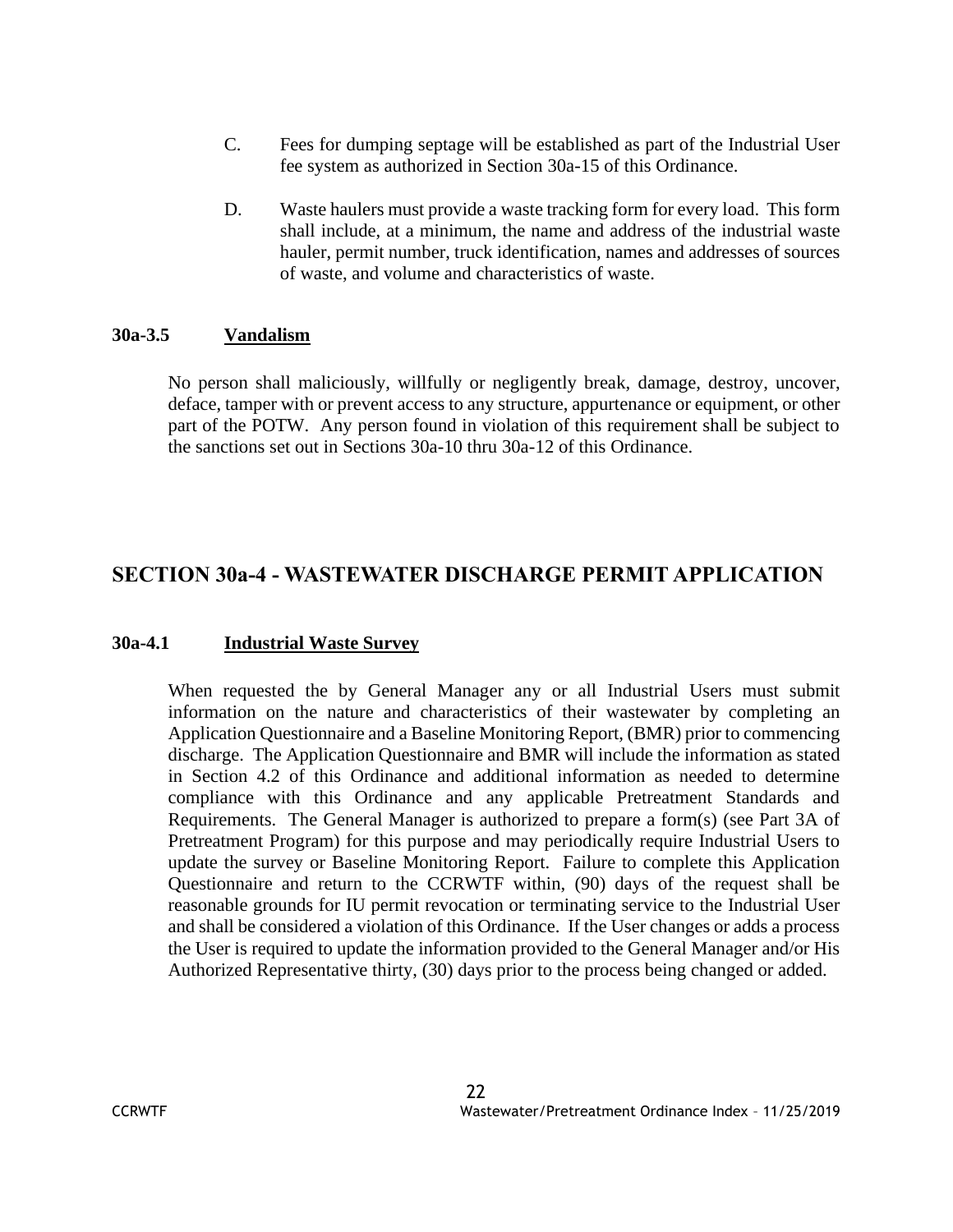#### **30a-4.2 Application Questionnaire Contents**

The General Manager shall approve a form to be used as a permit application. To be considered for a wastewater discharge permit, all Industrial Users required to have a wastewater discharge permit must submit the following information:

- A. Identifying Information: The name and address of the facility including the name of the operator and owners.
- B. Hours of Operation: Number and type of employees, hours of operation, and proposed or actual hours of operation.
- C. Permits: A list of any environmental control permits held by or for the facility.
- D. Description of Operations: A description of the activities, facilities and processes on the premises, average rate of production, and Standard Industrial Classifications, (SIC) of the operation(s) carried out by the Industrial User. This description should include a schematic process diagram which indicates all points of discharge to the POTW from the regulated processes.
- E. Facility Plans: The site plans, floor plans, mechanical and plumbing plans, and details to show all sewers, floor drains, and appurtenances by size, location, and elevation, and all points of discharge.
- F. Raw Materials: Type and amount of raw materials processes (average and maximum per day) and chemicals used or stored at the facility.
- G. Products: Each product produced by type, amount, process or processes, and rate of production.
- H. Pretreatment Standards: Identify the Categorical Pretreatment Standards and Requirements applicable to each regulated process.
- I. Pollutants: Submit the results of sampling and analysis identifying the nature and concentration, (and/or mass, where required by the standard or by the CCRWTF) of regulated pollutants in the discharge from each regulated process. Instantaneous, daily maximum and long-term average concentration, (or mass, where required) shall be reported. The sample shall be representative of daily operations and shall be sampled and analyzed in accordance with procedures set out in Section 30a-6 of this Ordinance.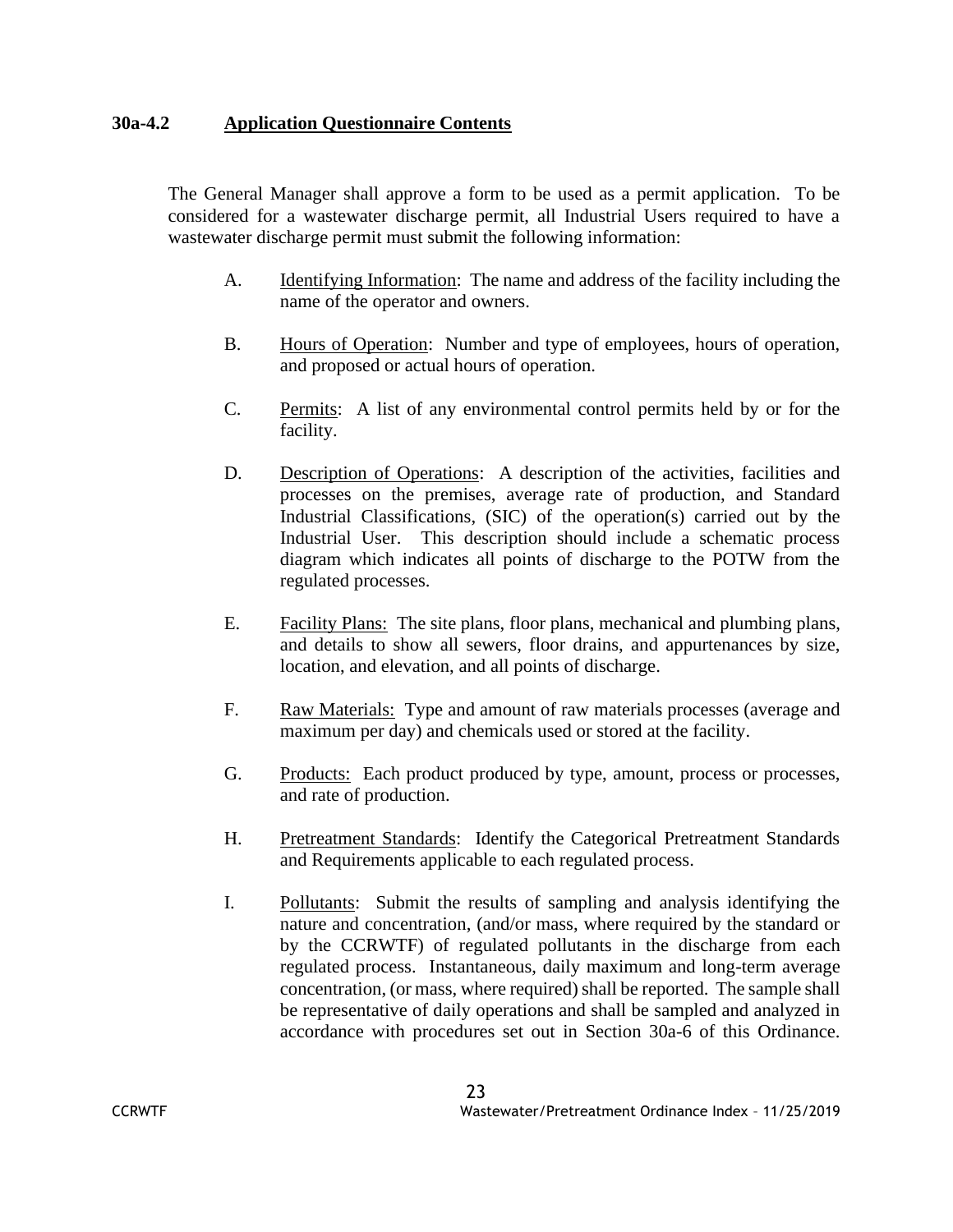Where the Standard requires compliance with a BMP or pollution prevention alternative, the Industrial User shall submit documentation as required by the General Manager or the applicable Standards to determine compliance with the Standard.

J. Flow Measurement: Time, duration and quantity of discharge. In addition, measured average daily and maximum daily flow, in gallons per day, to the POTW from regulated process streams and other streams, as necessary, to allow use of the combined waste stream formula set out in Section 2.2 of this Ordinance, (40 CFR 403.6(e)).

#### K. Measurement of Pollutants:

- a. The Categorical Pretreatment Standards and Requirements applicable to each regulated process and any new Categorically regulated processes for Existing Sources.
- b. The results of sampling and analysis identifying the nature and concentration, and/or mass, where required by the Standard or by the General Manager, of regulated pollutants in the discharge from each regulated process.
- c. Instantaneous, Daily Maximum, and long-term average concentrations, or mass, where required, shall be reported.
- d. The sample shall be representative of daily operations and shall be analyzed in accordance with procedures set out in Section 7.2 of this Ordinance. Where the Standard requires compliance with a BMP or pollution prevention alternative, the User shall submit documentation as required by the General Manager or the applicable Standards to determine compliance with the Standard.
- e. Sampling must be performed in accordance with procedures set out in Section 7.2 of this ordinance.
- L. Certification: A statement reviewed by the industrial user's authorized representative as defined in Section 1.3 C of this Ordinance 30a and certified by a qualified professional, indicating whether Pretreatment Standards are being met on a consistent basis, and, if not, whether additional Operation and maintenance (O&M) and/or additional pretreatment is required to meet the Pretreatment Standards and Requirements.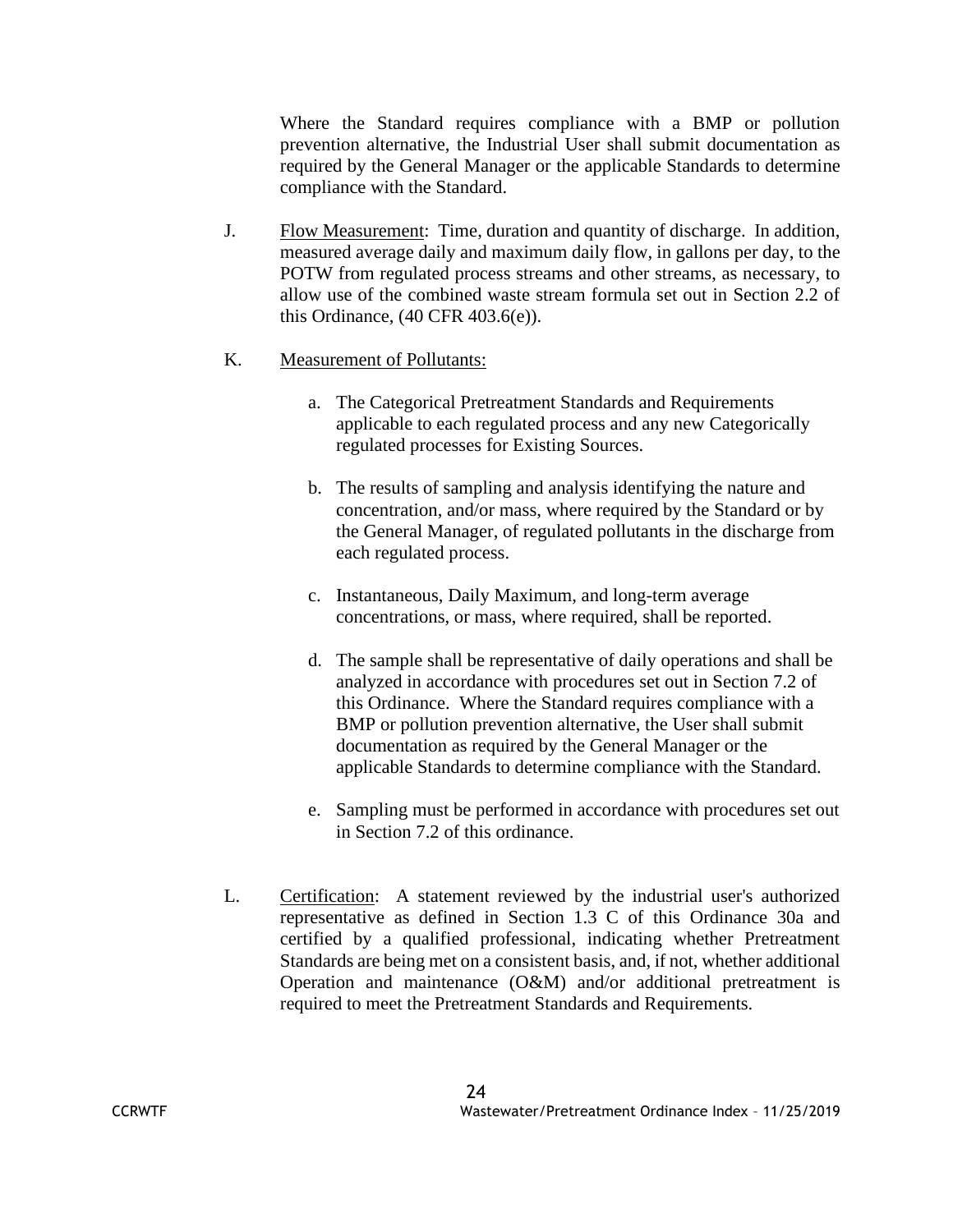- M. Compliance Schedule. If additional pretreatment and/or O&M will be required for the User to meet the Pretreatment Standards; the shortest schedule by which the Industrial User will provide such additional Pretreatment and/or O&M. The completion date in this schedule shall not be later than the compliance date established for the applicable Pretreatment Standard and Requirement and must meet the requirements set out within Section 6.2 of this Ordinance.
- N. Additional Information: Any other information as may be deemed necessary by the General Manager to evaluate the wastewater discharge permit application.

Incomplete or inaccurate applications will not be processed and shall be returned to the Industrial User for revision. Should any of the information requested or supplied be considered by the Industrial User to be of a confidential nature, the Industrial User should request confidential status in accordance with Section 30a-8 of this Ordinance. Information regarding sampling and analysis of the discharge is not considered confidential information.

#### **30a-4.3 Certification**

All wastewater discharge permit applications, user reports, compliance reports, and/or Non-Permitted Industrial Users Reports shall contain the following certification statement and be signed by an authorized representative of the user.

"I certify under penalty of law that this document and all attachments were prepared under my direction or supervision in accordance with a system designed to assure that qualified personnel properly gather and evaluate the information submitted. Based on my inquiry of the person or people who manage the system, or those people directly responsible for gathering the information, the information submitted is to the best of my knowledge and belief, true, accurate, and complete. I am aware that there are significant penalties for submitting false information, including the possibility of fine and imprisonment for knowing violations."

#### **30a-4.4 General Manager Evaluation**

The General Manager will evaluate the data furnished by the Industrial User and may require additional information. Within Thirty, (30) days of receipt of a complete wastewater discharge permit application, the General Manager will determine whether or not to issue a wastewater discharge permit. The General Manager may deny for cause any application for a wastewater discharge permit. The basis for denial shall be provided to the Industrial User.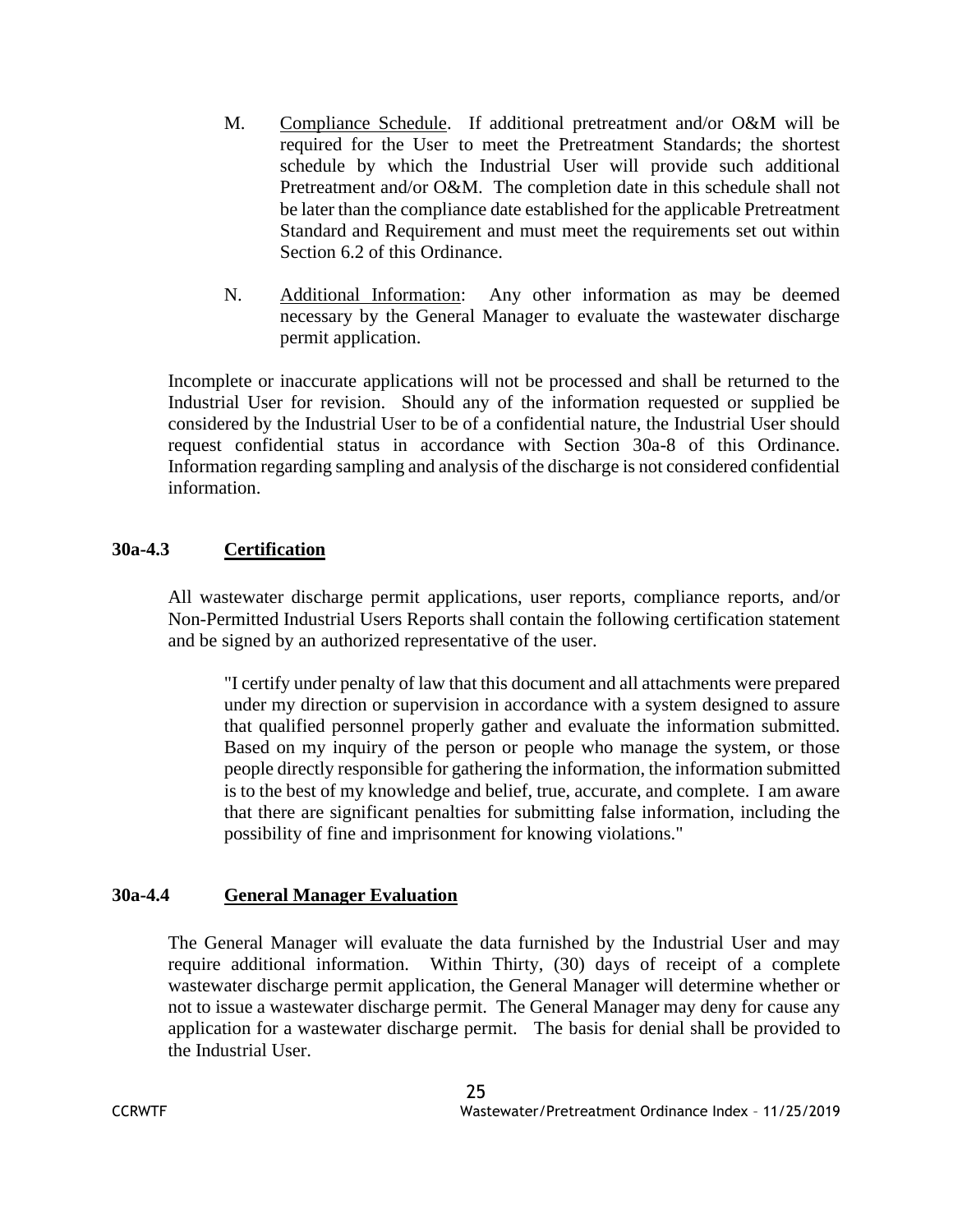# **SECTION 30a-5 - WASTEWATER DISCHARGE PERMIT**

# **30a-5.1 Wastewater Discharge Permit Requirement**

- A. It shall be unlawful for any Significant Industrial User, (SIU) to discharge wastewater into the CCRWTF's POTW without first obtaining a wastewater discharge permit from the General Manager. Any violation of the terms and conditions of a wastewater discharge permit shall be deemed a violation of this Ordinance and subjects the wastewater discharge permittee to the sanctions set out in Sections 30a-10 thru 30a-12 of this Ordinance. Obtaining a wastewater discharge permit does not relieve a permittee of its obligation to comply with all Federal and State Pretreatment Standards or Requirements nor with any other requirements of Federal, State or local law.
- B. Within either one hundred eighty, (180) days after the effective date of a Categorical Pretreatment Standard, or the final administrative decision on a Categorical determination under 40 CFR 403.6(a)(4), whichever is later, existing Significant Industrial Users subject to such Categorical Pretreatment Standards, and currently discharging to or scheduled to discharge to the POTW, shall submit to the General Manager a report which contains the information listed within Section 6.1 C of this Ordinance.
- C. At least ninety, (90) days prior to commencement of their discharge, New Sources, and sources that become Categorical or Significant Industrial Users subsequent to the issuance of this Ordinance, shall be required to submit to the CCRWTF an application for a wastewater discharge permit. A New Source shall also be required to report the method of Pretreatment it intends to use to meet applicable Pretreatment Standards and Requirements. A New Source shall also give estimates of its anticipated flow and quantity of pollutants discharged.
- D. The General Manager may require other Industrial Users, including liquid waste haulers, to obtain wastewater discharge permits as necessary to carry out the purposes of this Ordinance.

# **30a-5.2 Connections**

A. Existing: Any Significant Industrial User which has an indirect discharge into the POTW prior to the effective date of this Ordinance and who wishes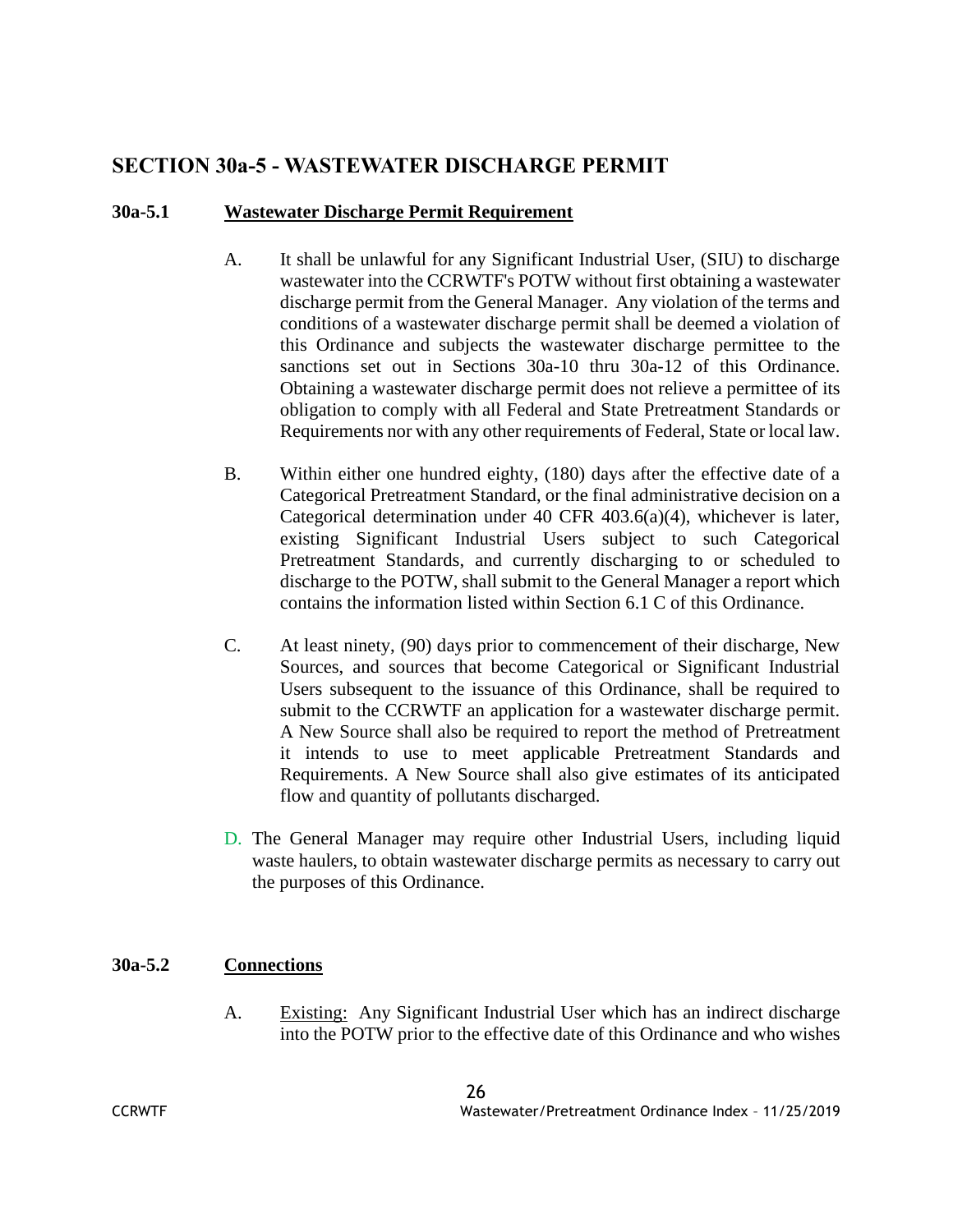to continue such discharges in the future, shall, within 60 days after said date, apply to the CCRWTF for a wastewater discharge permit in accordance with Sections 30a-4.2 and 30a-4.3 of this Ordinance, and shall not cause or allow discharges to the POTW to continue after thirty, (30) days of the effective date of this Ordinance, except in accordance with a wastewater discharge permit issued by the General Manager.

- B. New: Any Significant Industrial User proposing to begin or recommence discharging industrial wastes into the POTW must obtain a wastewater discharge permit prior to the beginning or recommencing of such discharge. In accordance with Section 4.2 of this Ordinance, an application for this wastewater discharge permit must be filed at least 90 days prior to the date upon which any discharge will begin. The CCRWTF has the right to place conditions on new or increased contributions from Existing Users.
- C. Extra-jurisdictional
	- 1. Any existing Significant Industrial User located outside the CCRWTF boundaries shall submit a wastewater discharge permit application, in accordance with Sections 4.2 and 4.3 of this Ordinance, within 60 days of the effective date of this Ordinance. New Significant Industrial Users located beyond the CCRWTF limits shall submit such applications to the General Manager 90 days prior to any proposed discharge into the POTW.
	- 2. Alternately, the General Manager may enter into an agreement with the neighboring jurisdiction in which the Significant Industrial User is located to provide for the implementation and enforcement of Pretreatment Program Requirements against said Industrial User.

# **30a-5.3 Contents**

Wastewater discharge permits shall include such conditions as are reasonably deemed necessary by the General Manager to prevent pass through or interference, protect the quality of the water body receiving the treatment plant's effluent, protect worker health and safety, facilitate sludge management and disposal, protect ambient air quality, and protect against damage to the POTW.

- A. Wastewater discharge permits shall contain, but need not be limited to the following:
	- 1. A statement that indicates wastewater discharge permit duration, which in no event shall exceed five,  $(5)$  years.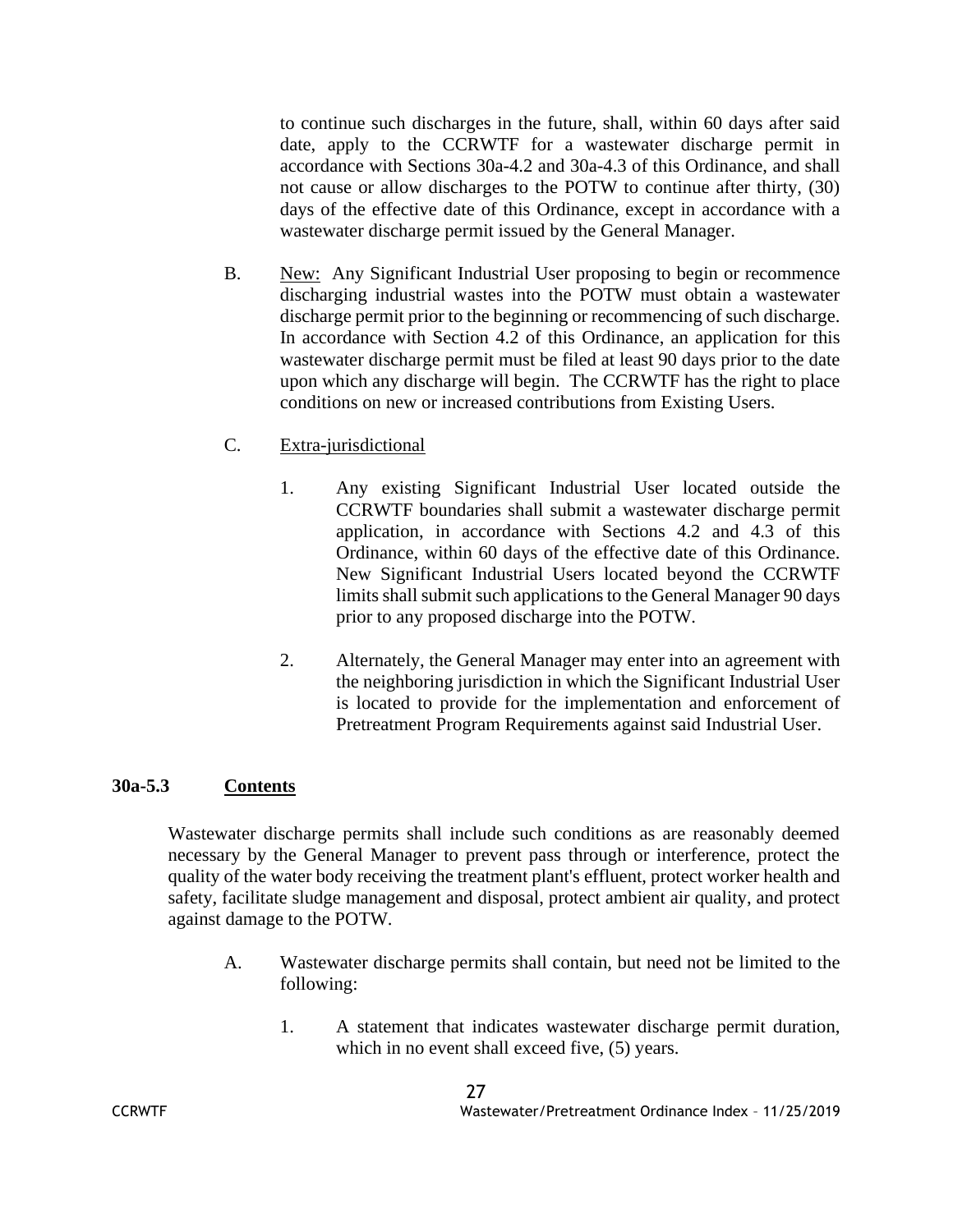- 2. A statement that the wastewater discharge permit is nontransferable without prior notification to and approval from the CCRWTF, (in accordance with Section 5.5 of this Ordinance) and provisions for furnishing the new owner or operator with a copy of the existing wastewater discharge permit.
- 3. Effluent limits, including Best Management Practices, based on applicable Pretreatment Standards and Requirements.
- 4. Self-monitoring, sampling, reporting, notification, and recordkeeping requirements. These requirements shall include an identification of pollutants, (or best management practice) to be monitored, sampling location, sampling frequency, and sample type based on Federal, State, and local law.
- 5. Statement of applicable civil, criminal, and administrative penalties for violation of Pretreatment Standards and Requirements, and any applicable compliance schedule. Such schedule shall not extend the time for compliance beyond that required by applicable Federal, State, or local law.
- 6. A statement that the wastewater discharge permit may be revoked upon violation of the terms and conditions of the permit as stated in Section 5.7 of this Ordinance.
- 7. A statement that grants the General Manager the right of entry into all Industrial User properties, facilities, buildings, etc. when wastewater is known or expected to be generated and/or discharged.
- 8. A statement that compliance with the wastewater discharge permit does not relieve the permittee of responsibility for compliance with all applicable Federal and State Pretreatment Standards and Requirements, including those which become effective during the term of the wastewater discharge permit.
- 9. Requirements to control Slug Discharge, if determined by the Control Authority or the Industrial User with the written concurrence of the Control Authority to be necessary.
- 10. Requirements to report to the General Manager any Slug Discharge.
- 11. Requirements to notify the General Manager of changes to the Industrial Users discharge thirty, (30) days prior to the change. The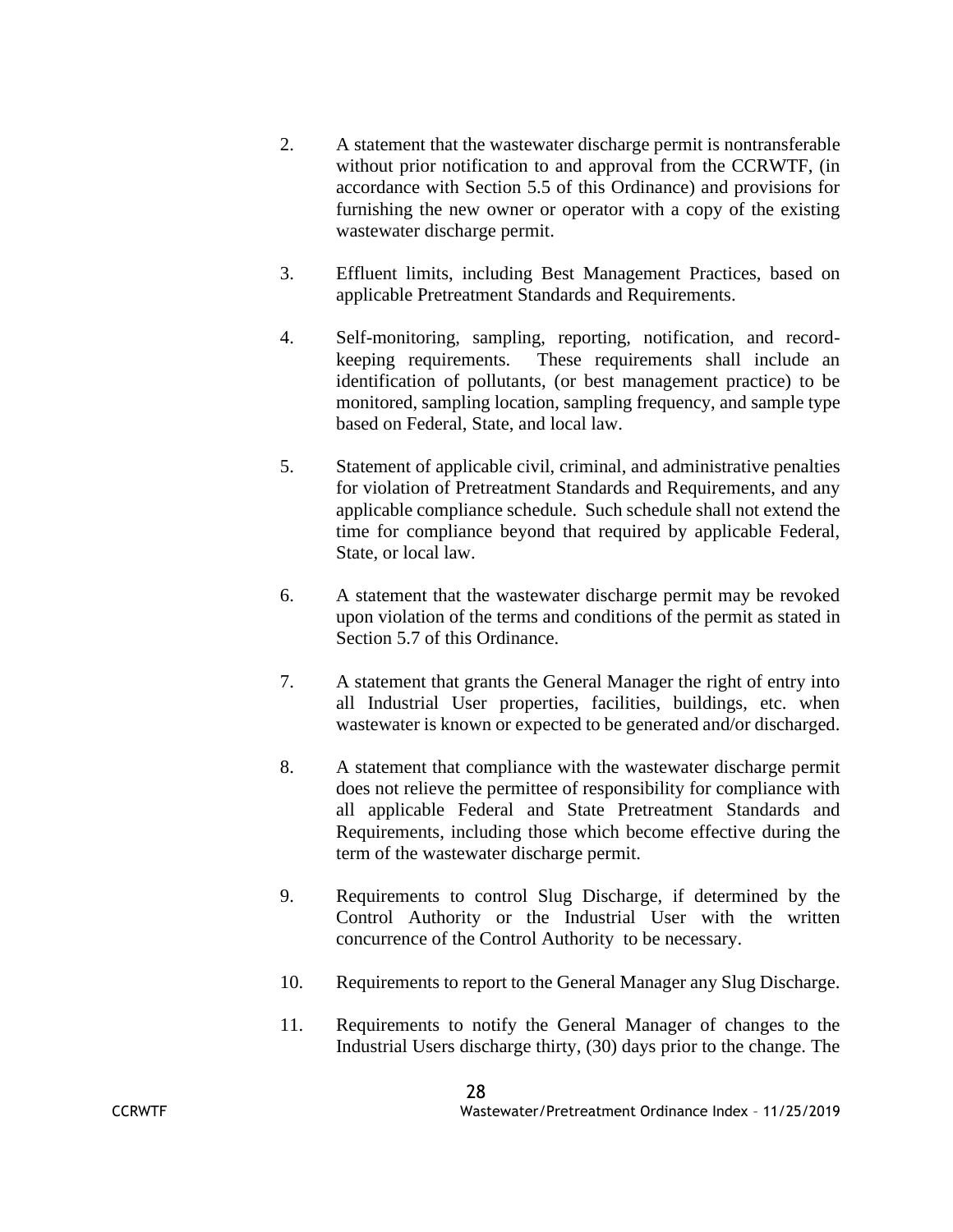General Manager may deny or conditional approve the change prior to the user making the change at the facility that may impact the discharge at the facility to the POTW.

- 12. Other conditions as deemed appropriate by the General Manager and/or His Duly Authorized Representative to ensure compliance with this ordinance, and State and Federal laws, rules, and regulations.
- B. Wastewater discharge permits may contain, but need not be limited to, the following:
	- 1. Limits on the average and/or maximum rate of discharge, time of discharge, and/or requirements for flow regulation and equalization.
	- 2. Limits on the instantaneous, daily and monthly average and/or maximum concentration, mass, or other measure of identified wastewater pollutants or properties.
	- 3. A compliance schedule for the installation of Pretreatment technology, pollution control, or construction of appropriate containment devices, designed to reduce, eliminate, or prevent the introduction of pollutants into the POTW.
	- 4. Development and implementation of Slug Load Control Plans or other special conditions including Best Management Practices necessary to adequately prevent accidental, unanticipated, or routine discharges.
	- 5. Development and implementation of waste minimization or pollution prevention plans to reduce the amount of pollutants discharged to the POTW.
	- 6. The unit charge or schedule of Industrial User charges and fees for the management of the wastewater discharged to the POTW.
	- 7. Requirements for installation and maintenance of inspection and sampling facilities and equipment, including flow measurement devices;
	- 8. Other conditions as deemed appropriate by the General Manager to ensure compliance with this ordinance, and State and Federal laws, rules, and regulations.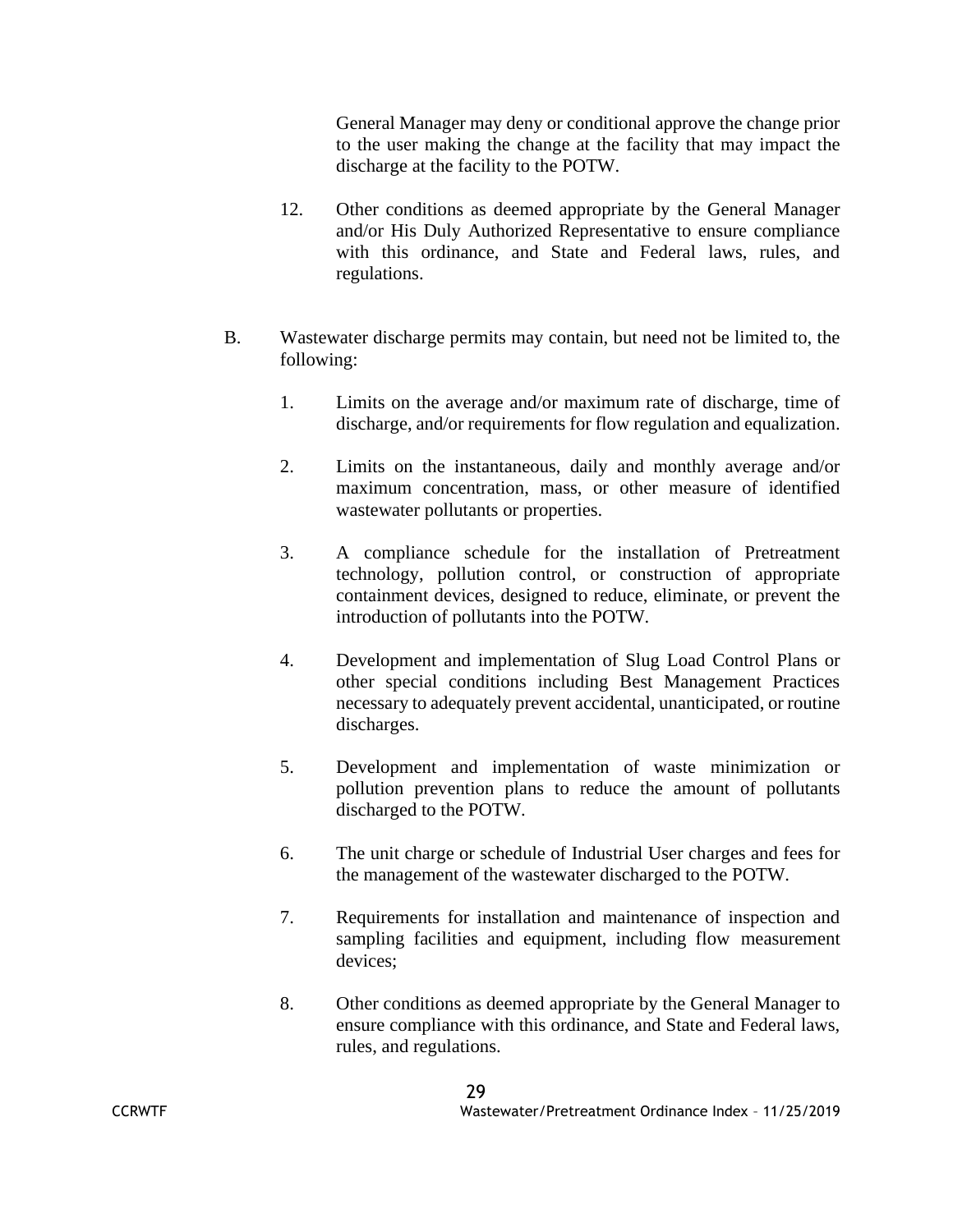#### **30a-5.4 Wastewater Discharge Permit Modification**

The General Manager may modify the wastewater discharge permit for good cause including, but not limited to, the following:

- A. To incorporate any new or revised Federal, State, or local Pretreatment Standards or Requirement.
- B. To address significant alterations or additions to the Industrial User's operation, processes, or wastewater volume or character since the time of wastewater discharge permit issuance.
- C. A change in the POTW that requires either a temporary or permanent reduction or elimination of the authorized discharge.
- D. Information indicating that the permitted discharge poses a threat to the CCRWTF's POTW, CCRWTF personnel, sludge or the receiving waters.
- E. Violation of any terms or conditions of the wastewater discharge permit.
- F. Misrepresentations or failure to fully disclose all relevant facts in the wastewater discharge permit Application Questionnaire or in any required reporting.
- G. Revision of or a grant of variance from Categorical Pretreatment Standards pursuant to 40 CFR 403.13.
- H. To correct typographical or other errors in the wastewater discharge permit and/or
- I. To reflect a transfer of the facility ownership and/or operation to a new owner/operator in accordance with Section 5.5 C of this Ordinance.

The filing of a request by the permittee for a wastewater discharge permit modification does not stay any wastewater discharge permit condition.

#### **30a-5.5 Duration**

A. Expiration: Wastewater discharge permits shall be issued for a specified time period, not to exceed five, (5) years. A wastewater discharge permit may be issued for a period less than five, (5) years, at the discretion of the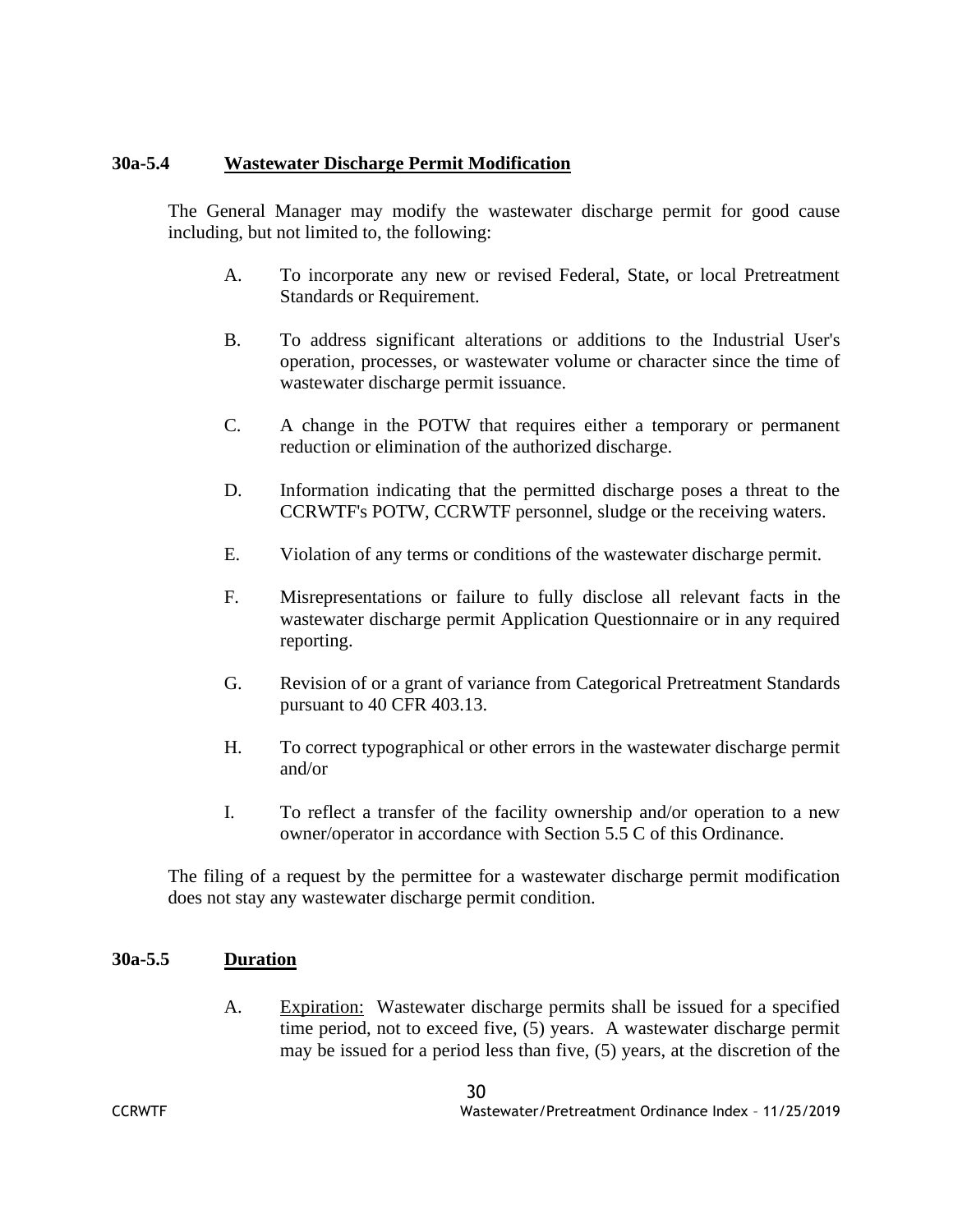General Manager. Each wastewater discharge permit will indicate a specific date upon which it will expire.

- B. Reissuance: An Industrial User shall apply for wastewater discharge permit reissuance by submitting a complete wastewater discharge permit Application Questionnaire in accordance with Section 4 of this Ordinance, a minimum of 60 days prior to the expiration of the Industrial User's existing wastewater discharge permit.
- C. Transfer: Wastewater discharge permits may be reassigned or transferred to a new owner and/or operator only if the permittee gives at least thirty, (30) days advance notice to the General Manager and the General Manager approves the wastewater discharge permit transfer. The notice to the General Manager must include a written certification by the new owner and/or operator which:
	- 1. States that the new owner and/or operator has no immediate intent to change facility's operations and processes.
	- 2. Identifies the specific date on which the transfer is to occur.
	- 3. Acknowledges full responsibility for complying with the existing wastewater discharge permit.
	- 4. The conditions of the permit will not change.

Failure to provide advance notice of a transfer renders the wastewater discharge permit voidable on the date of facility transfer.

# **30a-5.6 Wastewater Discharge Permit Appeals**

Any person, including the Industrial User, may petition the General Manager to reconsider the terms of a wastewater discharge permit within fifteen, (15) days of its issuance.

- A. Failure to submit a timely petition for review shall be deemed to be a waiver of the administrative appeal.
- B. In its petition, the appealing party must indicate the wastewater discharge permit provisions objected to, the reasons for this objection, and the alternative condition, if any, it seeks to place in the wastewater discharge permit.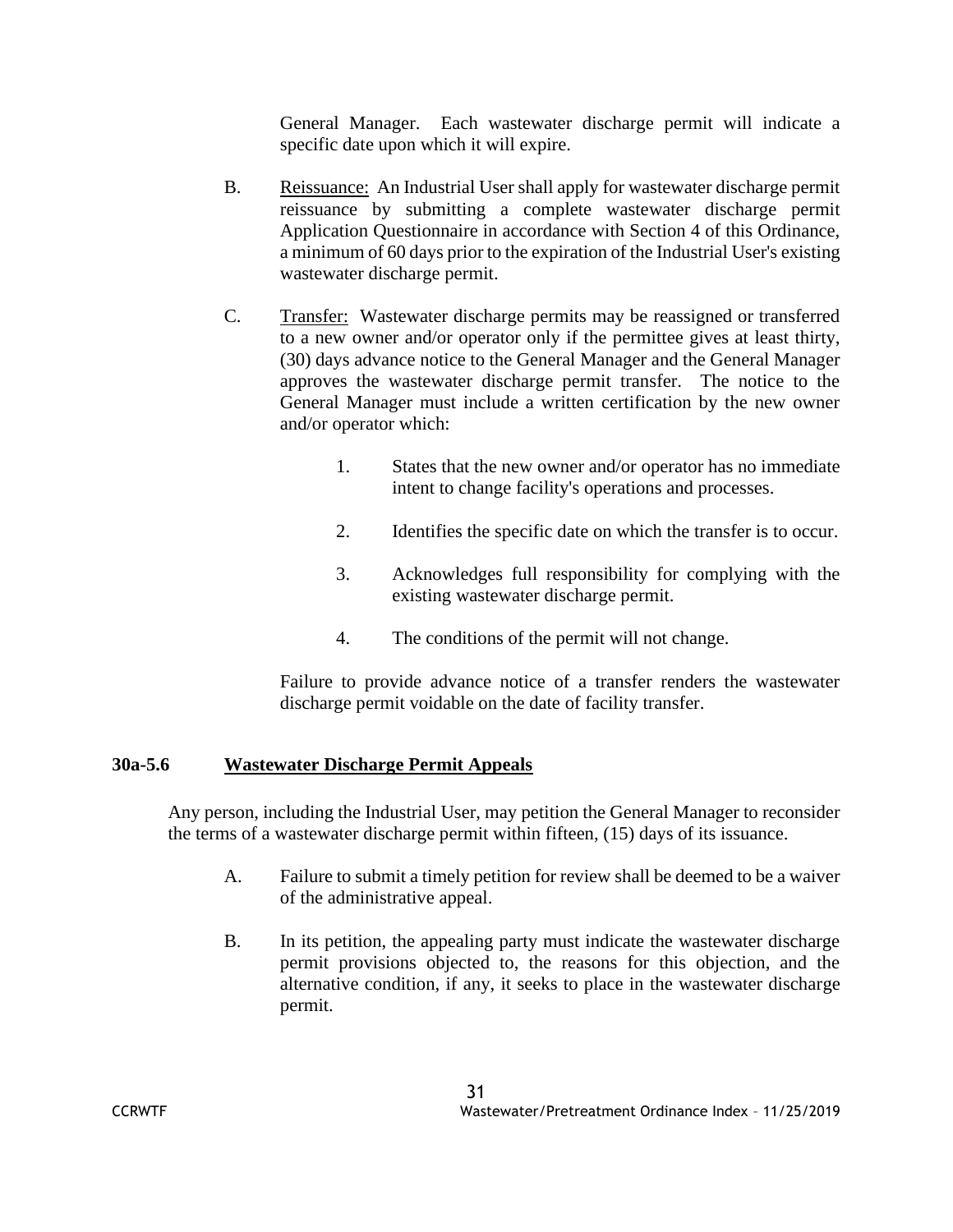- C. The effectiveness of the wastewater discharge permit shall not be stayed pending the appeal.
- D. If the CCRWTF fails to act within fifteen, (15) days, a request for reconsideration shall be deemed to be denied. Decisions not to reconsider a wastewater discharge permit, not to issue a wastewater discharge permit, or not to modify a wastewater discharge permit, shall be considered final administrative action for purposes of judicial review.
- E. Aggrieved parties seeking judicial review of the final administrative wastewater discharge permit decision must do so by filing a complaint with the 5th Judicial District Court in and for Iron County, State of Utah.

#### **30a-5.7 Revocation**

The General Manager may revoke a wastewater discharge permit for good cause, including, but not limited to, the following reasons;:

- A. Failure to notify the CCRWTF of significant changes to the wastewater prior to the changed discharge.
- B. Failure to provide prior notification to the CCRWTF of changed condition pursuant to Section 6.5 of this Ordinance.
- C. Misrepresentation or failure to fully disclose all relevant facts in the wastewater discharge permit Application Questionnaire.
- D. Falsifying self-monitoring reports.
- E. Tampering with monitoring equipment.
- F. Refusing to allow the CCRWTF timely access to the facility premises and/or records.
- G. Failure to meet effluent limitations.
- H. Failure to pay fines.
- I. Failure to pay sewer charges.
- J. Failure to meet compliance schedules.
- K. Failure to complete a wastewater survey or the wastewater discharge permit application or reapplication.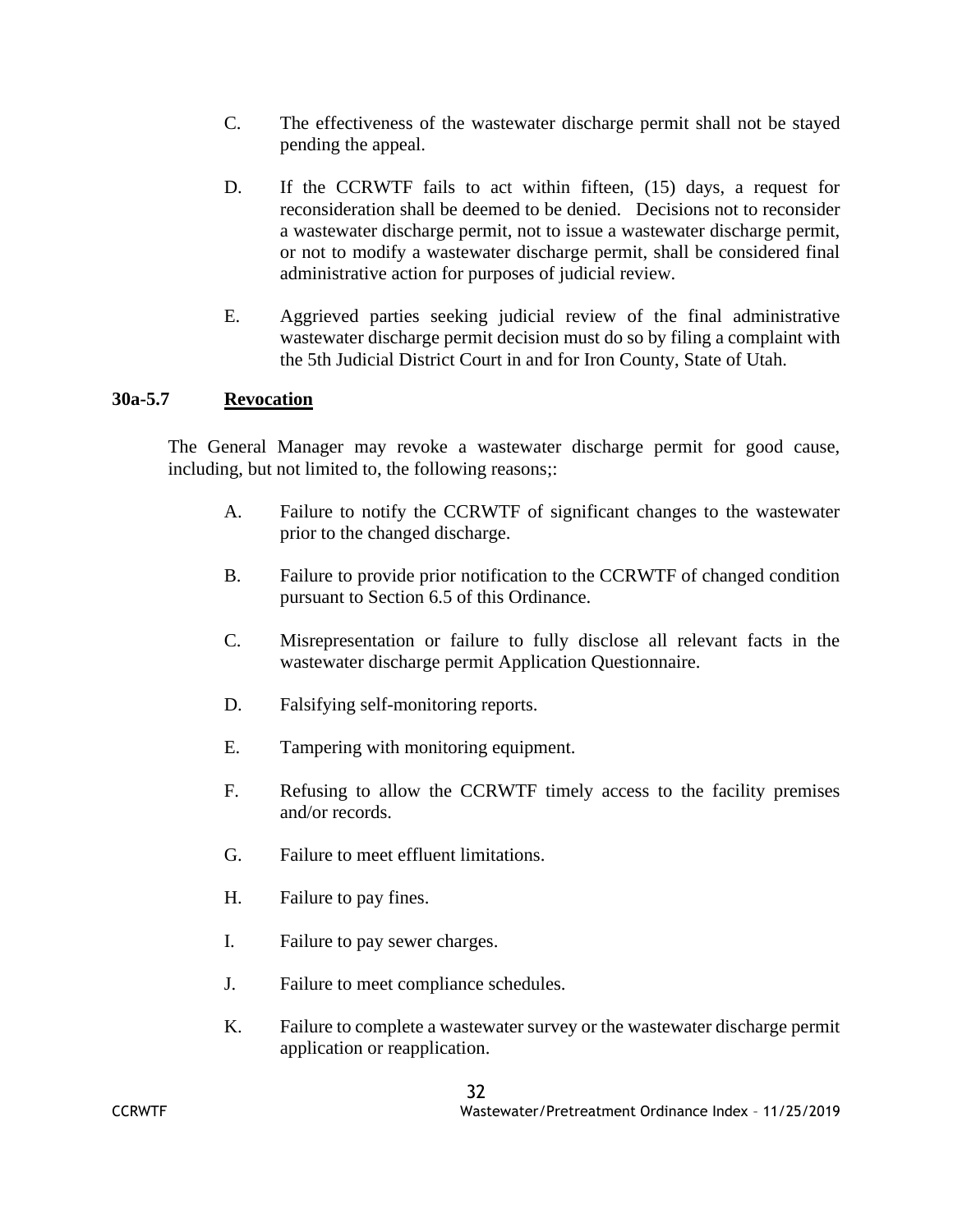- L. Failure to provide advance notice of the transfer of a permitted facility or
- M. Violation of any Pretreatment Standard or Requirement, or any terms of the wastewater discharge permit or the Ordinance.

Wastewater discharge permits shall be voidable upon non-operation of permitted facility, cessation of operations, or transfer of business ownership. All individual wastewater discharge permits issued to a User are void upon the issuance of a new individual wastewater discharge permit to that User.

# **SECTION 30a-6 - REPORTING REQUIREMENTS**

All reports shall be accompanied by a certification statement and be signed by an authorized representative of the Industrial User as stated in Section 4.3 of this Ordinance.

# **30a-6.1 Baseline Monitoring Reports (BMR)**

- A. Within either one hundred eighty, (180) days after the effective date of a Categorical Pretreatment Standard, or the final administrative decision on a category determination under 40 CFR 403.6(a)(4), whichever is later, existing Categorical Industrial Users currently discharging to or scheduled to discharge to the POTW shall submit to the General Manager a report which contains the information listed in paragraph B, below. At least ninety, (90) days prior to commencement of their discharge, New Sources, and sources that become Categorical Industrial Users subsequent to the promulgation of an applicable categorical Standard, shall submit to the General Manager a report which contains the information listed in paragraph B, below. A New Source shall report the method of Pretreatment it intends to use to meet applicable Categorical Standards. A New Source also shall give estimates of its anticipated flow and quantity of pollutants to be discharged. The General Manager may require the submission of additional, more current BMRs from time to time from an Industrial User. Revised BMRs should use historical data where the data provides information sufficient to determine the need for additional industrial Pretreatment measures.
- B. The BMR shall indicate the time, date, and location of all sampling provided, methods of analysis, and shall certify that the sampling and analysis is representative of the normal work cycles and expected pollutant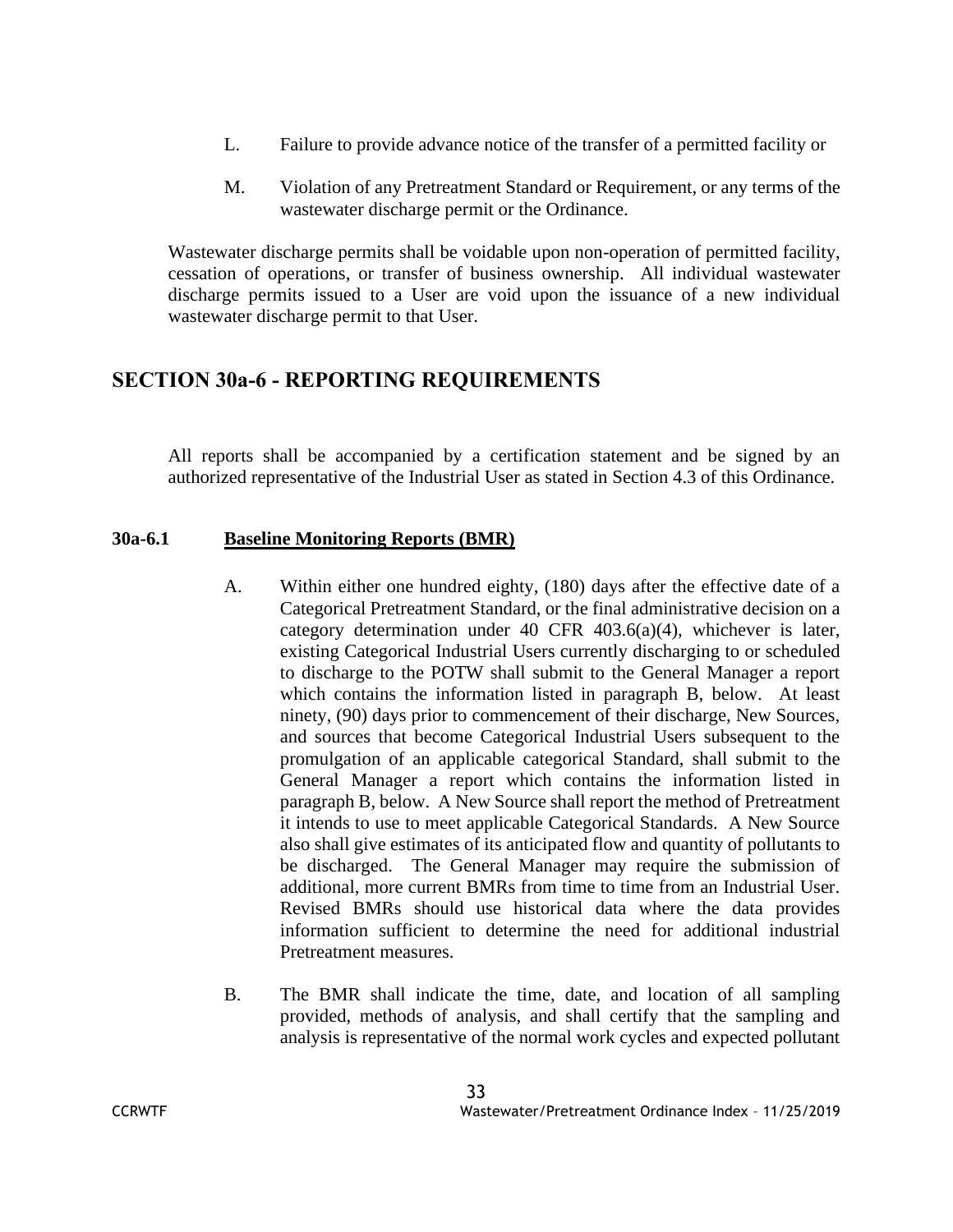discharges to the POTW. All baseline monitoring reports must be signed and certified in accordance with Section 4.3 of this Ordinance.

C. If the General Manager determines that a BMR is needed the information as stated in Section 4.2 of this Ordinance, must be submitted as well as any additional information required by the General Manager to determine compliance with this Ordinance as well as the information provided below:

## 1. Measurement of pollutants.

- a. The User shall provide the information required in Section 4.2 (K) a through e of this Ordinance.
- b. The User shall take a minimum of one representative sample to compile that data necessary to comply with the requirements of this paragraph.
- c. Samples should be taken immediately downstream from Pretreatment facilities if such exist or immediately downstream from the regulated process if no Pretreatment exists. If other wastewaters are mixed with the regulated wastewater prior to Pretreatment the User should measure the flows and concentrations necessary to allow use of the combined waste stream formula in 40 CFR 403.6(e) to evaluate compliance with the Pretreatment Standards and Requirements. Where an alternate concentration or mass limit has been calculated in accordance with 40 CFR 403.6(e) this adjusted limit along with supporting data shall be submitted to the Control Authority;
- d. Sampling and analysis shall be performed in accordance with Section 7.2 of this Ordinance;
- e. The General Manager may allow the submission of a baseline report which utilizes only historical data so long as the data provides information sufficient to determine the need for industrial Pretreatment measures; and
- f. The baseline report shall indicate the time, date and place of sampling and methods of analysis, and shall certify that such sampling and analysis is representative of normal work cycles and expected pollutant Discharges to the POTW.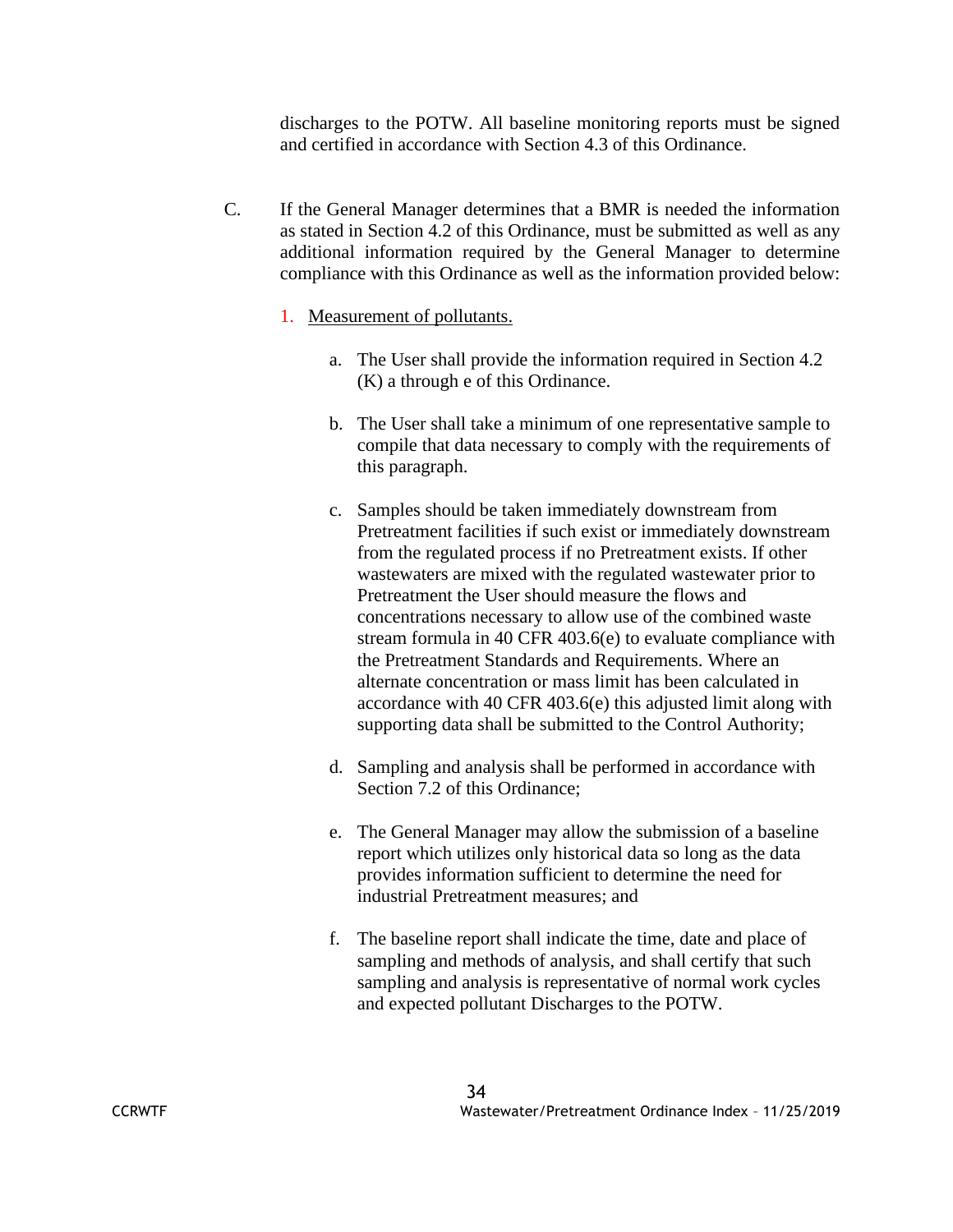- 2. Compliance Certification. A statement, reviewed by the User's Authorized Representative as defined in Section 1.3 C of this Ordinance, and certified, (pursuant to Section 4.3 of this Ordinance) by a qualified professional, indicating whether Pretreatment Standards and Requirements are being met on a consistent basis, and, if not, whether additional Operation and Maintenance (O&M) and/or additional Pretreatment is required to meet the Pretreatment Standards and Requirements.
- 3. Compliance Schedule. If additional Pretreatment and/or O&M will be required for the User to meet the Pretreatment Standards and Requirements, the shortest schedule by which the User will provide such additional Pretreatment and/or O&M must be provided. The completion date in this schedule shall not be later than the compliance date established for the applicable Pretreatment Standard. A compliance schedule pursuant to this Section must meet the requirements set out in Section 6.2 of this Ordinance.
- 4. Signature and Report Certification. All baseline monitoring reports must be certified in accordance with Section 4.3 of this Ordinance and signed by an Authorized Representative as defined in Section 1.3 C of this Ordinance.

# **30a-6.2 Compliance Schedule Progress Report**

The following conditions shall apply to the compliance schedule required by the Wastewater Discharge Permit Application Questionnaire, Section 6.1 of this Ordinance. The schedule shall contain progress increments in the form of dates for the commencement and completion of major events leading to the construction and operation of additional Pretreatment required for the user to meet the applicable Pretreatment Standards (such events include but are not limited to, hiring an engineer, completing preliminary and final plans, executing contracts for major components, commencing and completing construction, beginning and conducting routine operation). No increment referred to above shall exceed nine, (9) months. The Industrial User shall submit a progress report to the General Manager no later than fourteen, (14) days following each date in the schedule, and the final date of compliance, including, as a minimum, whether or not it complied with the increment of progress, the reason for any delay, and, if appropriate, the steps being taken by the Industrial User to return to the established schedule. In no event shall more than nine, (9) months elapse between such progress reports to the General Manager.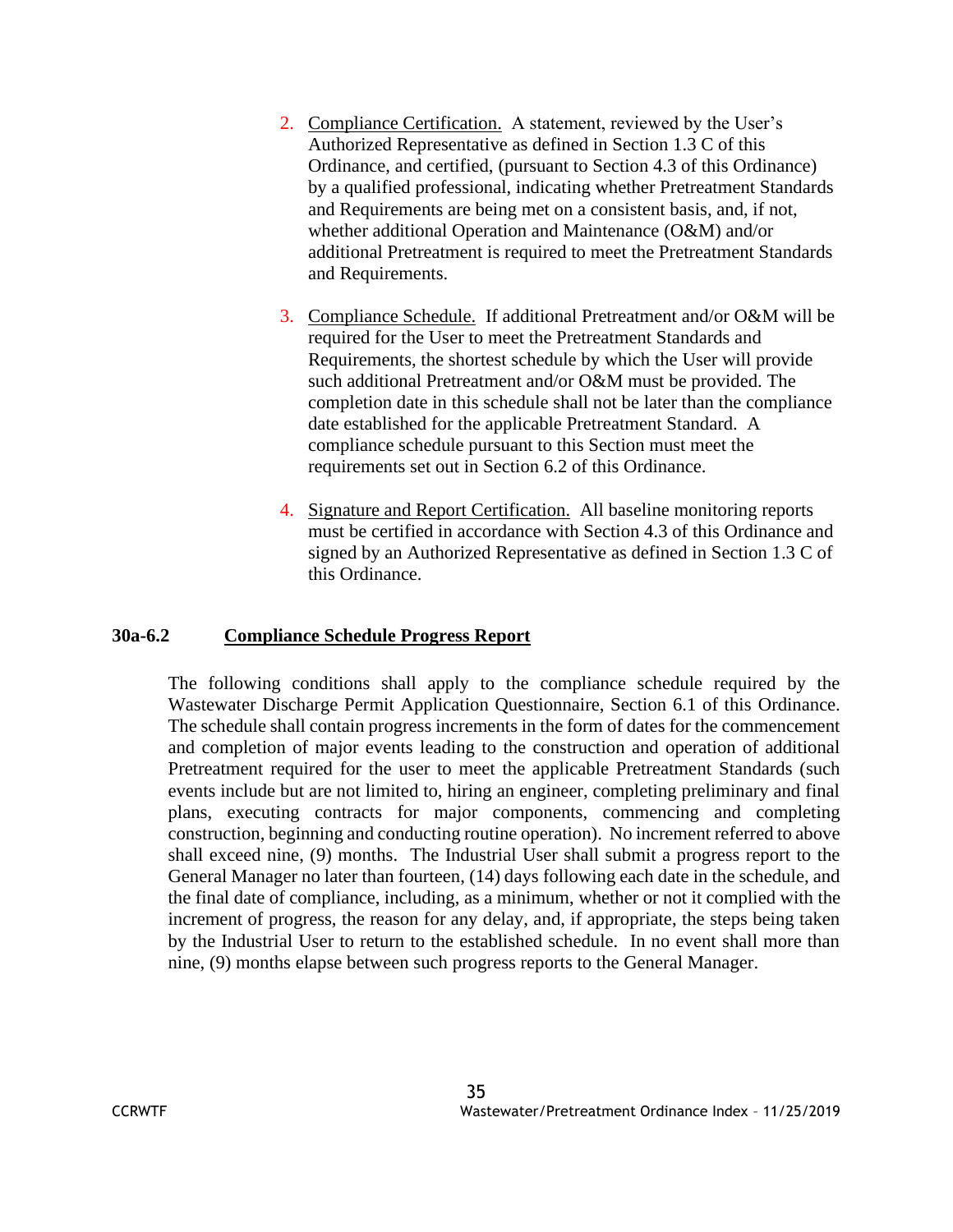#### **30a-6.3 Categorical Pretreatment Standard Compliance Report**

Within ninety, (90) days following the date for final compliance with applicable Categorical Pretreatment Standards, or in the case of a New Source following commencement of the introduction of wastewater into the POTW, any User subject to such Pretreatment Standards and Requirements shall submit to the General Manager a report containing the information described in Sections 4.2 J and K and 6.1 C 1 of this Ordinance. For all other Industrial Users subject to Categorical Pretreatment Standards expressed in terms of allowable pollutant discharge per unit of production, (or other measure of operation) this report shall include the Industrial User's actual production during the appropriate sampling period. All compliance reports must be signed and certified in accordance with Section 4.3 of this Ordinance. All sampling will be done in conformance with Section 7.2 of this Ordinance.

# **30a-6.4 Periodic Compliance Report**

- A. Any Significant Industrial User subject to a Pretreatment Standard shall, at a frequency determined by the General Manager but in no case less than twice per year, (in June and December), submit a report indicating the nature and concentration of pollutants in the discharge which are limited by such Pretreatment Standards, the measured or estimated average, and maximum daily flows for the reporting period. All periodic compliance reports must be signed and certified accordance with Section 4.3 of this Ordinance. In cases where the Pretreatment Standard requires compliance with Best Management Practice, (BMP) or pollution prevention alternative, the User must submit documentation required by the General Manager or the Pretreatment Standard necessary to determine the compliance status of the User.
- B. All wastewater samples must be representative of the Industrial User's discharge. Wastewater monitoring and flow measurement facilities shall be properly operated, kept clean, and maintained in good working order at all times. Failure of an Industrial User to keep its monitoring facility in good working order shall not be grounds for the Industrial User to claim that sample results are not representative of its discharge.
- C. If an Industrial User, subject to the reporting requirement in and of this Section, monitors any pollutant more frequently than required by the POTW, using the procedures prescribed in Section 7.2 of this Ordinance, the monitoring results shall be included in the report.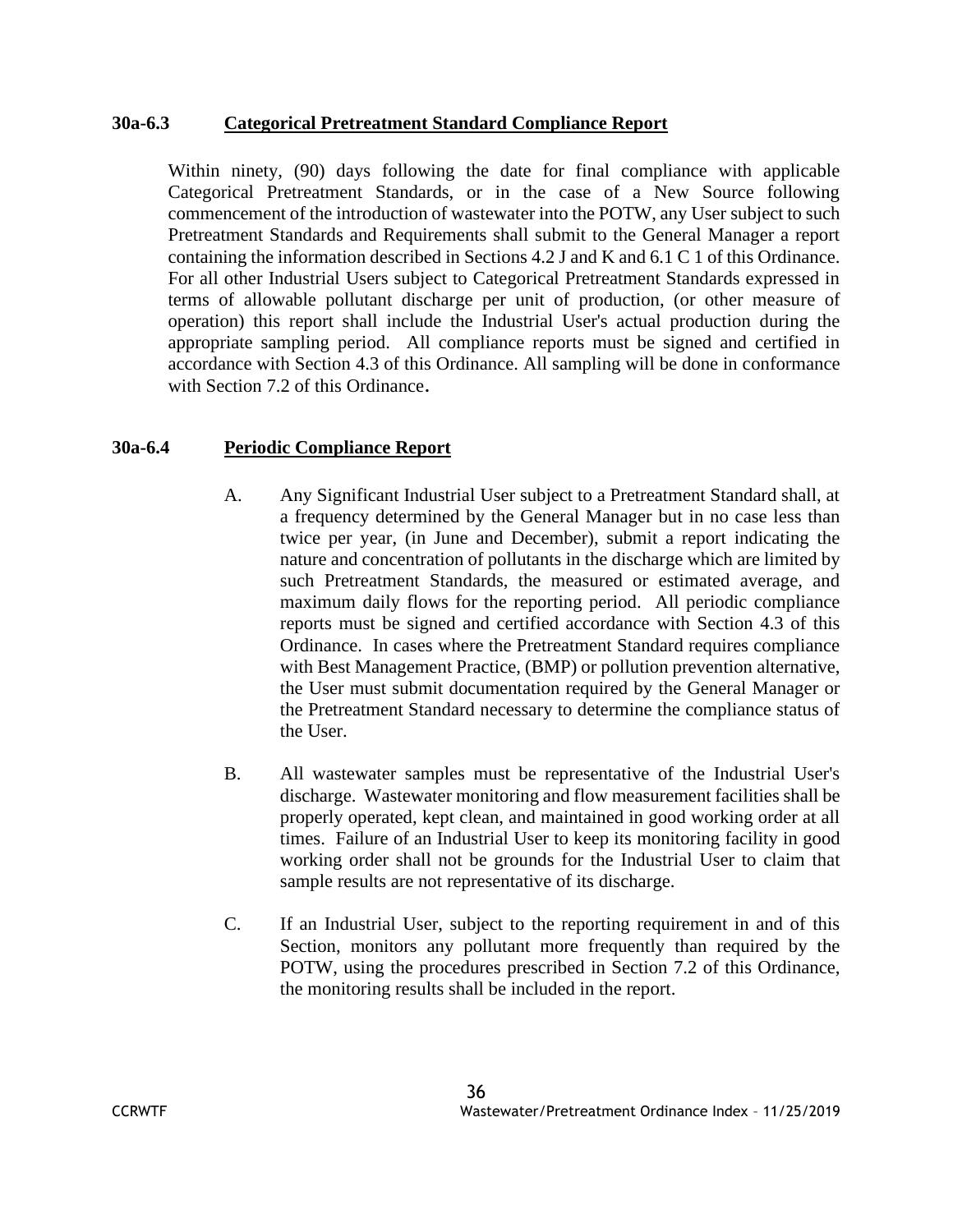## **30a-6.5 Changed Conditions Report**

- A. Each Industrial User is required to notify the General Manager of any planned changes to the Industrial User's operations or system which might alter the nature, quality or volume of its wastewater at least thirty, (30) days before the change, including changes that may affect Slug Discharges to the POTW. The General Manager may approve, deny or conditionally approve the change based on the affects the change may have on the POTW and/or the Pretreatment Program.
	- 1. The General Manager may require the Industrial User to submit such information as may be deemed necessary to evaluate the changed condition, including the submission of a wastewater discharge permit Application Questionnaire under Section 4.2 of this Ordinance.
	- 2. The General Manager may issue a wastewater discharge permit under Section 5.5 (B) of this Ordinance or modify an existing wastewater discharge permit under Section 5.4 of this Ordinance.
	- 3. No Industrial User shall implement the planned changed condition(s) until and unless the General Manager has approved the Industrial User's change.
	- 4. For purposes of this requirement, flow increases of ten percent (10%) or greater, and the discharge of any previously unreported pollutants, shall require a changed condition report.
- B. The General Manager and/or His Dully Authorized Representative may approve, deny or conditionally approve the change based on the affects the change may have on the POTW and/or the Pretreatment Program.

#### **30a-6.6 Report of Potential Problem**

A. In the case of any discharge including, but not limited to, accidental discharges, discharges of a non-routine, episodic nature, a non-customary batch discharge, or a slug load which may cause potential problems for the POTW, (including a violation of the Prohibited Discharge Standards in Section 2.1 of this Ordinance), it is the responsibility of the Industrial User to immediately telephone and notify the General Manager, or his designee of the incident. This notification shall include the location of discharge, type of waste, concentration and volume, if known, and corrective actions taken by the Industrial User.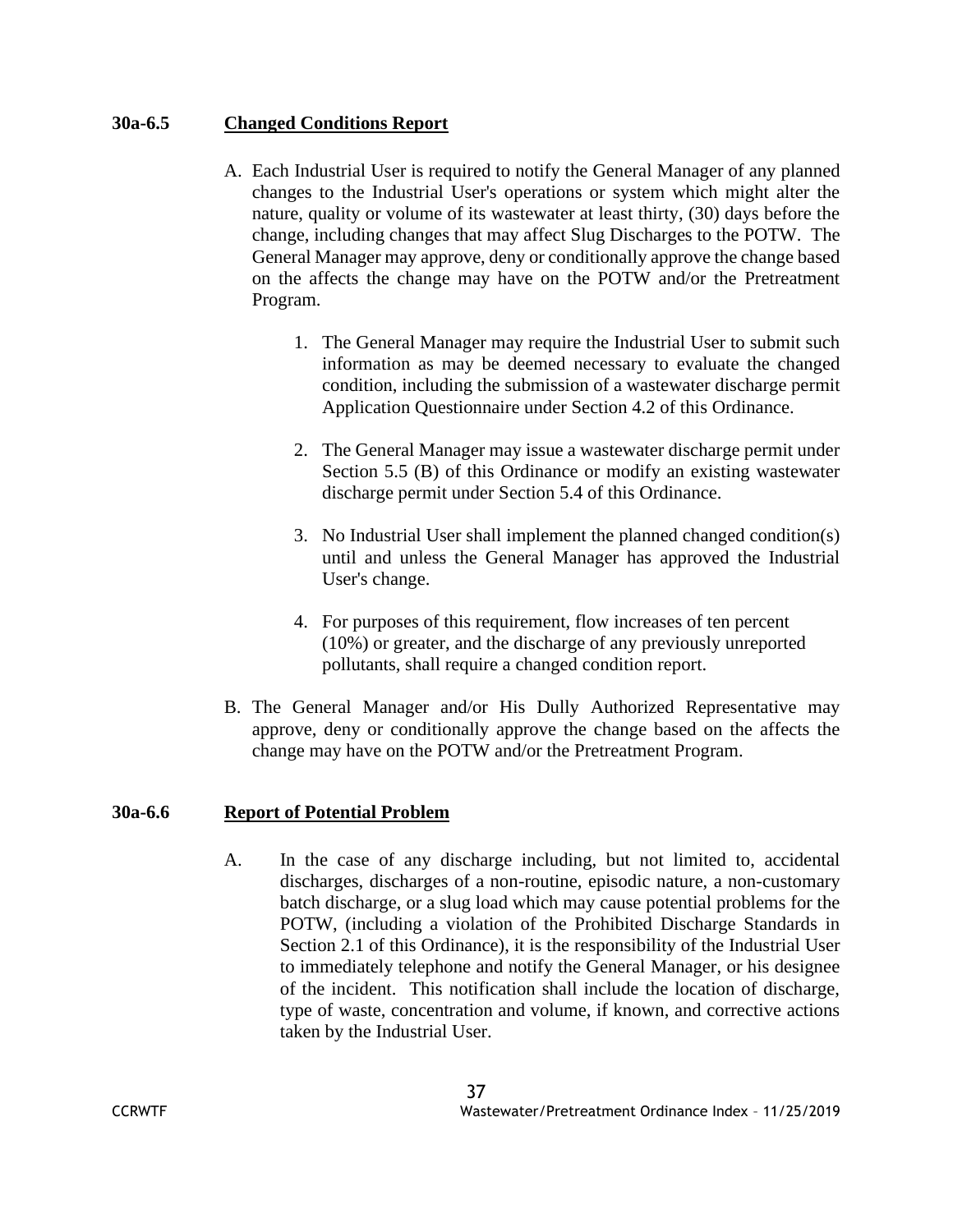- B. Within five, (5) days following such discharge, the Industrial User shall, unless waived by the General Manager, submit a detailed written report describing the cause(s) of the discharge and the measures to be taken by the Industrial User to prevent similar future occurrences. Such notification shall not relieve the Industrial User or any expense, loss, damage, or other liability which may be incurred as a result of damage to the POTW, natural resources, or any other damage to person or property; nor shall such notification relieve the Industrial User of any fines, civil penalties, or other liability which may be imposed by this Ordinance.
- C. Failure to notify the CCRWTF of potential problem discharges shall be deemed a separate violation of this Ordinance.
- D. A notice shall be permanently posted on the Industrial User's bulletin board or other prominent place advising employees whom to call in the event of a discharge described in paragraph A, above. Employers shall ensure that all employees, who may cause or suffer such a discharge to occur, are advised of the emergency notification procedure.
- E. Significant Industrial Users are required to notify the Superintendent, and/or General Manager immediately of any changes at its facility affecting the potential for a Slug Discharge.

# **30a-6.7 Nonpermitted Industrial Users Reports**

All Industrial Users not subject to Categorical Pretreatment Standards, not classified as a CIU or SIU, and not required to obtain a wastewater discharge permit shall provide appropriate reports to the CCRWTF as the General Manager may require.

#### **30a-6.8 Repeat Sampling Report**

If sampling performed by an Industrial User indicates a violation, the Industrial User must notify the CCRWTF within twenty-four, (24) hours of becoming aware of the violation. The Industrial User shall also repeat the sampling and analysis within thirty, (30) days after becoming aware of the violation and submit the results of the repeat analysis to the CCRWTF. The Industrial User is not required to re-sample if the POTW performs monitoring at the Industrial User's at least once a month, or if the POTW performs sampling between the Industrial User's initial sampling and when the Industrial User receives the results of this sampling. Upon the POTW conducting a sample of the Industrial Users, and analytical results of the POTWs sample indicates a violation of the Industrial Users permit, the POTW can require the Industrial User to conduct a resample.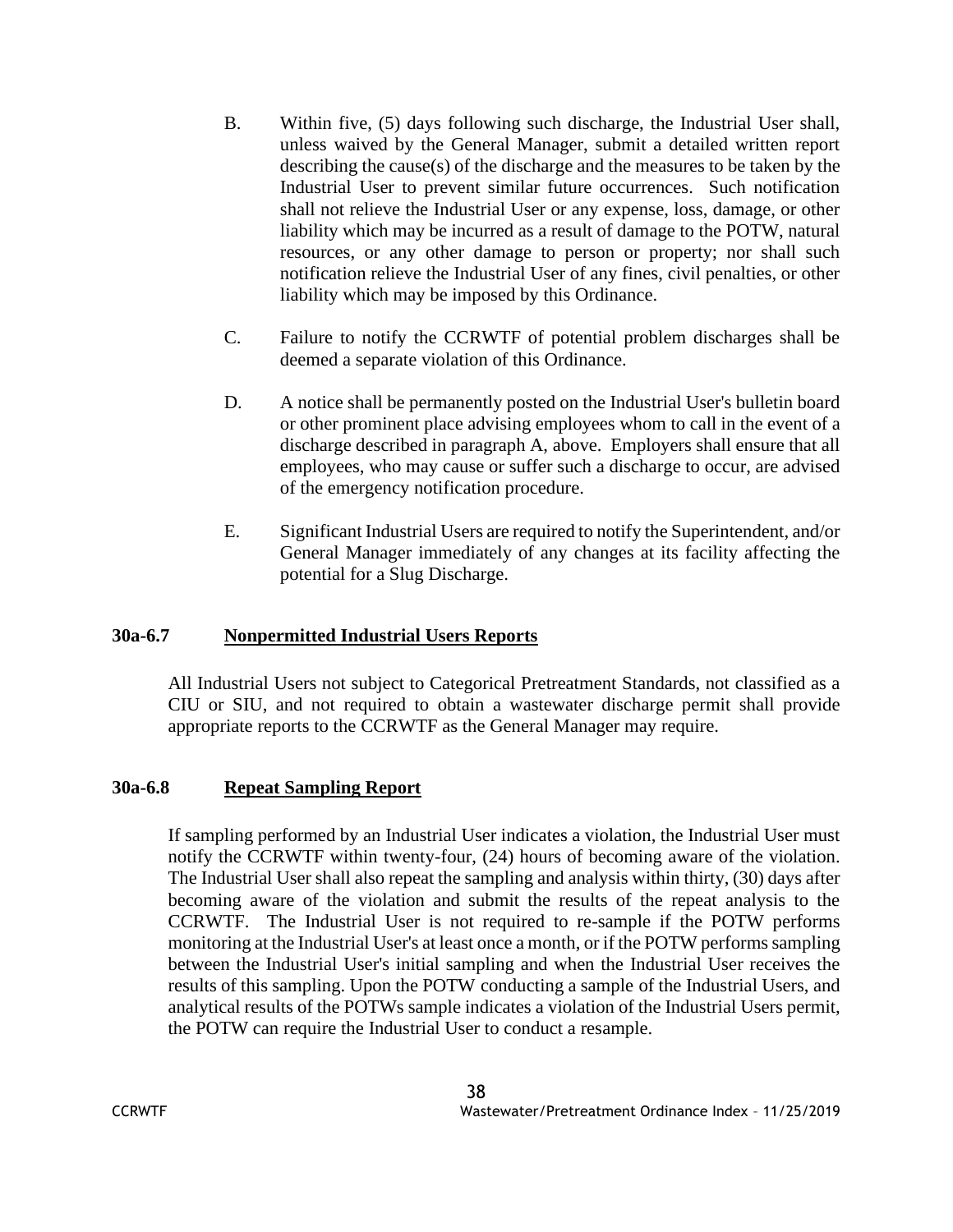#### **30a-6.9 Hazardous Waste Discharge Notification**

- A. Any Industrial User who commences the discharge of hazardous waste shall notify the POTW, the EPA Regional Waste Management Division Director, and State Hazardous Waste authorities, in writing, of any discharge into the POTW of a substance which, if otherwise disposed of, would be a hazardous waste under 40 CFR Part 261. Such notification must include the name of the hazardous waste as set forth in 40 CFR Part 261, the EPA hazardous waste number, and the type of discharge (continuous, batch, or other). If the Industrial User discharges more than (100) kilograms of such waste per calendar month to the POTW, the notification shall also contain the following information to the extent such information is known and readily available to the Industrial User: an identification of the hazardous constituents contained in the wastes, and estimation of the mass and concentration of such constituents in the waste stream discharged during the calendar month, and an estimation of the mass of constituents in the waste stream expected to be discharged during the following twelve (12) months. All notifications must take place no later than one hundred and eighty, (180) days after the discharge commences. Any notification under this paragraph need be submitted only once for each hazardous waste discharged. However, notifications of changed discharges must be submitted under Section 6.5 of this Ordinance. The notification requirement in this section does not apply to pollutants already reported under the self-monitoring requirements of Sections 6.1, 6.3, and 6.4 of this Ordinance.
- B. Dischargers are exempt from the requirements of paragraph (A) of this Section during a calendar month in which they discharge no more than fifteen, (15) kilograms of hazardous wastes, unless the wastes are acute hazardous wastes as specified in 40 CFR 261.30(d) and 261.33(e). Discharge of more than fifteen, (15) kilograms of non-acute hazardous wastes in a calendar month, or of any quantity of acute hazardous wastes as specified in 40 CFR 261.30(d) and 261.33(e), requires a one-time notification. Subsequent months during which the User discharges more than such quantities of any hazardous waste do not require additional notification.
- C. In the case of any new regulations under Section 3001 of RCRA identifying additional characteristics of hazardous waste or listing any additional substance as a hazardous waste, the industrial user must notify the General Manager, the EPA Regional Waste Management Division Director, and State Hazardous Waste authorities of the discharge of such substance within ninety (90) days of the effective date of such regulations.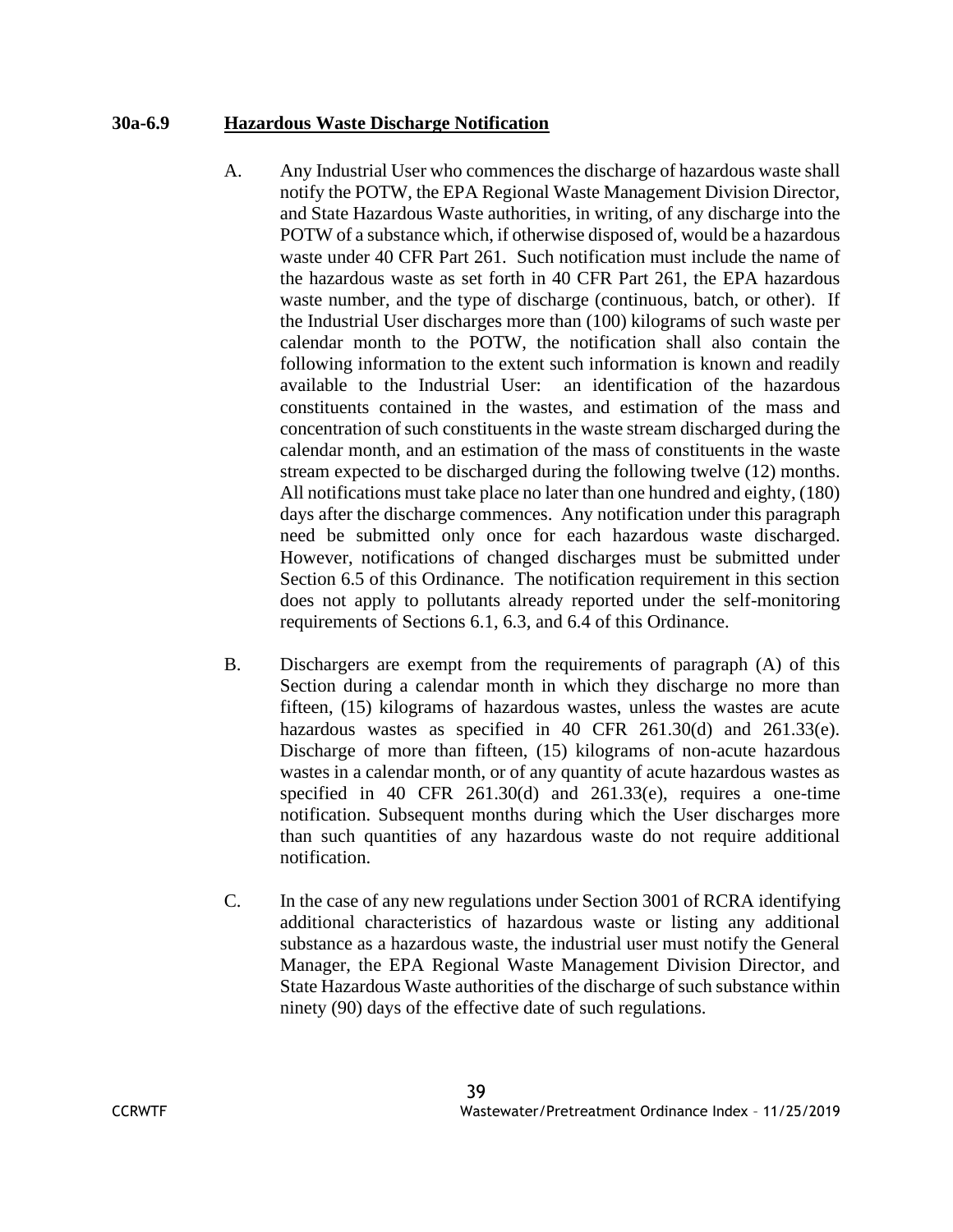- D. In the case of any notification made under this section, the Industrial User shall certify that it has a program in place to reduce the volume and toxicity of hazardous wastes generated to the degree it has determined to be economically practical.
- E. This provision does not create a right to discharge any substance not otherwise permitted to be discharged by this Ordinance, a permit issued thereunder, or any applicable Federal or State law.

#### **30a-6.10 Timing**

Written reports will be deemed to have been submitted on the date postmarked. For reports which are not mailed, postage prepaid, into a mail facility serviced by the U.S. Postal Service, the date of receipt of the report shall govern.

# **30a-6.11 Record Keeping**

Industrial Users shall retain, and make available for inspection and copying, all records of information obtained pursuant to any monitoring activities required by this ordinance, any additional records of information obtained pursuant to monitoring activities undertaken by the User independent of such requirements, and documentation associated with Best Management Practices established under Section 2.4 C of this Ordinance. These records shall include the date, exact place, method, and time of sampling, and the name of the person(s) taking the samples; the dates analyses were performed; who performed the analyses; the analytical techniques or methods used; and the results of such analyses. These records shall remain available for a period of at least three, (3) years. This period shall be automatically extended for the duration of any enforcement action concerning compliance with this Ordinance, or where the Industrial User has been specifically notified of a longer retention period by the General Manager.

# **SECTION 30a-7 - COMPLIANCE MONITORING**

#### **30a-7.1 Inspection**

A. Right to Enter: The CCRWTF shall have the right to enter the facilities of any Industrial User to ascertain whether the purpose of this Ordinance, and any wastewater discharge permit or order issued hereunder, is being met and whether the Industrial User is complying with all requirements thereof. Industrial Users shall allow the General Manager or his representatives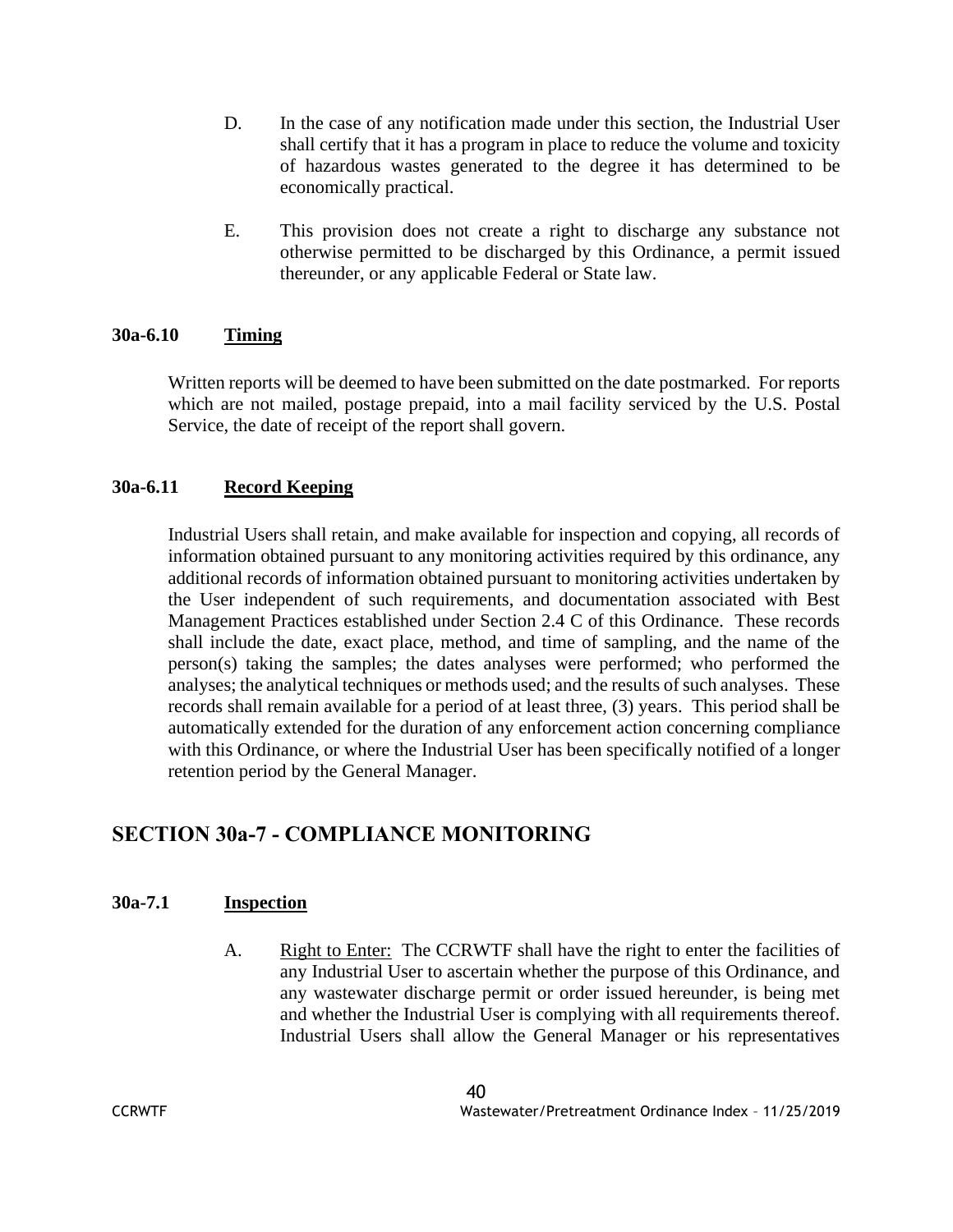ready access to all parts of the premises for the purposes of inspection, sampling, records examination and copying, and/or the performance of any additional duties. Monitoring and inspections shall be conducted at a frequency as determined by the CCRWTF and may be announced or unannounced.

Where an Industrial User has security measures in force which require proper identification and clearance before entry into its premises, the Industrial User shall make necessary arrangements with its security guards so that, upon presentation of suitable identification, the General Manager, his representatives, State, and/or EPA shall be permitted to enter without delay, for the purposes of performing specific responsibilities.

B. Search Warrants: If the General Manager and/or his representatives have been refused access to a building, structure or property or any part thereof, and is able to demonstrate probable cause to believe that there may be a violation of this Ordinance or that there is a need to inspect and/or sample as part of a routine inspection and/or sampling program of the CCRWTF designed to verify compliance with this Ordinance or any permit or order issued hereunder, or to protect the overall public health, safety and welfare of the community, then upon application by the CCRWTF Attorney, the District Court Judge of Iron County shall issue a search and/or seizure warrant describing therein the specific location subject to the warrant. The warrant shall specify what, if anything, may be searched and/or seized on subject property(s) and/or facilities described. Such warrant shall be served by the General Manager and/or his duly authorized representatives; while in the company of a uniformed officer of Cedar City, Enoch City and/or Iron County

# **30a-7.2 Monitoring**

Samples collected to satisfy reporting requirements must be based on data obtained through appropriate sampling and analysis performed during the period covered by the report, based on data that is representative of conditions occurring during the reporting period.

A. Except as indicated in Section B and C below, the Industrial User must collect wastewater samples using 24-hour flow-proportional composite sampling techniques, unless time-proportional composite sampling or grab sampling is authorized by the General Manager. Where time-proportional composite sampling or grab sampling is authorized by CCRWTF, the samples must be representative of the discharge. Using protocols, (including appropriate preservation) specified in 40 CFR Part 136 and appropriate EPA guidance, multiple grab samples collected during a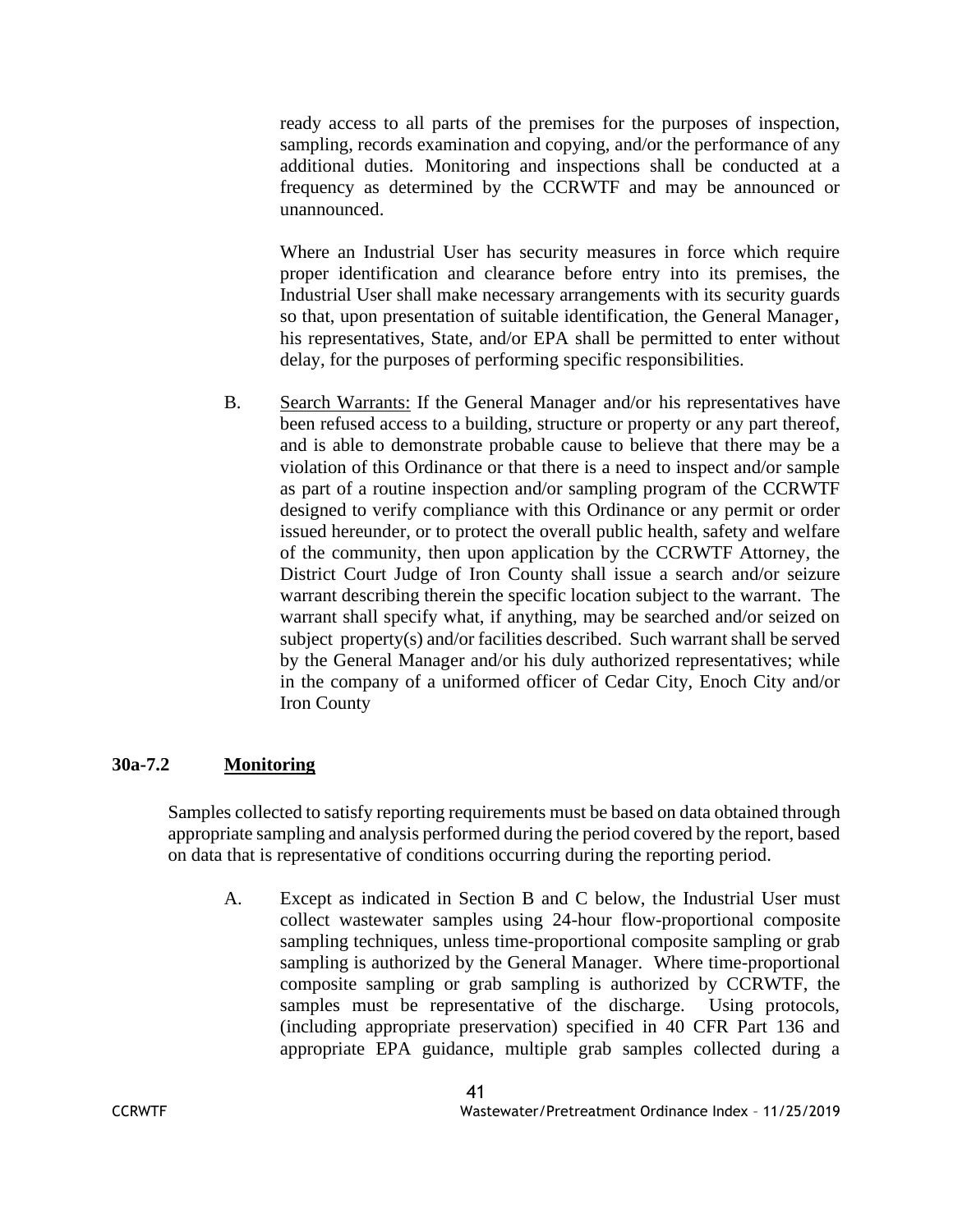24-hour period may be composited prior to the analysis as follows: for cyanide, total phenols, and sulfides the samples may be composited in the laboratory or in the field; for volatile organics and oil and grease, the samples may be composited in the laboratory. Composite samples for other parameters unaffected by the compositing procedures as documented in approved EPA methodologies may be authorized by the CCRWTF, as appropriate. In addition, grab samples may be required to show compliance with Instantaneous Limits.

- B. Samples for oil and grease, temperature, pH, cyanide, total phenols, sulfides, and volatile organic compounds must be obtained using grab collection techniques.
- C. For sampling required in support of baseline monitoring and 90-day compliance reports required in Section 6.1 and 6.3 of this Ordinance, a minimum of four, (4) grab samples must be used for pH, cyanide, total phenols, oil and grease, sulfide and volatile organic compounds for facilities for which historical sampling data do not exist; for facilities for which historical sampling data are available, the General Manager may authorize a lower minimum. For the reports required by paragraphs Section 6.4 of this Ordinance, the Industrial User is required to collect the number of grab samples necessary to assess and assure compliance by with applicable Pretreatment Standards and Requirements.
- D. Monitoring Equipment: The CCRWTF, State, and EPA shall have the right to set up on the Industrial User's property, or require installation of, such devices as are necessary to conduct sampling and/or metering of the User's operations.

The CCRWTF may require the Industrial User to install monitoring equipment as necessary. The facility's sampling and monitoring equipment shall be maintained at all times in a safe and proper operating condition by the Industrial User at its own expense. All devices used to measure wastewater flow and quality shall be calibrated at a frequency determined by the General Manager and/or his representatives to ensure their accuracy.

E. Analytical Requirements: All pollutant analyses, including sampling techniques, to be submitted as part of a wastewater discharge permit application or for any of the reports required in this Ordinance shall be performed in accordance with the techniques prescribed in 40 CFR Part 136, unless otherwise specified in an applicable Categorical Pretreatment Standard. If 40 CFR Part 136 does not contain sampling or analytical techniques for the pollutant in question, or where the EPA determines that the Part 136 sampling and analytical techniques are inappropriate for the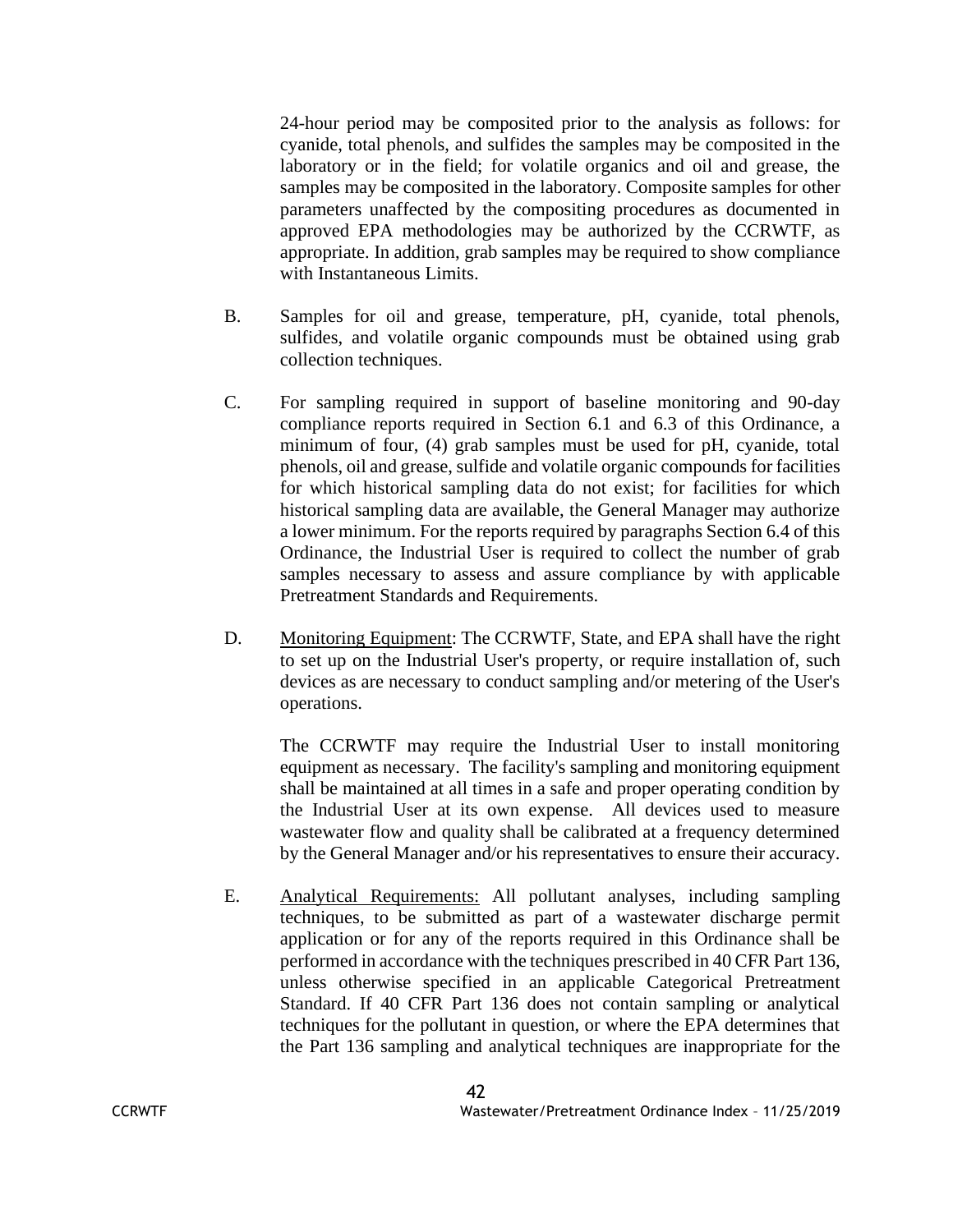pollutant in question, sampling and analyses shall be performed by using validated analytical methods or any other applicable sampling and analytical procedures, including procedures suggested by the General Manager, his representatives or other parties approved by EPA Multiple grab samples collected during a 24-hour period may be composited prior to the analyses as follows: for cyanide, total phenols, and sulfides, the samples may be composited in the laboratory or in the field; for volatile organics and oil and grease, the samples may be composited in the laboratory. Composited samples for other parameters unaffected by the compositing procedures as documented in approved EPA methodologies may be authorized by the General Manager as appropriate.

- F. All laboratory samples collected for this ordinance shall be analyzed by a laboratory that is either certified by the Utah Bureau of Laboratory Improvements or approved by the General Manager. Unless the analysis is completed by the permittee and meets the requirments in 40 CFR 136.
- G. Determination of Noncompliance: The General Manager may use a grab sample(s) to determine noncompliance with Pretreatment Standards. The decision to use this method is at the discretion of the General Manager and/or his duly authorized representitive and would not be announced in advance to the Industrial User. .

# **30a-7.3 Obstructions and Delays**

- A. Any temporary or permanent obstruction to safe and easy access to the industrial facility to be inspected and/or sampled shall be promptly removed by the Industrial User at the written or verbal request of the General Manager and shall not be replaced. The costs of clearing such access shall be born by the Industrial User.
- B. Delays in allowing CCRWTF personnel access to the Industrial User's premises shall be a violation of this Ordinance.

# **SECTION 30a-8 - CONFIDENTIAL INFORMATION**

Information and data on an Industrial User obtained from reports, surveys, wastewater discharge permit applications, wastewater discharge permits, and monitoring programs, and from CCRWTF inspection and sampling activities, shall be available to the public without restriction unless the Industrial User specifically requests, and is able to demonstrate to the satisfaction of the CCRWTF, that the release of such information would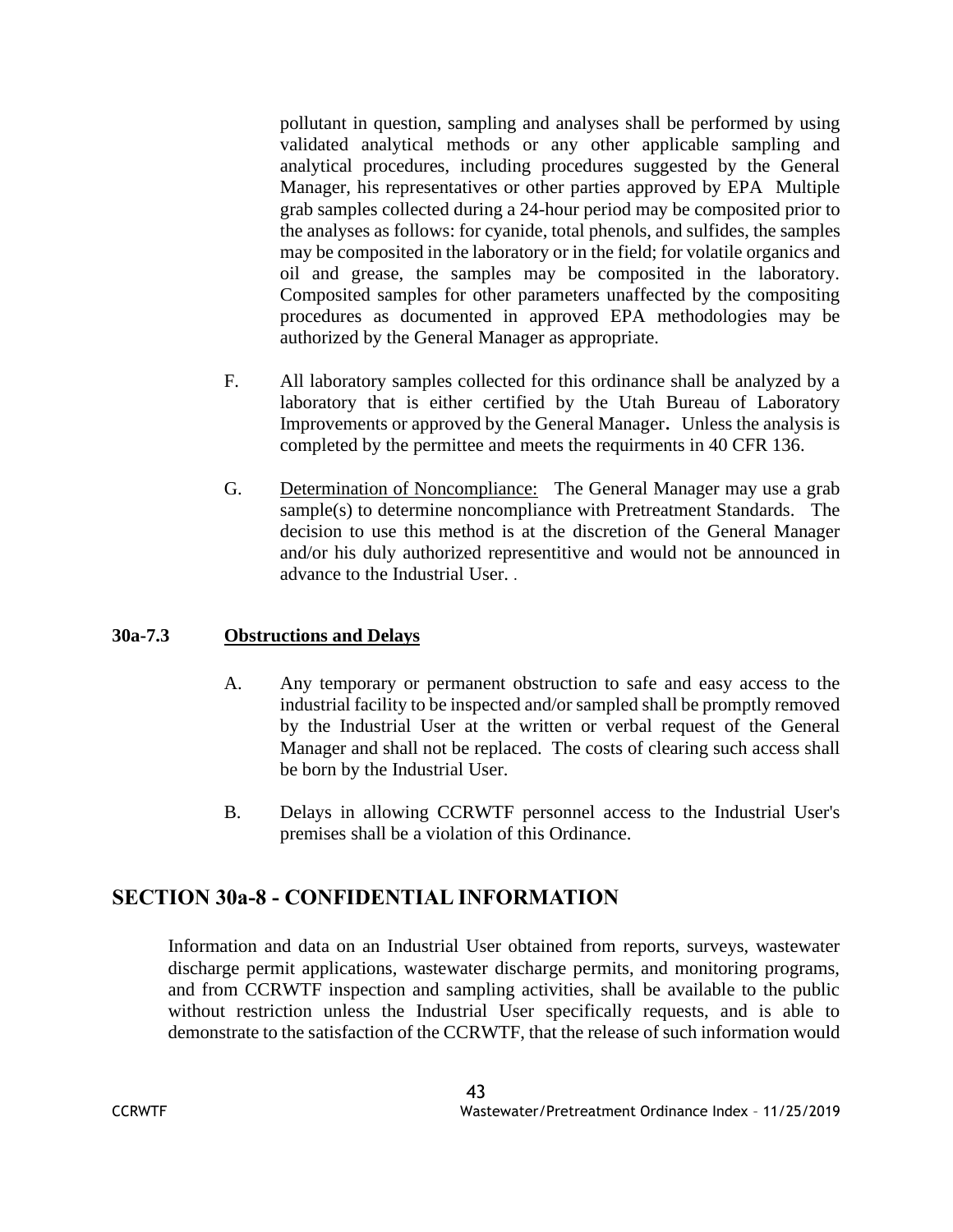divulge information, processes or methods of production entitled to protection as trade secrets under applicable State law. When requested and demonstrated by the Industrial User furnishing a report that such information should be held confidential, the portions of a report which might disclose trade secrets or secret processes shall not be made available for inspection by the public, but shall immediately be made available, upon request, to governmental agencies for uses related to the UPDES program or Pretreatment Program, and in enforcement proceedings involving the person furnishing the report. Wastewater constituents and characteristics and other "effluent data" as defined by 40 CFR 2.302 will not be recognized as confidential information and will be available to the public without restriction. The CCRWTF will provide a secure facility to maintain documentation considered confidential.

# **SECTION 30a-9 - ANNUAL PUBLICATION**

# **30a-9.1 Requirement to Publish**

The CCRWTF shall publish annually, in the largest daily newspaper published in the municipality where the POTW is located, a list of the Industrial Users which, during the previous twelve, (12) months, were in Significant Non-Compliance, (SNC) with applicable Pretreatment Standards and Requirements.

# **30a-9.2 Significant Non-Compliance**

The term Significant Non-Compliance shall mean:

- A. Chronic Violations: Chronic violations of wastewater discharge limits, defined here as those in which sixty-six percent, (66%) or more of all of the measurements taken during a six, (6-) month period exceed, (by any magnitude) a numeric Pretreatment Standard or Requirement, including instantaneous limits, as defined in Section 2 of this Ordinance, for the same pollutant parameter by any amount;
- B. TRC Violations: Technical Review Criteria, (TRC) violations, defined here as those in which thirty-three percent, (33%) or more of all the measurements taken for the same pollutant parameter during a 6-month period equals or exceeds the product of the numeric Pretreatment Standard or Requirement including instantaneous limits, as defined in Section 2 of this Ordinance. multiplied by the applicable criteria [1.4 for BOD, TSS, fats, oils and grease, and 1.2 for all other pollutants except pH];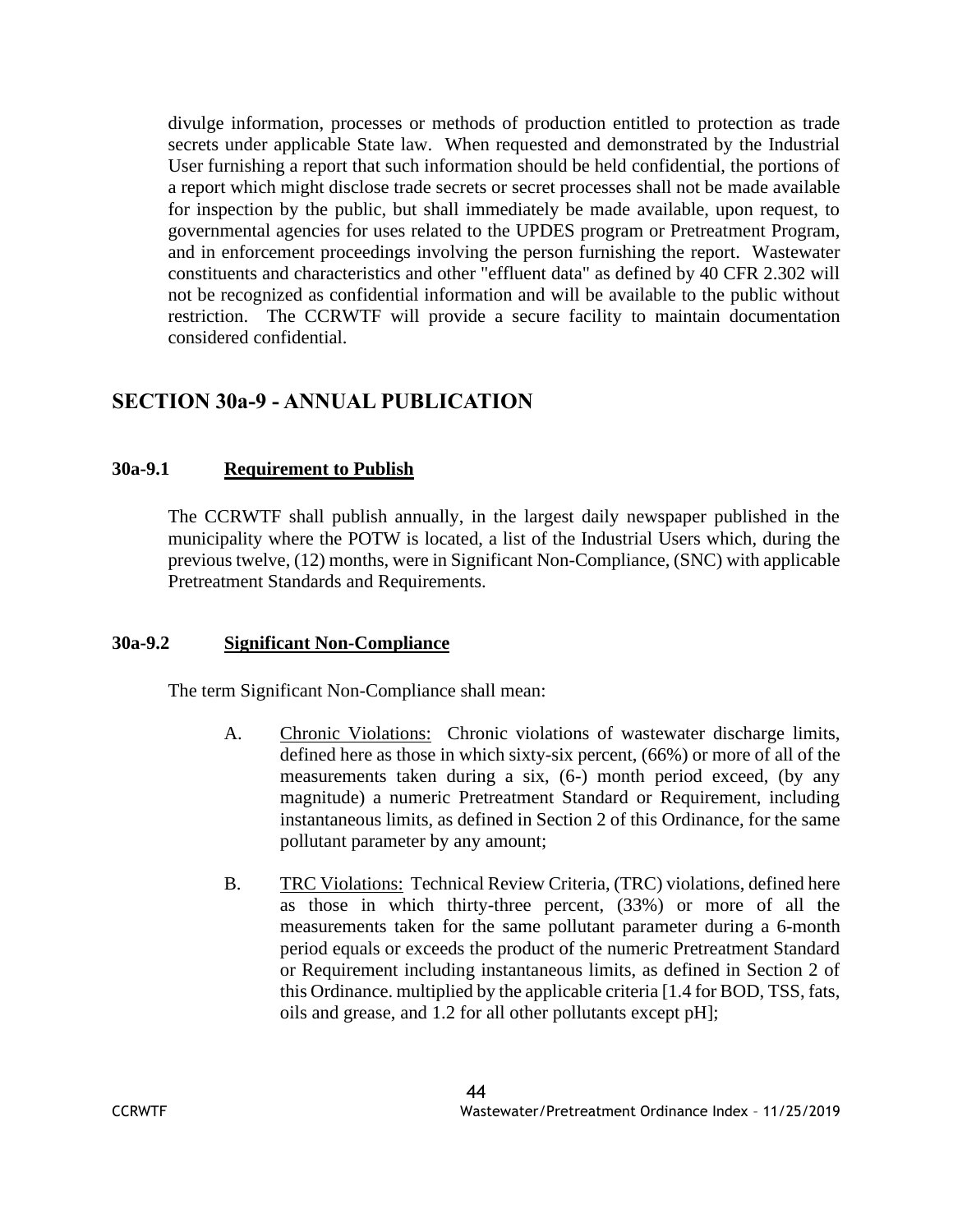- C. Discharge Violations: Any other violation of a Pretreatment Standard or Requirement as defined in Section 2 of this Ordinance. (daily maximum, long-term average, instantaneous limit or narrative Standard) that the CCRWTF determines has caused, alone or in combination with other discharges, interference or pass through, (including endangering the health of CCRWTF personnel or the general public);
- D. Endangerment: Any discharge of a pollutant that has caused imminent endangerment to the public or to the environment, or has resulted in the CCRWTF's exercise of its emergency authority to halt or prevent such a discharge;
- E. Failure to Comply: Failure to meet, within 90 days after the schedule date, a compliance schedule milestone contained in a control mechanism or enforcement order for starting construction, completing construction, or attaining final compliance;
- F. Failure to Report: Failure to provide within thirty, (30) days after the due date, any required reports, including baseline monitoring reports, 90-day compliance reports, periodic self-monitoring reports, and reports on compliance with compliance schedules;
- G. Failure to accurately report Non-Compliance; or
- H. Other Violations: Any other violation or group of violations, which may include a violation of Best Management Practices, which the CCRWTF determines will adversely affect the operation or implementation of the local Pretreatment Program.

# **SECTION 30a-10 - ADMINISTRATIVE ENFORCEMENT REMEDIES**

# **30a-10.1 Notification of Violation**

Whenever the General Manager finds that any User has violated or is violating this Ordinance, a wastewater discharge permit or order issued hereunder, or any other Pretreatment Standard or Requirement, the General Manager or his agent may serve upon said user a written Notice of Violation, (NOV). Such written notice shall be served in person or by certified mail where a receipt is obtained. Within thirty, (30) days of the receipt of this notice, an explanation of the violation and a plan for the satisfactory correction and prevention thereof, to include specific required actions, shall be submitted by the User to the General Manager. Submission of this plan in no way relieves the User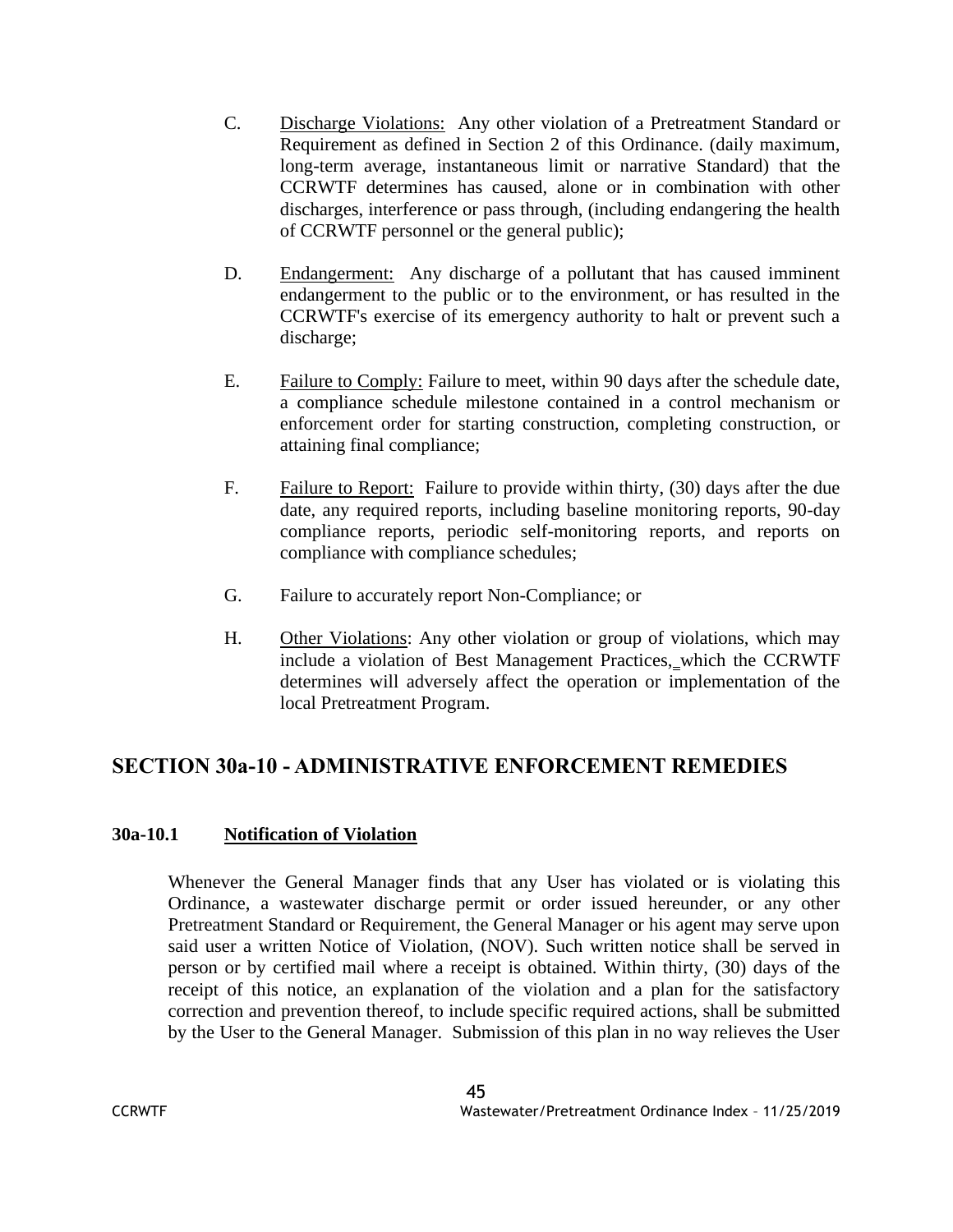of liability for any violations occurring before or after receipt of the NOV. Nothing in this Section shall limit the authority of the CCRWTF to take any action, including emergency actions or any other enforcement action, without first issuing a NOV.

#### **30a-10.2 Consent Orders**

The General Manager is hereby empowered to enter into consent orders, assurances of voluntary compliance, or other similar documents establishing an agreement with any User responsible for Non-Compliance. Such documents shall include specific action to be taken by the User to correct the Non-Compliance within a time period specified by the document. Such documents shall have the same force and effect as administrative orders issued pursuant to Sections 30a-10.4 and 30a-10.5 below and shall be judicially enforceable.

#### **30a-10.3 Show Cause Hearing**

The General Manager may order any User which causes or contributes to violation(s) of this Ordinance, wastewater discharge permits, or orders issued hereunder, or any other Pretreatment Standard or Requirement, to appear before the General Manager and show cause why a proposed enforcement action should not be taken. Notice shall be served on the User specifying the time and place for the meeting, the proposed enforcement action, the reasons for such action, and a request that the User show cause why this proposed enforcement action should not be taken. Such written notice shall be served in person or by certified mail where a receipt is obtained. The notice of the meeting shall be served personally or by registered or certified mail, (return receipt requested) at least seven, (7) days prior to the hearing. Such notice may be served on any authorized representative of the User. Whether or not the user appears as ordered, immediate enforcement action may be pursued following the hearing date. A show because hearing shall not be a prerequisite for taking any other actions against the User.

#### **30a-10.4 Compliance Orders**

When the General Manager finds that a User has violated or continues to violate any provision of this Ordinance, an industrial wastewater discharge permit, or order issued hereunder, or any other Pretreatment Standard or Requirement, the General Manager may issue an order to the user responsible for the discharge directing that the User come into compliance within thirty, (30) days. If the User does not come into compliance within thirty, (30) days, sewer service may be discontinued unless adequate treatment facilities, devices, or other related appurtenances are installed and properly operated. Compliance orders also may contain other requirements to address the Non-Compliance, including additional self-monitoring, and management practices designed to minimize the amount of pollutants discharged to the sewer. A compliance order, and/or schedule can be initiated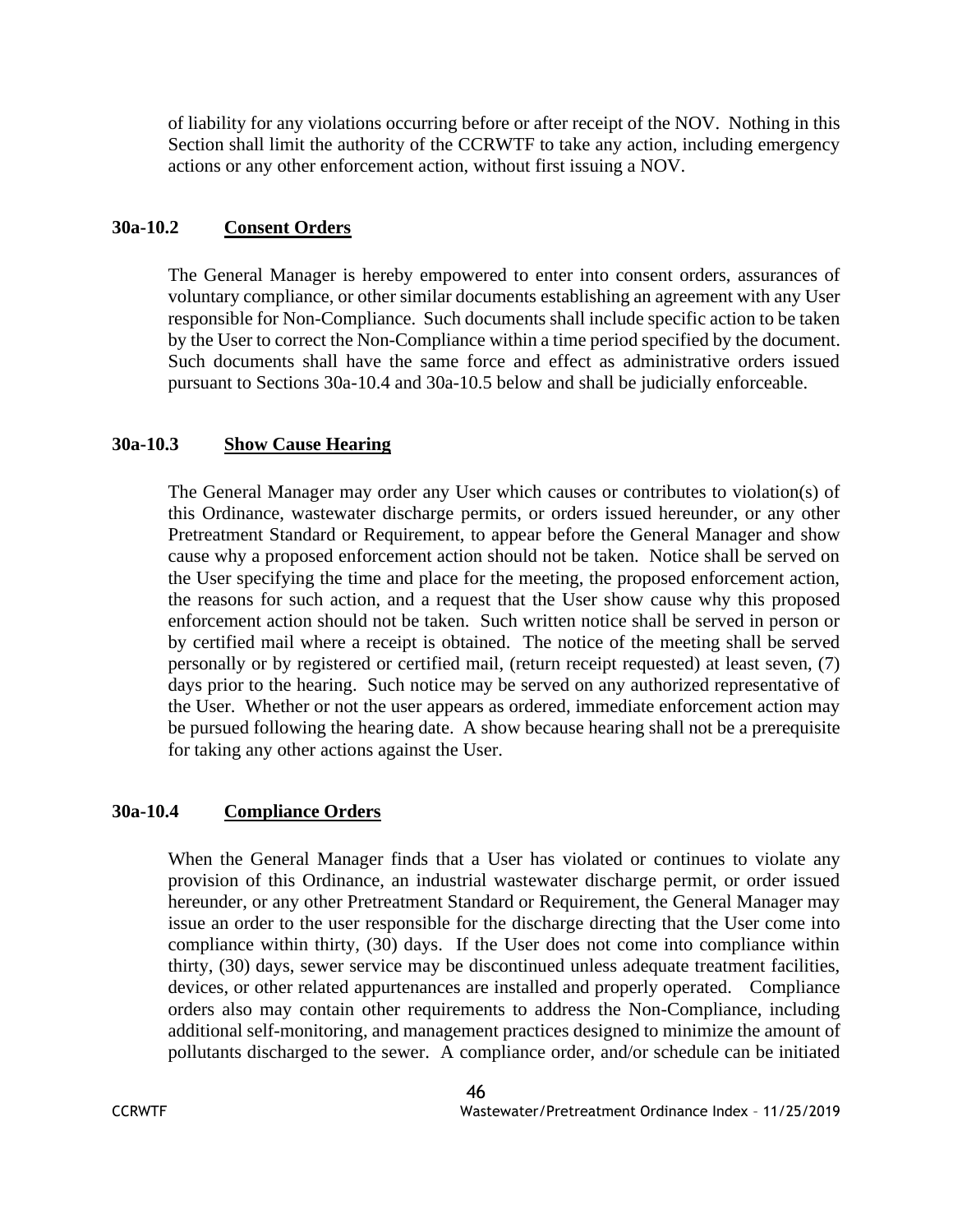by the control authority for the installation of technology required to meet applicable Pretreatment Standards and Requirements; a compliance order may not extend the deadline for compliance established for a Pretreatment Standard or Requirement, nor does a compliance order relieve the User of liability for any violation, including any continuing violation. Issuance of a compliance order shall not be a bar against, or a prerequisite for, taking any other action against the User.

# **30a-10.5 Cease and Desist Orders**

When the General Manager finds that a User is violating this Ordinance, the User's wastewater discharge permit, any order issued hereunder, or any other Pretreatment Standard or Requirement, or that the User's past violations are likely to recur, the General Manager may issue an order to the user directing it to cease and desist all such violations and directing the user to:

- A. Immediately comply with all requirements.
- B. Take such appropriate remedial or preventive action as may be needed to properly address a continuing or threatened violation, including halting operations and/or terminating the discharge.

Issuance of a cease and desist order shall not be a prerequisite to taking any other action against the User.

# **30a-10.6 Administrative Fines**

- A. Not with standing any other section of this Ordinance, any User found to have violated any provision of this Ordinance, its wastewater discharge permit, and orders issued hereunder, or any other Pretreatment Standard or Requirement may be fined in an amount not to exceed \$1,000. Such fines shall be assessed on a per violation, per day basis. In the case of monthly or other long-term average discharge limits, fines shall be assessed for each day during the period of violation. The General Manager may add the costs of preparing administrative enforcement actions, such as notices and orders, to the fine.
- B. Assessments may be added to the User's next scheduled sewer service charge and the General Manager shall have such other collection remedies as may be available for other service charges and fees.
- C. Unpaid charges, fines, and penalties shall, after sixty, (60) calendar days, be assessed an additional penalty of ten, (10) percent of the unpaid balance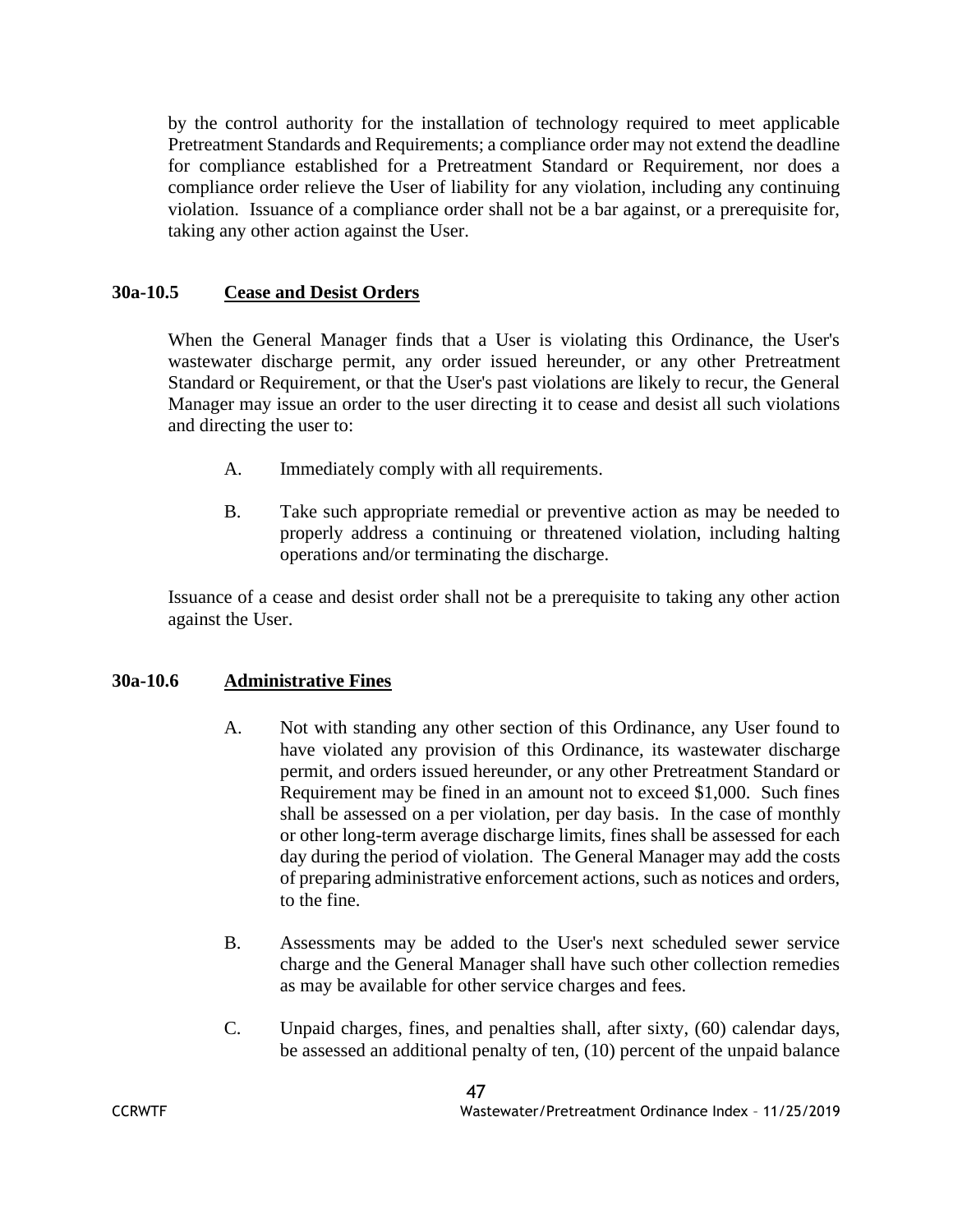and interest shall accrue thereafter at a rate of 1% per month. A lien against the individual User's property will be sought for unpaid charges, fines, and penalties.

- D. Users desiring to dispute such fines must file a written request for the General Manager to reconsider the fine along with full payment of the fine amount within thirty, (30) days of being notified of the fine. Where a request has merit, the General Manager shall convene a hearing on the matter within fourteen, (14) days of receiving the request from the Industrial User. In the event the User's appeal is successful, the payment, together with any interest accruing thereto, shall be returned to the Industrial User. The General Manager and/or his representatives may add the costs of preparing administrative enforcement actions, such as notices and orders, to the fine.
- E. Issuance of an administrative fine shall not be a prerequisite for taking any other action against the User.

# **30a-10.7 Emergency Suspensions**

The General Manager may immediately suspend a User's discharge, (after informal notice to the User) whenever such suspension is necessary in order to stop an actual or threatened discharge which reasonably appears to present or cause an imminent or substantial endangerment to the health or welfare of any people. The General Manager may also suspend a User's discharge, (after notice and opportunity to respond) that threatens to interfere with the operation of the POTW, or which presents or may present an endangerment to the environment.

Any User notified of a suspension of its discharge shall immediately stop or eliminate its contribution. In the event of a User's failure to immediately comply voluntarily with the suspension order, the General Manager shall take such steps as deemed necessary, including immediate severance of the sewer connection, to prevent or minimize damage to the POTW, its receiving stream, contamination of sludge, or endangerment to any individuals. The General Manager shall allow the User to recommence its discharge when the User has demonstrated to the satisfaction of the CCRWTF that the period of endangerment has passed, unless the termination proceedings set forth in Section 10.8 of this Ordinance is initiated against the User.

A User that is responsible, in whole or in part, for any discharge presenting imminent endangerment shall submit a detailed written statement describing the causes of the harmful contribution and the measures taken to prevent any future occurrence to the General Manager, prior to the date of any show cause or termination of discharge hearing under Sections 10.3 and 10.8 of this Ordinance.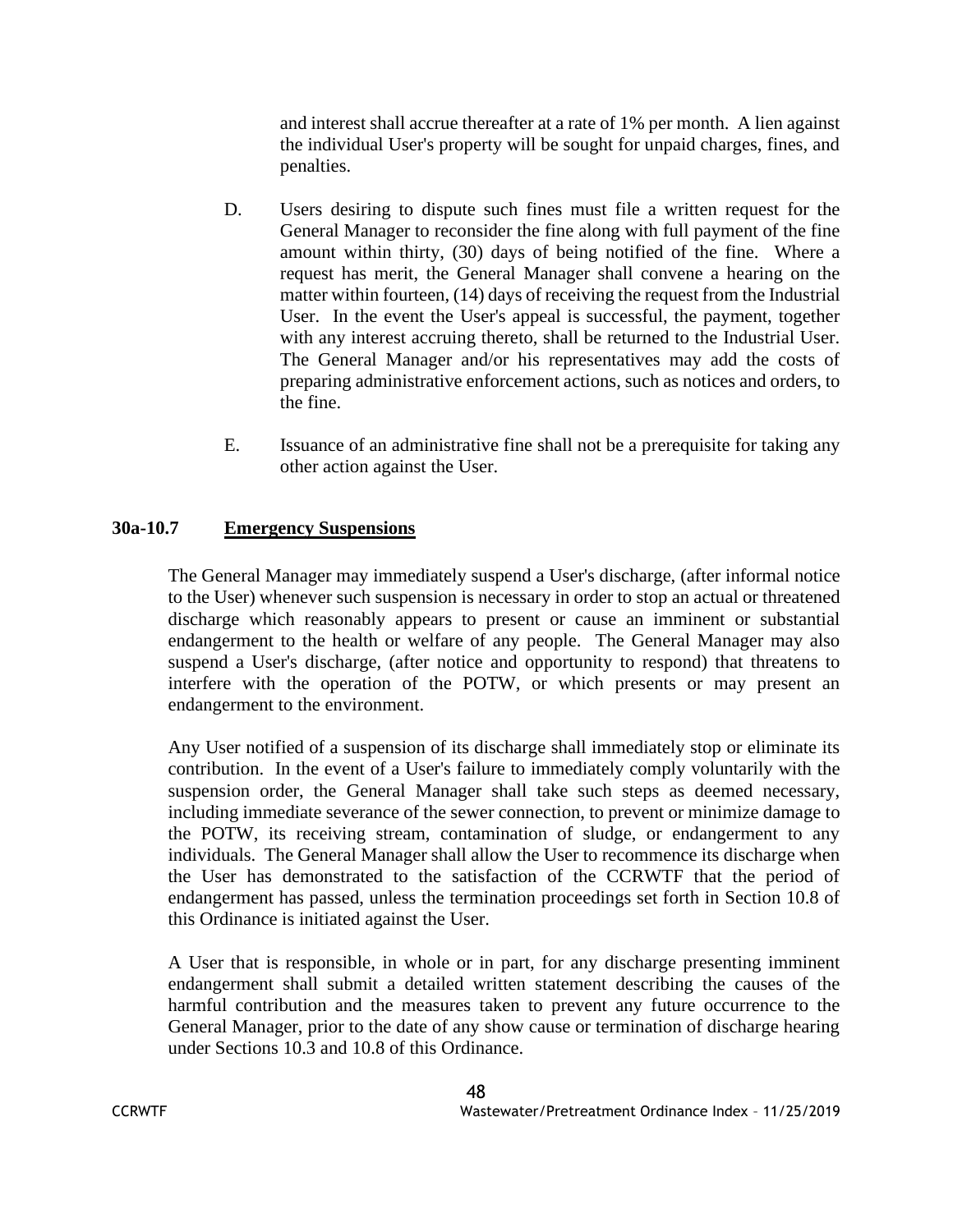Nothing in this Section shall be interpreted as requiring a hearing prior to any emergency suspension under this Section.

# **30a-10.8 Termination of Discharge**

In concert with the wastewater discharge permit revocation provisions in Section 5.7 of this Ordinance, any User that violates any of the following conditions of this Ordinance, wastewater discharge permits, or orders issued hereunder, is subject to discharge termination.

- A. Violation of wastewater discharge permit conditions.
- B. Failure to accurately report the wastewater constituents and characteristics of its discharge.
- C. Failure to report significant changes in operations or wastewater volume, constituents and characteristics prior to discharge.
- D. Refusal of reasonable access to the User's premises for the purpose of inspection, monitoring or sampling or
- E. Violation of the Standards in Section 2 of this Ordinance.

The Industrial User will be notified of the proposed termination of its discharge and be offered an opportunity to show cause under Section 10.3 of this Ordinance why the proposed action should not be taken. Exercise of this option by the General Manager shall not be a bar to, or a prerequisite for, taking any other action against the Industrial User.

# **SECTION 30a-11 - JUDICIAL ENFORCEMENT REMEDIES**

# **30a-11.1 Injunctive Relief**

Whenever a User has violated a Pretreatment Standard or Requirement or continues to violate the provisions of this Ordinance, wastewater discharge permits or orders issued hereunder, or any other Pretreatment Standard or Requirement, the General Manager may petition the 5th Judicial District Court in and for Iron County, State of Utah through the CCRWTF's Attorney for the issuance of a temporary or permanent injunction, as appropriate, which restrains or compels the specific performance of the wastewater discharge permit, order, or other requirement imposed by this Ordinance on activities of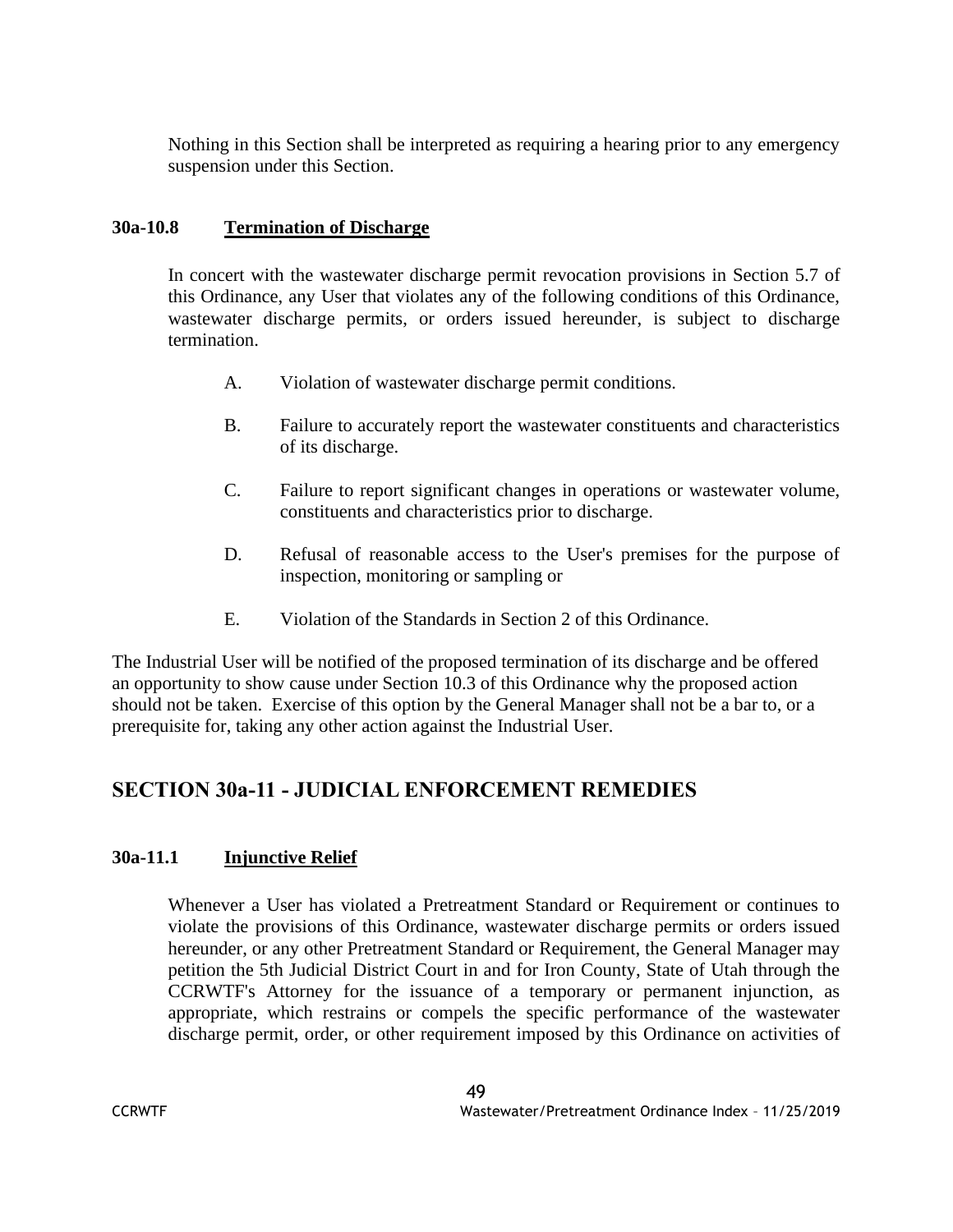the Industrial User. In addition, the CCRWTF may recover reasonable attorney's fees, court costs, and other expenses of litigation by appropriate legal action against the User found to have violated any provision herein, or any other rules, regulations, permits, or agreements issued herein. Such other action as appropriate for legal and/or equitable relief may also be sought by the CCRWTF. A petition for injunctive relief need not be filed as a prerequisite to taking any other action against a User.

# **30a-11.2 Civil Fine Pass Through Recovery**

In the event that an Industrial User discharges such pollutants which cause the CCRWTF to violate any conditions of its UPDES Permit and the CCRWTF is fined by EPA or the State of Utah for such violations, then such Industrial Users shall be fully liable for the total amount of the fines and civil penalties assessed against the CCRWTF by EPA or the State of Utah and administrative costs incurred.

#### **30a-11.3 Referral to State of Utah for Action**

The CCRWTF will refer to the State of Utah or the EPA, criminal violations of any Pretreatment Standards or permit conditions. The Attorney General's office for Utah will offer the city wherein the violation occurred the option to prosecute the violator. Should the local entity decline, the State, at its discretion, may initiate appropriate criminal action. The CCRWTF will assist the Attorney General's office any way it can with appropriate support for the action taken.

#### **30a-11.4 Nonexclusive Remedies**

The provisions in Sections 9-12 of this Ordinance are not exclusive remedies. The CCRWTF reserves the right to take any, all, or any combination of these actions against a Non-Compliant User. Enforcement of Pretreatment violations will generally be in accordance with the CCRWTF's Enforcement Response Plan, (ERP). However, the CCRWTF reserves the right to take other action against any User when the circumstances warrant. Further, the CCRWTF is empowered to take more than one enforcement action against any Non-Compliant User. These actions may be taken concurrently.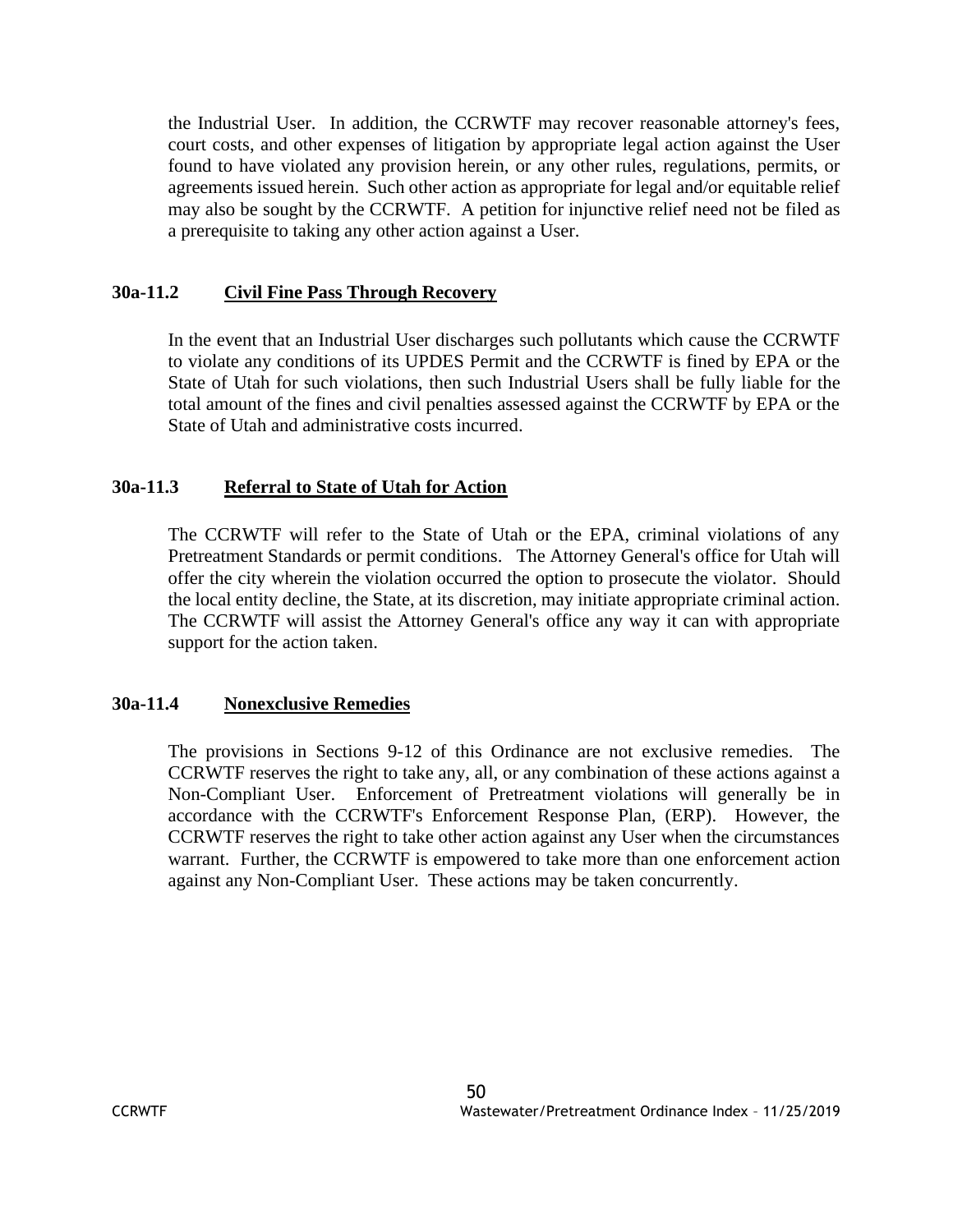# **SECTION 30a-12 - SUPPLEMENTAL ENFORCEMENT ACTION**

# **30a-12.1 Performance Bonds**

The General Manager may decline to reissue a wastewater discharge permit to any User which has failed to comply with the provisions of this Ordinance, any orders, or a previous wastewater discharge permit issued hereunder, unless such User first files a satisfactory bond, payable to the CCRWTF, in a sum not to exceed a value determined by the General Manager to be necessary to achieve consistent compliance.

# **30a-12.2 Liability Insurance**

The General Manager may decline to issue or reissue a wastewater discharge permit to any User which has failed to comply with the provisions of this Ordinance, any order, or a previous wastewater discharge permit issued hereunder, unless the User first submits proof that it has obtained financial assurances sufficient to restore or repair damage to the POTW caused by its discharge.

# **30a-12.3 Water Supply Severance**

Whenever a User has violated or continues to violate the provisions of this Ordinance, orders, or wastewater discharge permits issued hereunder, water service to the User may be severed. Service will only recommence, at the User's expense, after it has satisfactorily demonstrated its ability to comply.

# **30a-12.4 Public Nuisances**

Any violation of this Ordinance, wastewater discharge permits, or orders issued hereunder, is hereby declared a public nuisance and shall be corrected or abated as directed by the General Manager or his designee. Any person(s) creating a public nuisance shall be subject to the provisions of the Cedar City Ordinance, Chapter 25 governing such nuisances, including reimbursing the City for any costs incurred in removing, abating or remedying said nuisance.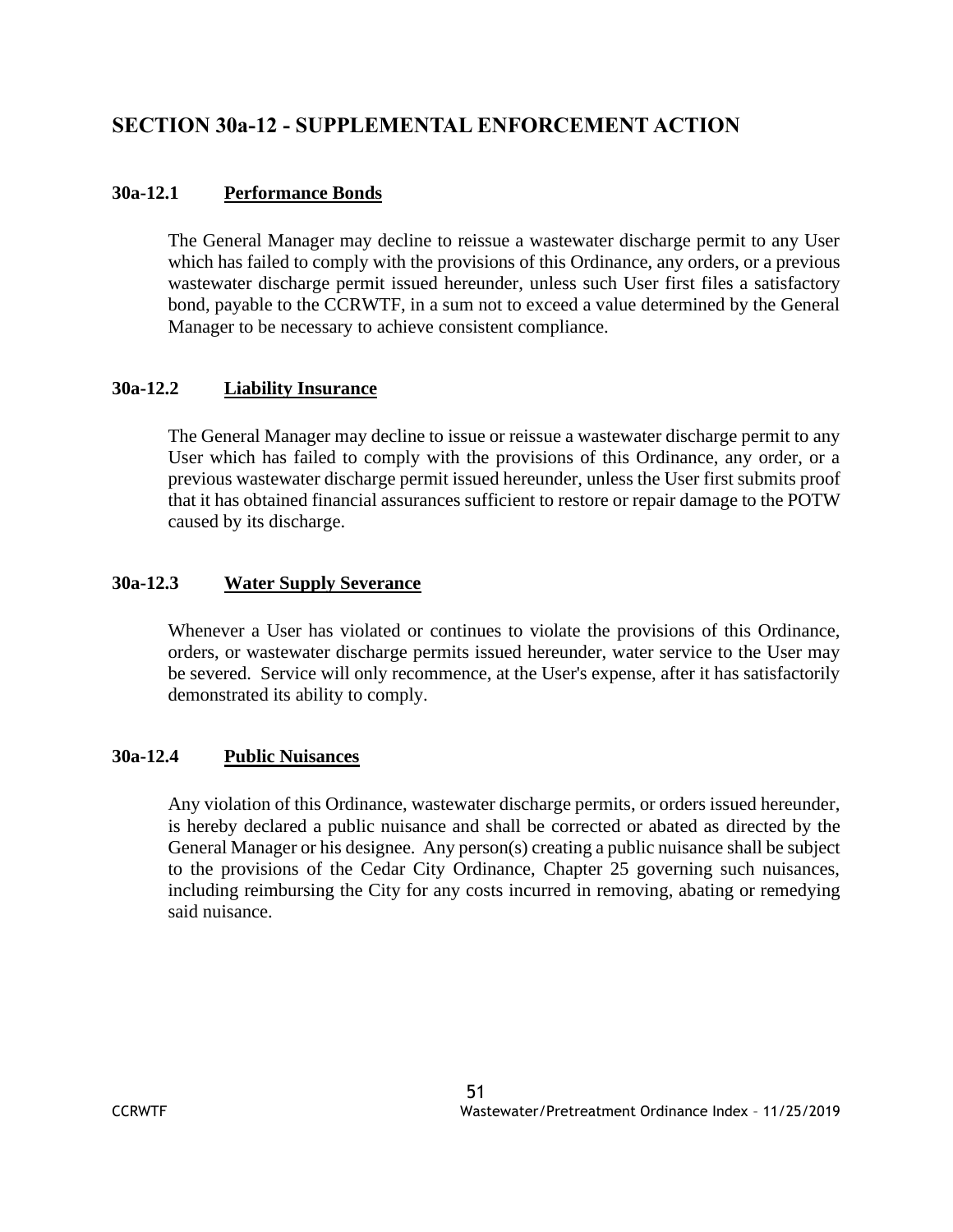# **SECTION 30a-13 - AFFIRMATIVE DEFENSES**

#### **30a-13.1 Upset**

- A. For the purposes of this section, "upset" means an exceptional incident in which there is unintentional and temporary Non-Compliance with Categorical Pretreatment Standards because of factors beyond the reasonable control of the Industrial User. An upset does not include Non-Compliance to the extent caused by operational error, improperly designed treatment facilities, inadequate treatment facilities, lack of preventive maintenance, or careless or improper operation.
- B. An upset shall constitute an affirmative defense to an action brought for Non-Compliance with Categorical Pretreatment Standards if the requirements of paragraph C within Section 13.1 of this Ordinance are met.
- C. An Industrial User who wishes to establish the affirmative defense of upset shall demonstrate, through properly signed, contemporaneous operating logs, or other relevant evidence that:
	- 1. An upset occurred and the Industrial User can identify the cause(s) of the upset;
	- 2. The facility was at the time being operated in a prudent and workmanlike manner and in compliance with applicable operation and maintenance procedures and
	- 3. The Industrial User has submitted the following information to the POTW and treatment plant operator within 24 hours of becoming aware of the upset [if this information is provided orally, a written submission must be provided within five, (5) days]:
		- (i) A description of the indirect discharge and cause of Non-Compliance.
		- (ii) The period of Non-Compliance, including exact dates and times or, if not corrected, the anticipated time the Non-Compliance is expected to continue and
		- (iii) Steps being taken and/or planned to reduce, eliminate and prevent recurrence of the Non-Compliance.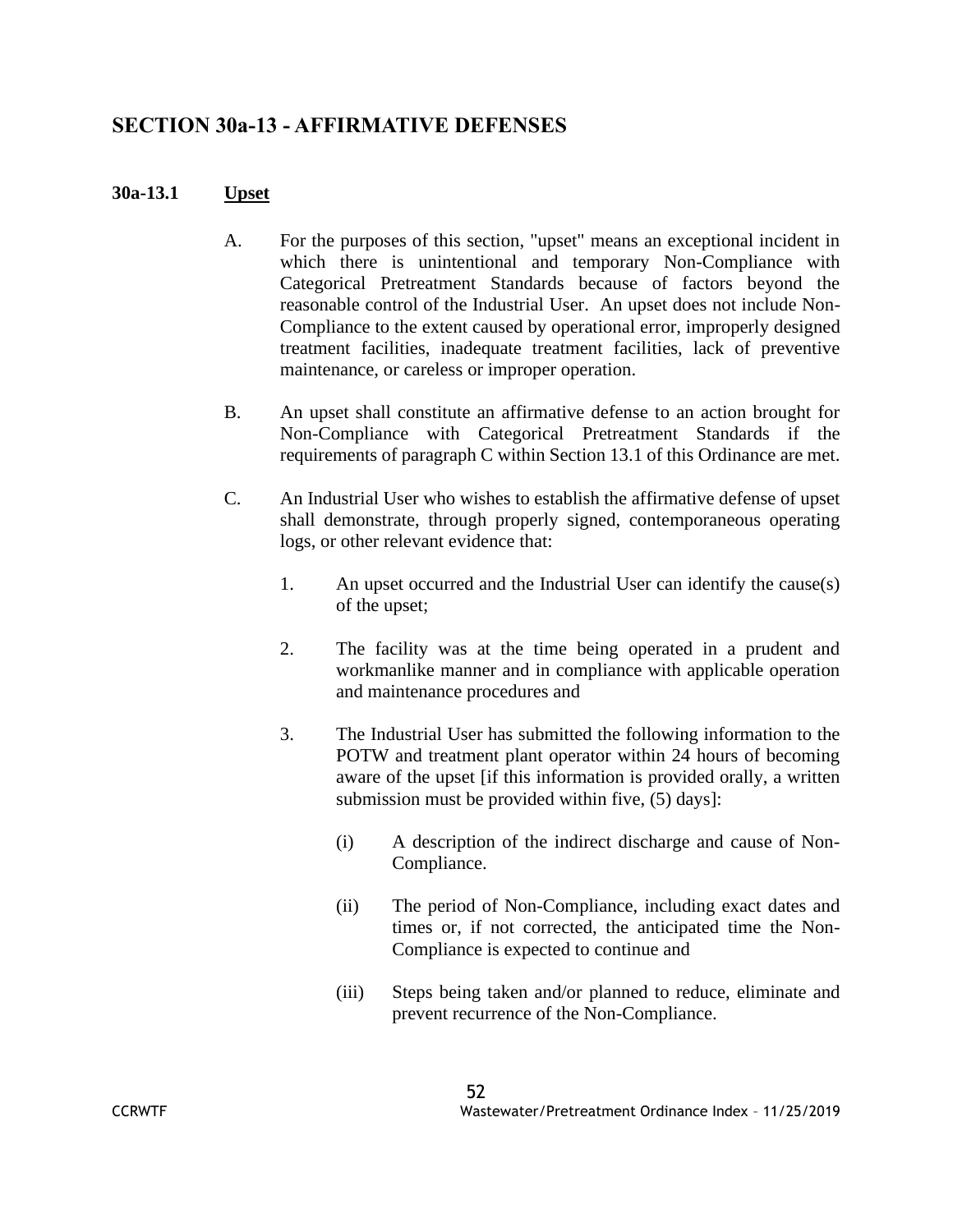- D. In any enforcement proceeding, the Industrial User seeking to establish the occurrence of an upset shall have the burden of proof.
- E. Industrial Users will have the opportunity for a judicial determination on any claim of upset in an enforcement action brought for Non-Compliance with Categorical Pretreatment Standards.
- F. The Industrial User shall control production of all discharges to the extent necessary to maintain compliance with Categorical Pretreatment Standards upon reduction, loss, or failure of its treatment facility until the facility is restored or an alternative method of treatment is provided. This requirement applies in the situation where, among other things, the primary source of power of the treatment facility is reduced, lost or has failed.

#### **30a-13.2 General/Specific Prohibitions**

An Industrial User shall have an affirmative defense to an enforcement action brought against it for Non-Compliance with the General Prohibitions in paragraph A of Section 2.1of this Ordinance or the Specific Prohibitions in Sections 2.1 B 3 through 7 and 9 through 18 of this Ordinance if it can prove that it did not know or have reason to know that its discharge, along or in conjunction with discharges from other sources, would cause pass through or interference and that either:

- A. A Local Limit exists for each pollutant discharged and the Industrial User was in compliance with each limit directly prior to, and during, the pass through or interference, or
- B. No Local Limit exists, but the discharge did not change substantially in nature or constituents from the Industrial User's prior discharge when the CCRWTF was regularly in compliance with its UPDES permit, and in the case of Interference, was in compliance with applicable sludge use or disposal requirements.

#### **30a-13.3 Bypass**

A. For the purposes of this Section,

(1) Bypass means the intentional diversion of waste-streams from any portion of an Industrial User's treatment facility.

(2) Severe property damage means substantial physical damage to property, damage to the treatment facilities which causes them to become inoperable, or substantial and permanent loss of natural resources which can reasonably be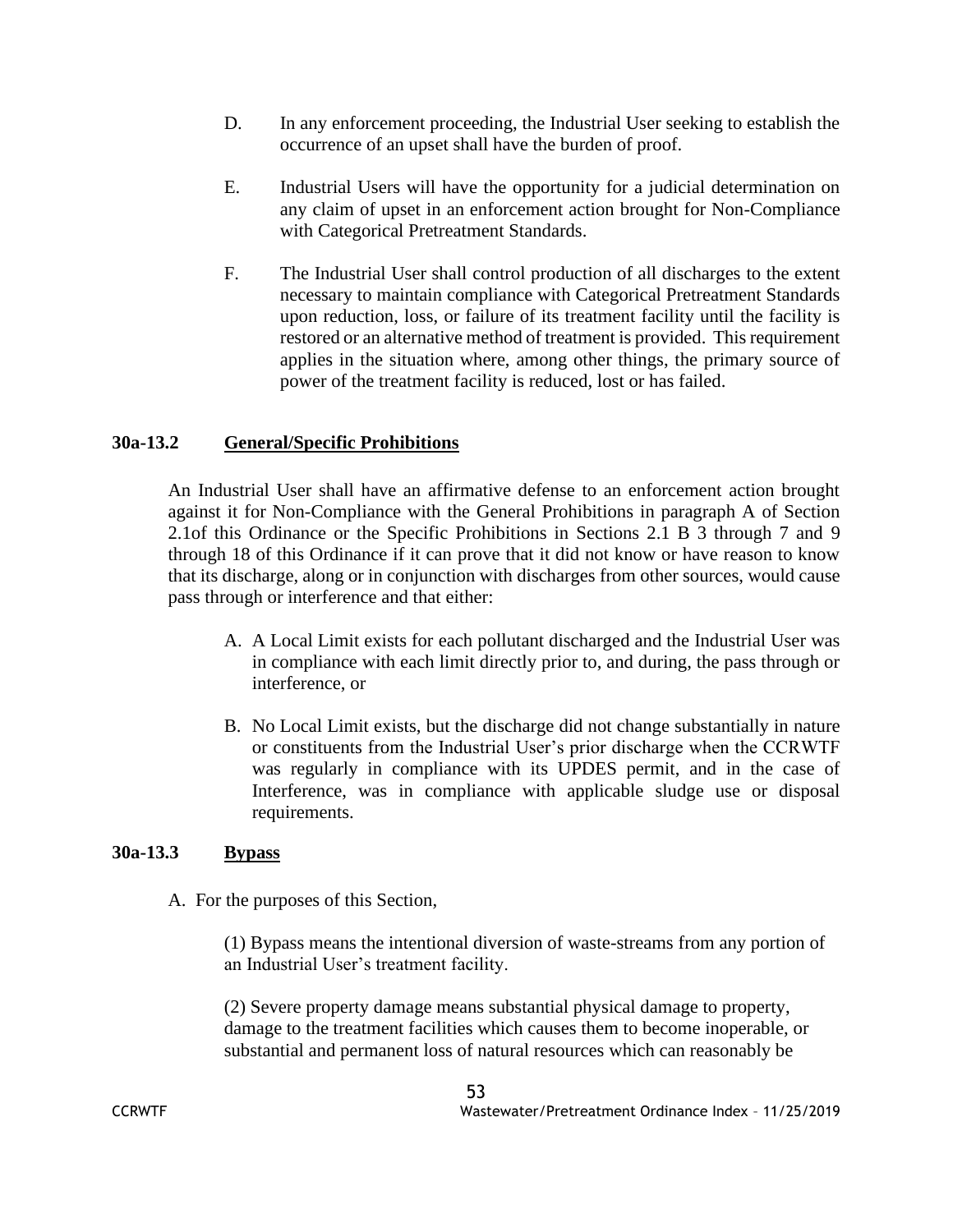expected to occur in the absence of a bypass. Severe property damage does not mean economic loss caused by delays in production.

- B. An Industrial User may allow any bypass to occur which does not cause Pretreatment Standards or Requirements to be violated, but only if it also is for essential maintenance to assure efficient operation. These bypasses are not subject to the provision of paragraphs (C) and (D) of this Section.
- C. Bypass Notifications

(1) If an Industrial User knows in advance of the need for a bypass, it shall submit prior notice to the General Manager, at least ten, (10) days before the date of the bypass, if possible.

(2) An Industrial User shall submit oral notice to the General Manager of an unanticipated bypass that exceeds applicable Pretreatment Standards or Requirements within twenty-four, (24) hours from the time it becomes aware of the bypass. A written submission shall also be provided within five, (5) days of the time the Industrial User becomes aware of the bypass. The written submission shall contain a description of the bypass and its cause; the duration of the bypass, including exact dates and times, and, if the bypass has not been corrected, the anticipated time it is expected to continue; and steps taken or planned to reduce, eliminate, and prevent reoccurrence of the bypass. The General Manager may waive the written report on a case-by-case basis if the oral report has been received within twenty-four, (24) hours.

# D. Bypass

(1) Bypass is prohibited, and the General Manager may take an enforcement action against any Industrial User for a bypass, unless

- (a) Bypass was unavoidable to prevent loss of life, personal injury, or severe property damage;
- (b) There were no feasible alternatives to the bypass, such as the use of auxiliary treatment facilities, retention of untreated wastes, or maintenance during normal periods of equipment downtime. This condition is not satisfied if adequate back-up equipment should have been installed in the exercise of reasonable engineering judgment to prevent a bypass which occurred during normal periods of equipment downtime or preventive maintenance; and
- (c) The Industrial User submitted notices as required under paragraph (C) of this Section.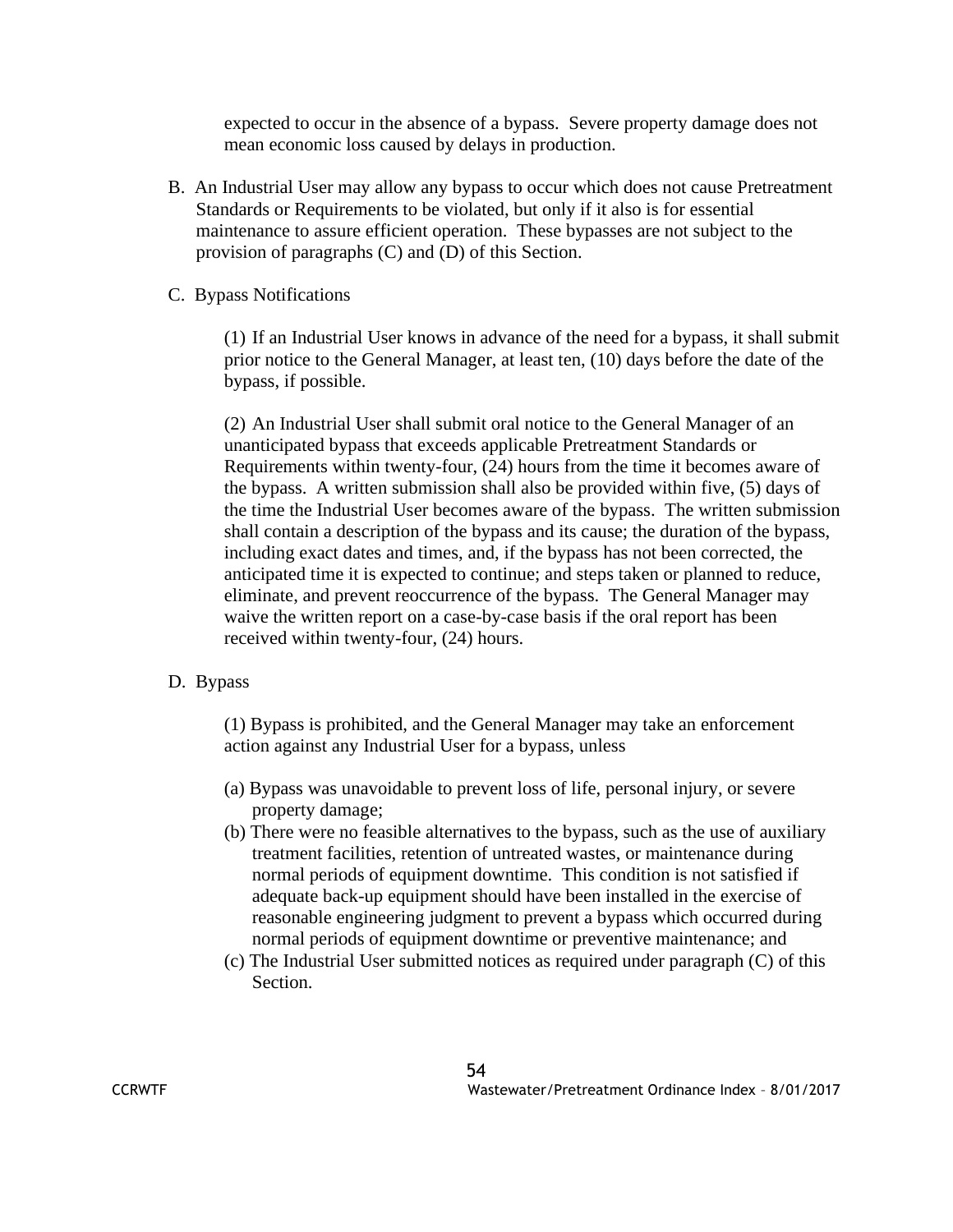(2) The General Manager may approve an anticipated bypass, after considering its adverse effects, if the General Manager determines that it will meet the three conditions listed in paragraph  $(D)(1)$  of this Section.

# **SECTION 30a-14 - USER FEES**

User fees should be assessed whenever there is a need to recover the cost of treating wastewater. These fee calculations are found in Addendum A of this Ordinance.

# **SECTION 30a-15 - MISCELLANEOUS PROVISIONS**

#### **30a-15.1 Pretreatment Fees**

The CCRWTF may impose fees that may include, but not limited to, the following:

- (A)Fees for all costs, including maintenance and operation;
- (B) Fees for reimbursement of costs of setting up and operating the Pretreatment Program;
- (C) Fees for monitoring, inspections, and surveillance procedures to include, but not limited to, laboratory analysis;
- (D)Fees for reviewing accidental discharge procedures and construction;
- (E) Fees for permit applications;
- (F) Fees for filing appeals;
- (G)Fees for consistent removal, (by the POTW) of pollutants otherwise subject to Federal Pretreatment Standards;
- (H)Fees for connection;
- (I) Fees for repairs and disconnection;
- (J) Fees for inspections and surveys;
- (K)Fees for development and expansion;

Other fees as the CCRWTF may deem necessary.

#### **30a-15.2 Severability**